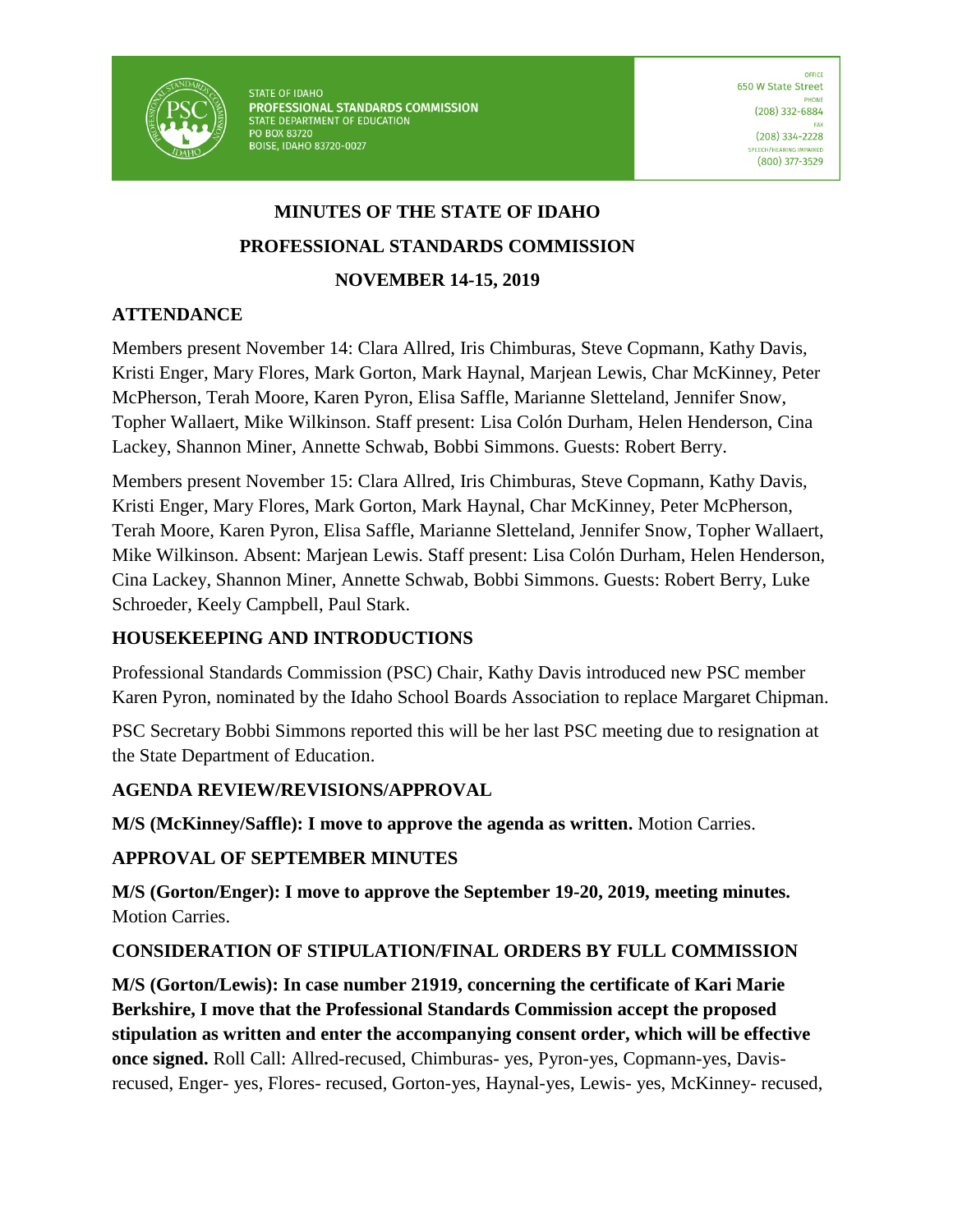McPherson-recused, Moore-yes, Saffle- yes, Sletteland-yes, Snow-yes, Wallaert-recused, Wilkinson-recused. Motion carries.

**M/S (Saffle/Flores): In case number 21922, concerning the certificate of Keith E. Adams, I move that the Professional Standards Commission accept the proposed stipulation as written and enter the accompanying consent order, which will be effective once signed.** Roll Call: Allred-recused, Chimburas- yes, Pyron-abstain, Copmann-yes, Davis- recused, Enger- yes, Flores- recused, Gorton-yes, Haynal-yes, Lewis- yes, McKinney- recused, McPherson-recused, Moore-yes, Saffle- yes, Sletteland-yes, Snow-yes, Wallaert-recused, Wilkinson-recused. Motion carries.

**M/S (Lewis/Enger): In case number 21826, concerning the certificate of David Merlin Ethington, I move that the Professional Standards Commission enter a final order that is effective when signed, incorporating as findings of fact the allegations in the administrative complaint, adopting any counts alleged by Chief Certification Officer as conclusions of law, and imposing the discipline requested by the Chief Certification Officer in her request for relief in the administrative complaint.** Roll Call: Allred-recused, Chimburas- yes, Pyron-yes, Copmann-yes, Davis- recused, Enger- yes, Flores- yes, Gorton-yes, Haynal-yes, Lewis- yes, McKinney- recused, McPherson-recused, Moore-yes, Saffle- yes, Sletteland-yes, Snow-yes, Wallaert-recused, Wilkinson-recused. Motion carries.

**M/S (Saffle/Lewis): In case number 21911, concerning the certificate of Nathaniel J. Park, I move that the Professional Standards Commission enter a final order that is effective when signed, incorporating as findings of fact the allegations in the administrative complaint, adopting any counts alleged by the Chief Certification Officer as conclusions of law, and imposing the discipline requested by the Chief Certification Officer in her request for relief in the administrative complaint, permanent revocation of Mr. Park's certificate under Idaho Code 33-1208(2).** Roll Call: Allred-recused, Chimburas- yes, Pyron-yes, Copmann-yes, Davis- recused, Enger- yes, Flores- yes, Gorton-yes, Haynal-yes, Lewis- yes, McKinneyrecused, McPherson-recused, Moore-yes, Saffle- yes, Sletteland-yes, Snow-yes, Wallaertrecused, Wilkinson-recused. Motion carries.

#### **COMMISSION MEMBER REPORTS**

In hopes to open two-way communication between the full commission, the members and their constituency groups, each commission member is encouraged to share initiatives or other information from their associations and positive practices happening in their schools or district.

Karen Pyron reported that ISBA (Idaho School Boards Association) representatives have participated in the Governor's Task Force and subcommittees. ISBA recently held their annual convention in Coeur d'Alene, passing a series of resolutions in support of education. Karen will report with more detail at the next PSC meeting on January 16-17, 2020. ISBA staff is working to advance these resolutions through the Idaho Legislature. In recent years ISBA and SDE have partnered to provide training to districts, teachers, and board members. Funds have been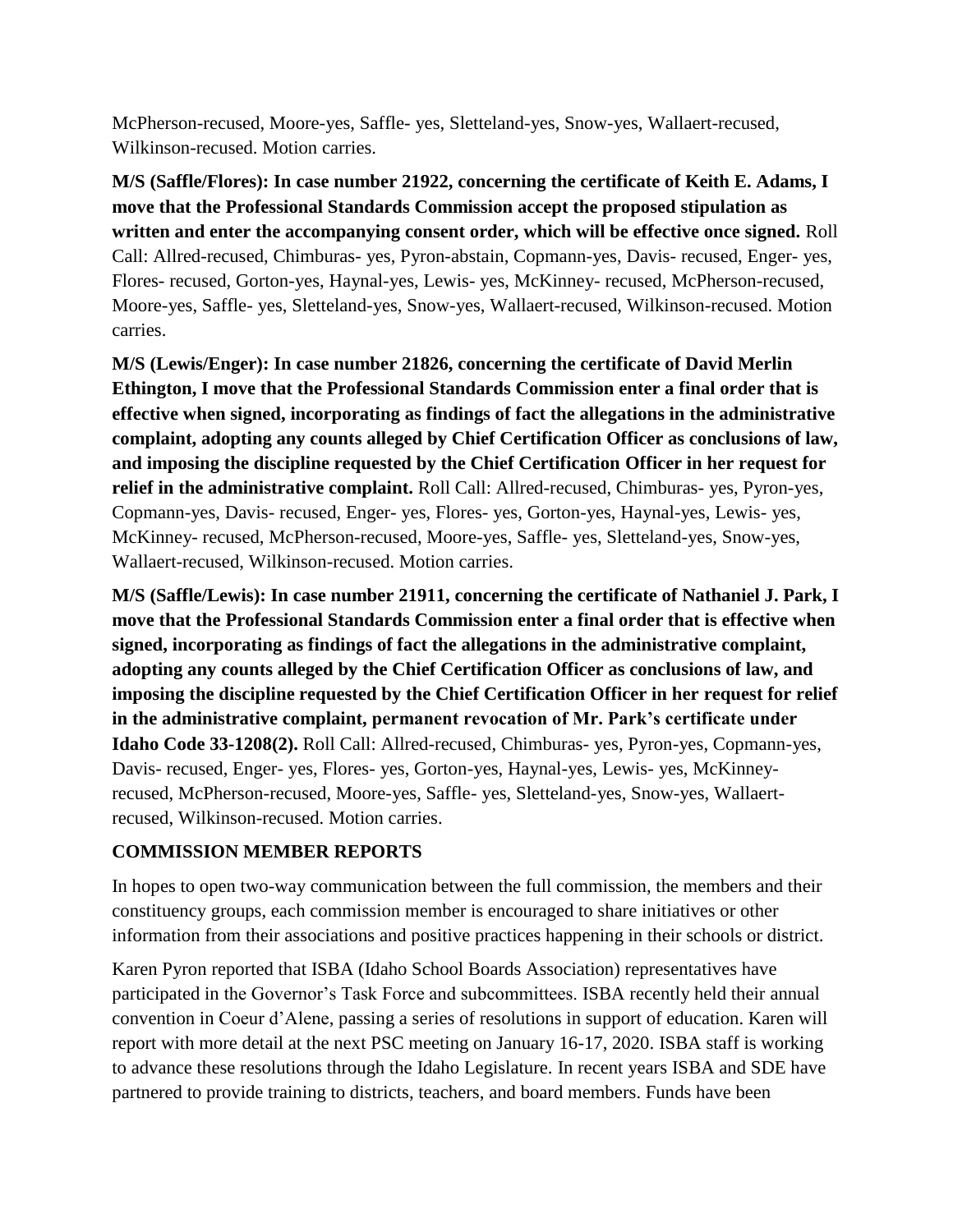appropriated for school board member training, and most boards are not using the appropriated funds. Pyron asked that PSC members actively promote use of these funds.

Peter McPherson reported he also attended the ISBA convention. The State Department of Education (SDE) is gearing up for the legislative session. He and other members of the SDE met with House Education Committee members to provide information about Idaho's education system. Superintendent Ybarra is supporting three initiatives: rounding out the career ladder, specifically the top portion; continuing efforts for student safety, including social-emotional support; and supporting and promoting efforts in mastery and student-centered learning.

Mary Flores shared that a new policy on textbook affordability will go into effect by 2021 requiring the boards of colleges and universities to use Open Educational Resources, which are free to users, for every dual credit course offered on the common course list. This has not been well received by some faculty because of the time and energy necessary to develop these resources.

Iris Chimburas shared that November is Native American Heritage Month, and Lapwai schools hold many activities to celebrate the month. Students and staff wear red ribbon skirts to commemorate and bring awareness to missing and murdered indigenous women.

Char McKinney shared that majority of the teachers who applied for Master Educator Premium (MEP) were met with a failing review process. She feels teachers were harmed because no course of action that came from their time and effort. She heard many complaints about the execution of the program, not actual the content produced.

Elisa Saffle added that MEP has led to some really happy people. On the other hand, a colleague of hers who applied for MEP as a teacher and then took a principal position was told she no longer qualified for MEP. She wondered what that process looks like for those who start with the funding and then change jobs, and how is that tracked?

Marjean Lewis shared positive thoughts for those educators still working, as she has retired.

Jennifer Snow reported that Boise State University is focusing on getting out the message to advocate for higher education, and Idaho Association of Colleges of Teacher Education (IACTE) is having conversations about that, as well. She spoke about BSU's recent Educator Preparation Program focused review and informing others about what the PSC is and does.

Mark Haynal shared that Lewis-Clark State College (LCSC) is doing their part to add new teachers into the educator pipeline. Enrollment is down a bit in their traditional program, but enrollment has increased in their non-traditional program. An online bachelor's degree in elementary education is planned to launch next fall; it will be completely online minus the student teaching component, which can be completed wherever the student is located. Many of their elementary education majors struggle to pass Praxis exams, and the best predictor of this is the student's ACT or SAT score. LCSC has created a Praxis review course to better prepare these individuals for the exams.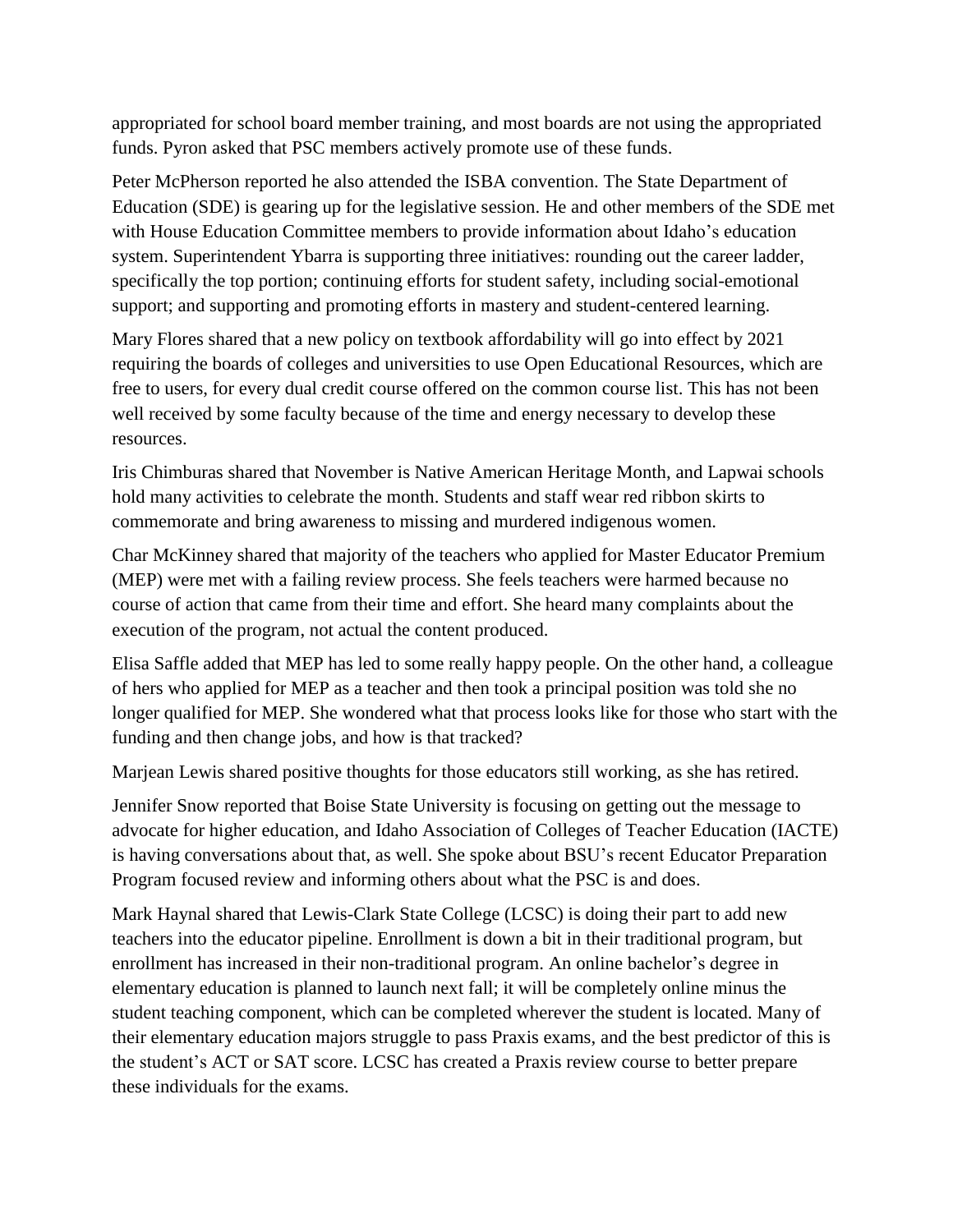Clara Allred shared her positive thoughts about alternative schools and their teachers. She stated that her school is graduating a large number of their special education students.

Kathy Davis shared that there has been more awareness of educator ethics in her district. She did a workshop on ethics, and the topic has come up in conversation during teacher work days. School safety and ethics are hot topics in her district that continue to be addressed.

Lisa Colon Durham shared that she gave a presentation about best hiring practices and alternative certification options at the ISBA Conference. She also spoke about Idaho school boards and their responsibilities and accountabilities in the Code of Ethics, including section 33- 1208(a), Idaho Code, which requires boards of trustees to report any possible Code of Ethics violations of individuals that are severed from employment. ISBA has asked Lisa to do a more comprehensive ethics course in the future.

## **ADMINISTRATIVE REPORT**

PSC Administrator Lisa Colón Durham reported on the following:

The State Board of Education approved Pending Rule 08-0202-1902 on October 17, 2019.

- Amendments to Idaho Standards for Initial Certification of Professional School Personnel: Exceptional Child Generalist, Blind and Visually Impaired, Deaf/Hard of Hearing, Blended Early Childhood Education/Early Childhood Special Education, School Counselor, School Psychologist, and School Social Worker.
- Revisions to IDAPA 08.02.02 sections for Alternative Authorization to Endorsement and Alternate Routes to Certification to ensure clarity and reflect best practices, and to clarify sections of the Code of Ethics for Idaho Professional Educators.

Educator Career Fairs are tentatively scheduled: Twin Falls and Pocatello – April 2020, Nampa – April/May 2020, and Coeur d'Alene – May 2020.

An attendance increase is expected in Coeur d'Alene. The Certification and Professional Standards division is working closely with the SDE Communications team to enhance the marketing strategy for these events. In addition, an open training session is planned before each career fair to address subjects such as marketing, Idaho certification, and employment in schools. Colón Durham asked PSC members for additional recommendations of subjects to address at the training sessions.

Colón Durham and her team are working on ramping up the 'Become an Educator' campaign. This is still a work in progress.

Recent and Upcoming Educator Preparation Program Reviews include the Boise State University Focused Visit October 5-8, 2019, Teach for America Full State Review December 7 – 10, 2019, and University of Idaho Full State and CAEP Review April 25-28, 2020.

Recent and Upcoming Preparation Standards Reviews include Physical Education and Health October 24-25, 2019, and Social Studies programs December 12-13, 2019.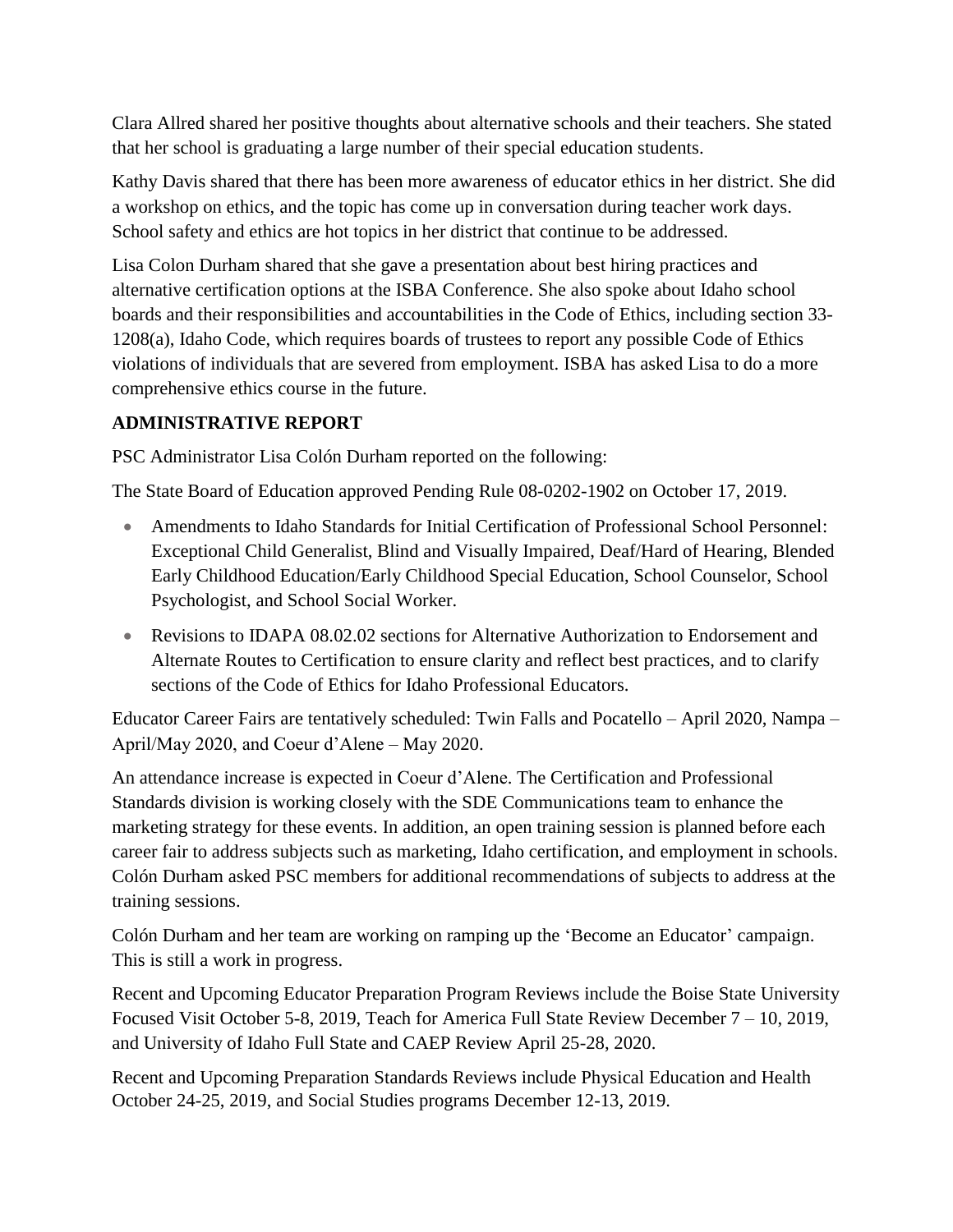Colón Durham attended the State Board of Education Meeting on October 16-17, 2019, and the ISBA Convention in November  $5 - 7$ , 2019. Helen Henderson attended the CAEP State Clinic on September 24-26, 2019. CAEP covers the majority of travel costs. Annette Schwab and Brian Church attended the NASDTEC Professional Practices Institute (PPI) on October 15-18, 2019. Highlights of the PPI included:

- o A stronger focus on breakout groups, including tracks for investigators and attorneys, with multiple seminars that were track-focused.
- o Sharing of experiences and information all in tracks, and in the overall group, relating to grooming.
- o Discussion of techniques used to identify the veracity of statements given during interviews.
- o Discussion of techniques law enforcement is using as part of the Internet Crimes Against Children tasks forces.
- o Discussion of the power and peril of social media evidence
- o Examination of a case study with scenarios and discussion throughout the tracks.
- o Implementation of the model code of educator ethics.

The PPI gives Idaho the opportunity to discuss and learn what other states are doing when issues arise. This allows forward thinking and preparation for issues that other states are dealing with now that have not yet surfaced in Idaho. This is a great way to make connections for future needs. Colón Durham expressed gratitude that Idaho's ethics process incudes educators every step of the way.

#### **REPORT ON ETHICS HEARINGS**

Robert Berry, PSC Deputy Attorney General, gave an overview of the hearing process and reflected on the hearing held for Cory Hollingsworth in August 2019. Every respondent has the right to go to hearing and Mr. Hollingsworth exercised that right. The recommended discipline by the Executive Committee was revocation. The charges were two-fold; he was disciplined in the state of Oregon and did not disclose that information when he moved back to Idaho, and he viewed/downloaded 100,000 files of unethical content to his school computer. He stipulated to discipline in Oregon. Idaho can move to discipline educators when they have discipline in another state. Mr. Hollingsworth did not disclose what happened in Oregon. The hearing was held in a public library in American Falls. The Administrative Complaint that was filed against Mr. Hollingsworth charged him with 6 counts of violating Idaho Code and the Idaho Code of Ethics for Professional Educators and requested revocation of his certificate. Mr. Hollingsworth's council asked for no disciplinary action to be taken. After discussion in executive session, the panel moved into open session. The panel found Mr. Hollingsworth to be in violation on all counts. They ordered a Letter of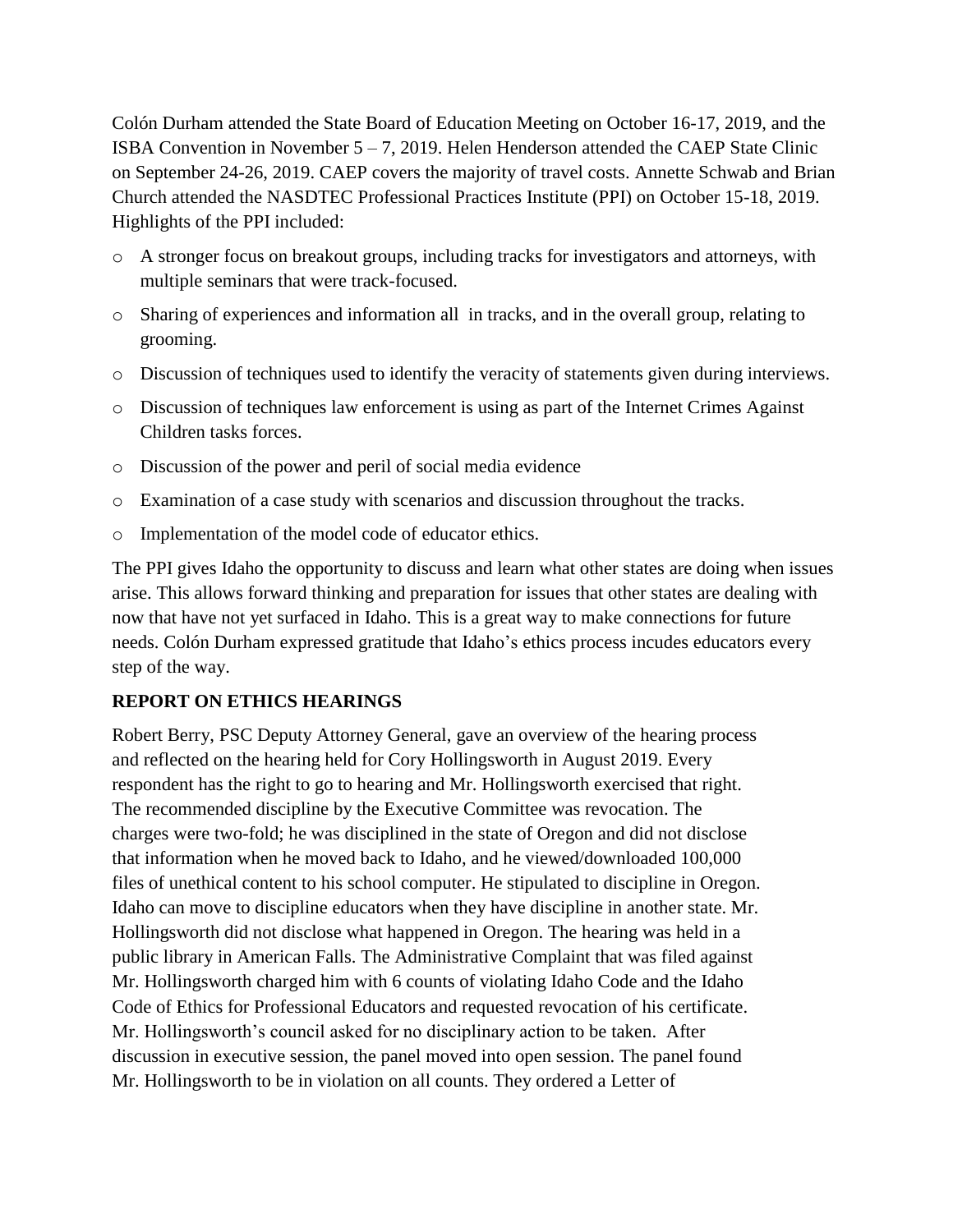Reprimand and dictated a specific ethics course that Mr. Hollingsworth will need to complete.

Annette Schwab stated there were many locals that sat in on the hearing, and they were not very happy about the lack of notification within the community. She also expressed her appreciation that Idaho's process allows for everyone to plead their case and be heard, as well as have a panel of educators that hold the same certificate and position of employment as the individual who requested the hearing.

Lisa Colon Durham shared that hearing panels are made up of 3 members, one of whom must be a former PSC member who has received training to act as the chair for the panel. The other two individuals on the panel are educators that hold the same certification and position of employment. She recommended checking the PSC website for notification of Ethics hearings. The next one will be held in December at SDE.

# **COMMITTEE REPORTS**

**Leadership Team: Kathy Davis (Chair)**, Mike Wilkinson, Steve Copmann, Elisa Saffle, Jennifer Snow

The Leadership Team serves as the operations committee for the PSC. Their responsibilities include developing, maintaining and monitoring the PSC Working Plan and Communication Plan.

At the November 14, 2019, meeting of the Leadership Team, the Team:

- Reviewed the agenda for the PSC meeting
- Reviewed the PSC Working Plan and discussed activities related to Objective #1 Increase the knowledge of major constituent groups regarding the purpose of the PSC:
	- o Met with IEA regarding PSC activities after September PSC meeting
	- o Shared with local education agencies regarding Ethics to increase awareness
	- o Shared with Idaho Association of Colleges of Teacher Education (IACTE)
	- o Sent talking points to Idaho Association School Administrators (IASA) leadership after September PSC meeting
	- o Future ideas for PSC members would be to share or present at local education agency staff meetings or during professional development
	- o IEA shares an Ethics presentation during conferences and trainings
- Discussed ideas for January PSC meeting agenda items:
	- o Request all PSC members to obtain legislative priorities/agendas from their nominating bodies to share at the January PSC meeting.

**M/S (Davis/Saffle): I move to accept the Leadership Team report as presented.** Motion Carries.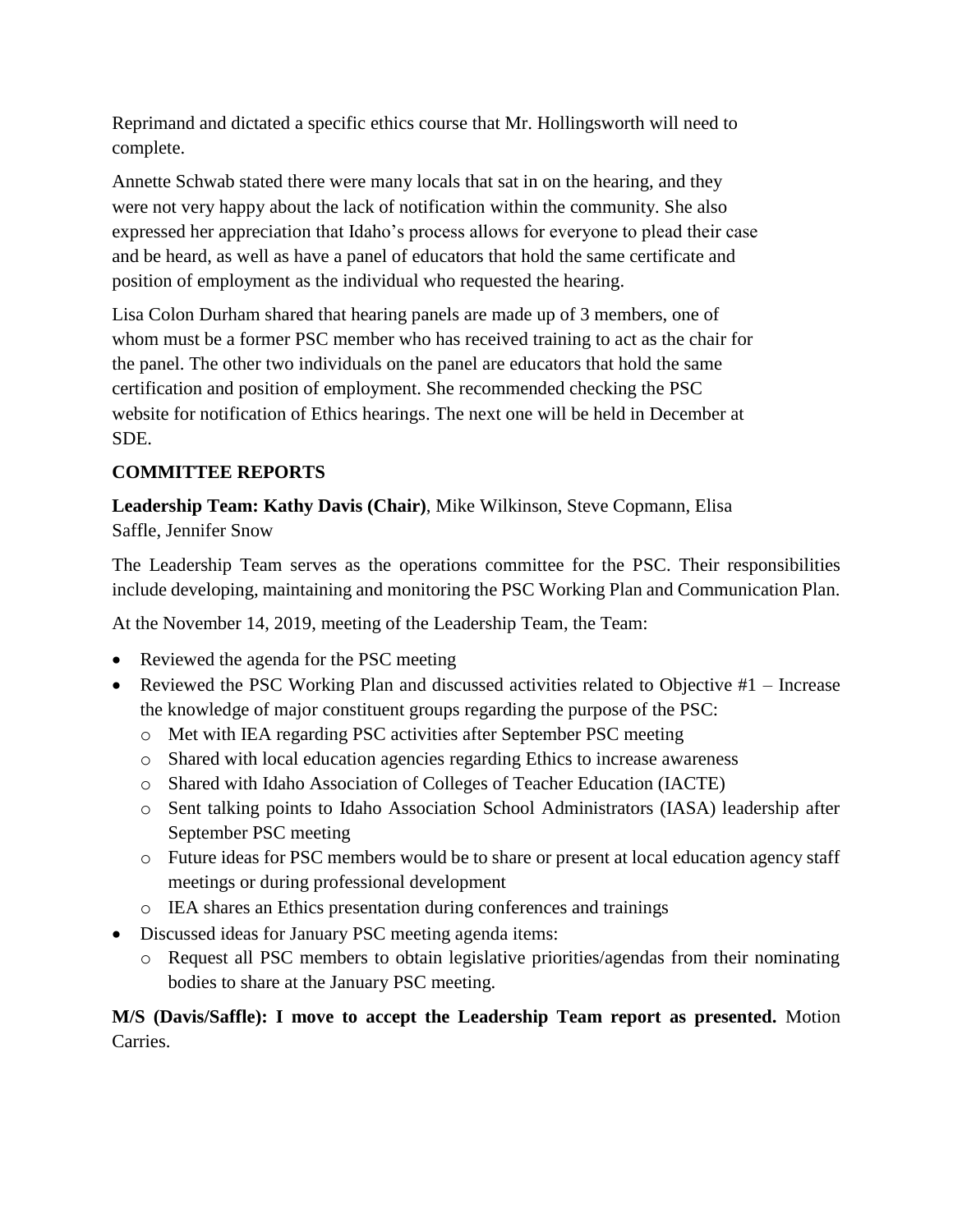**Budget Committee: Steve Copmann (Chair)**, Kathy Davis, Mike Wilkinson, Elisa Saffle, Jennifer Snow

For the month ending September 30, 2019, revenue was \$50,855. Expenditures for the month of September were \$49,143 with revenue exceeding expenditures by \$1,712.

In addition to regular operating expenses, September 2019 expenditures include about \$1,100 for the postal charges, about \$600 was paid for copy charges, and about \$200 for staff travel to ISEE Roadshow, State Board of Education August 2019 meeting, and Council for the Accreditation of Educator Preparation (CAEP) conference. Additional September 2019 expenditures include about \$300 for the Administrative Rules book revisions, and about \$5,000 for four computer replacements for Certification and Professional Standards staff.

The User Transaction and the Daily Cash Balance reports were reconciled and balanced for the month of September 2019.

The budget spreadsheet was presented. Note the cells containing red triangles in the spreadsheet include comments.

**M/S (Copmann/McKinney): I move to approve the budget.** Motion Carries.

**Standards Committee: Jennifer Snow (Chair)**, Iris Chimburras, Kristi Enger, Mark Haynal, Marjean Lewis, Terah Moore:

The Standards Committee is responsible for completing educator preparation standards reviews, educator preparation program reviews, and educator preparation new program proposal reviews for recommendation to the full PSC. The PSC reviews the recommendations of the Standards Committee and makes recommendations to the State Board of Education for approval consideration.

#### Educator Preparation Standards Reviews

The purpose of educator preparation standards reviews is to define and establish rigorous and research-based standards that better align with national standards and best practices. The standards provide requirements for educator preparation programs to ensure that future educators acquire the knowledge and performance standards to best meet the needs of students. The review process involves teams of content area experts from higher education faculty and educators in K-12 Idaho schools. Proposed revisions to standards and endorsements are reviewed by the Standards Committee prior to negotiated rulemaking. Upon conclusion of negotiated rulemaking, the Standards Committee reviews and presents the revisions to the PSC for recommendation to the Board. Once approved by the Board, they are submitted to the legislature for approval. Upon legislative approval, the revised Idaho Standards for Initial Certification of Professional School Personnel is incorporated by reference into rule.

The following standards and endorsements were reviewed by the Standards Committee: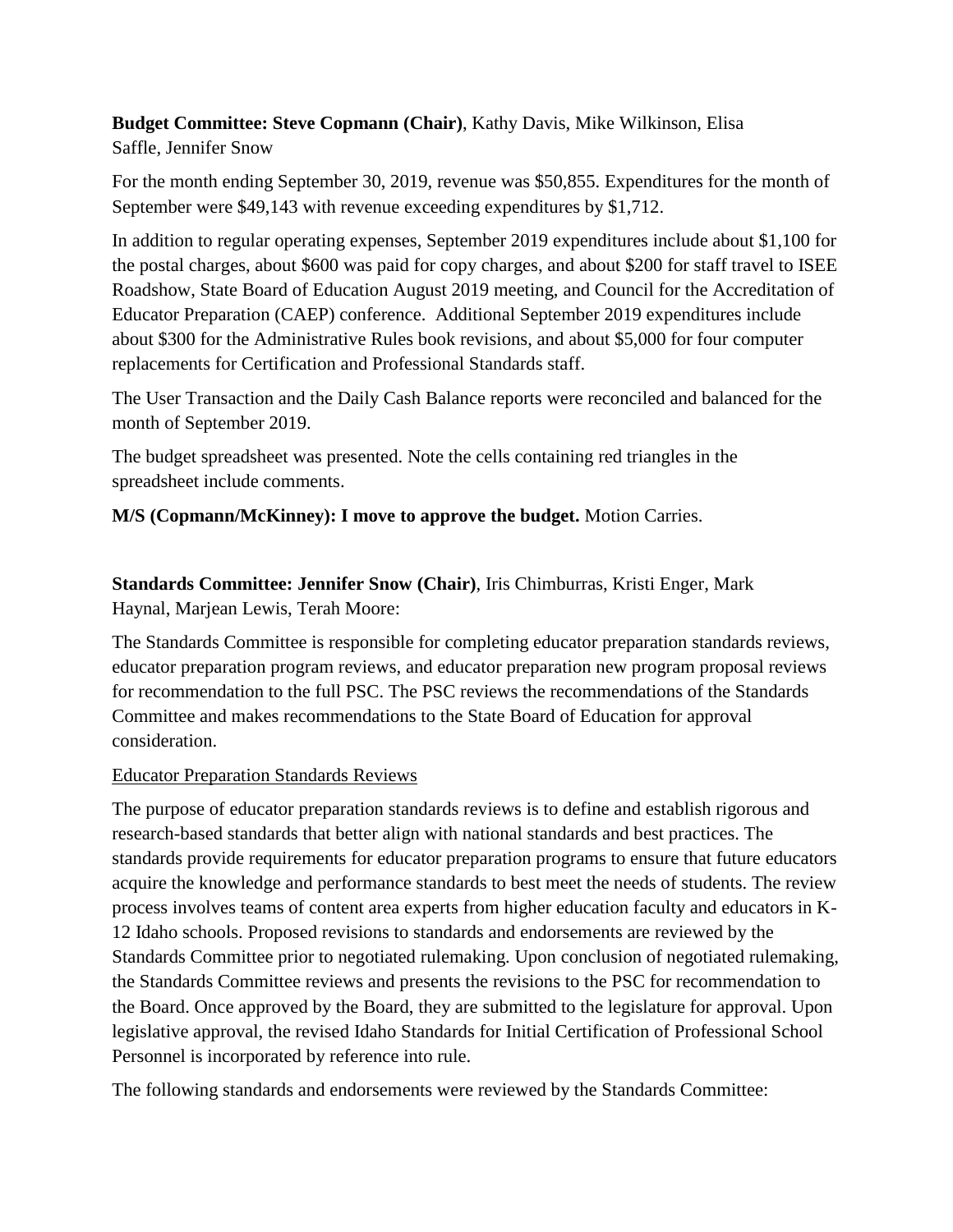#### Health and Physical Education, October 24-25, 2019

No Motion: At the April 2020 meeting, the Standards Committee will submit to the full PSC all amendments made to standards reviewed in 2019, for recommendation to the State Board of Education for approval.

### Educator Preparation New Program Proposal Reviews

Each educator preparation new program proposal will undergo a desk review designed to confirm a new program meets the standards in the Idaho Standards for Initial Certification of Professional School Personnel. The Standards Committee reviews each proposal to ensure the standards are met and presents the proposal to the PSC for recommendation to the Board for approval consideration.

The following educator preparation new program proposals were reviewed by the standards committee:

- Master in Teaching Elementary Education, Boise State University
- Master in Teaching Secondary Education, Boise State University

**M/S (Moore/Haynal): I move to recommend Boise State University's new graduate program for Master in Teaching Elementary Education for Conditional Approval by the Idaho State Board of Education.** Motion Carries.

**M/S (Moore/Haynal): I move to recommend Boise State University's new graduate program for Master in Teaching Secondary Education for Conditional Approval by the Idaho State Board of Education.** Motion Carries.

#### Praxis Cut Scores

State Board of Education-approved content, pedagogy, and performance area assessments shall be used in the state of Idaho to ensure qualified teachers are employed in Idaho's classrooms. The PSC shall recommend assessments and qualifying scores to the State Board of Education for approval.

The committee had quite a bit of discussion about the current content, pedagogy, and performance assessments allowed by IDAPA 08.02.02.017, with particular attention to equivalencies for content assessments.

Content Knowledge for Teaching (CKT) assesses not only content knowledge, but the ability to teach it. Both the CKT or the previous content Praxis are approved for elementary.

**M/S (Snow/Enger): I move to recommend the Content Knowledge for Teaching - Elementary Multiple Subjects Praxis II assessment and applicable cut scores for each subtest AND the Middle Level Science Praxis II assessment and applicable cut score for approval by the Idaho State Board of Education.** Motion Carries.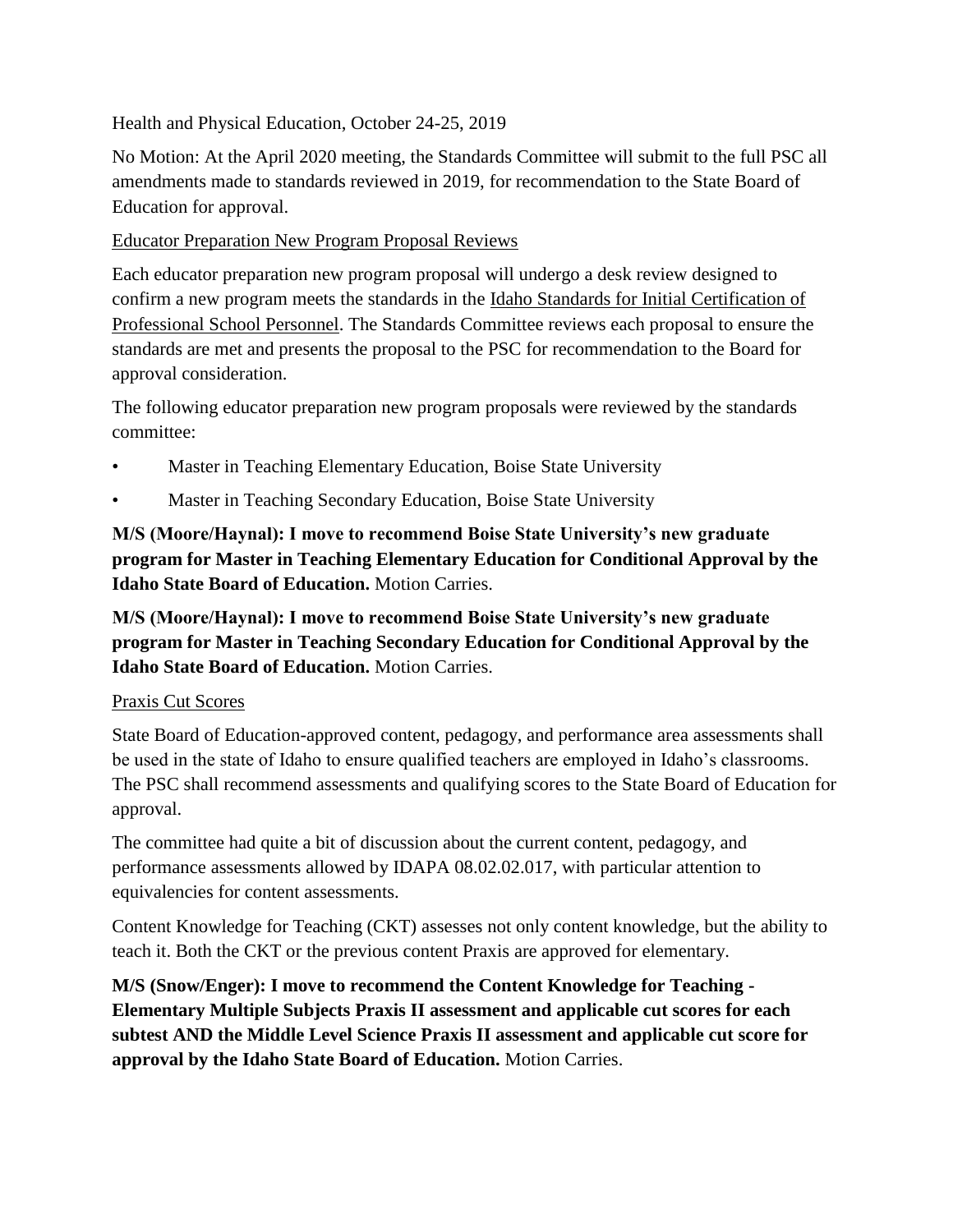There are different content area assessments that are accepted in Idaho, discussion about Content, Pedagogy and Performance. In undergrad degrees the coursework must include content area of endorsement.

**M/S (Snow/Allred): I move to recommend an amendment to the State Board-approved Content, Pedagogy and Performance Assessments rubric, for approval by the State Board of Education, to add the requirement of specific endorsement content coursework listed in IDAPA 08.02.02 in addition to a bachelor's degree in a specific content area.** Motion Carries.

### Educator Preparation Program Review Manual Revisions

The Professional Standards Commission is charged with conducting reviews of Idaho educator preparation programs (EPPs), with final approval authority resting with the State Board of Education. The Educator Preparation Program Review Manual will be used by EPPs, including Idaho-approved non-traditional routes, in planning for program reviews. We reviewed and recommended amendments the draft manual and plan to bring a motion in April to recommend this document for approval by the Board, which will occur in conjunction with a proposed rulemaking action.

# **M/S (Snow/Copmann): I move to accept the Standards Committee Report as presented.**  Motion Carries.

**Executive Committee: Kathy Davis (Chair)**, Clara Allred, Mary Flores, Char McKinney, Peter McPherson, Topher Wallaert, Mike Wilkinson

The executive committee reviewed eight complaints of alleged educator ethics misconduct of which:

- No probable cause was found for three cases
- Probable cause was found for five cases with the following recommended discipline:
	- o Two suspensions
	- o Three letters of reprimand
- Other:
	- o One of these cases was reviewed again due to additional information received.

**M/S (McKinney/Allred): Under Idaho Code 74-206 (1)(d), the Executive Committee of the Professional Standards Commission was called into Executive Session to consider investigatory records exempt from disclosure under Chapter 1 of Title 74, Idaho Code. Time 10:23.** Roll Call: Allred-yes, Davis-yes, Flores-yes, McKinney-yes, McPherson-yes, Wallaert-yes, Wilkinson-yes. Motion Carries.

**M/S (McKinney/McPherson): The Executive Committee of the Professional Standards Commission was called into Open Session, after entering Executive Session to consider investigatory records exempt from disclosure under Chapter 1 of Title 74, Idaho Code.**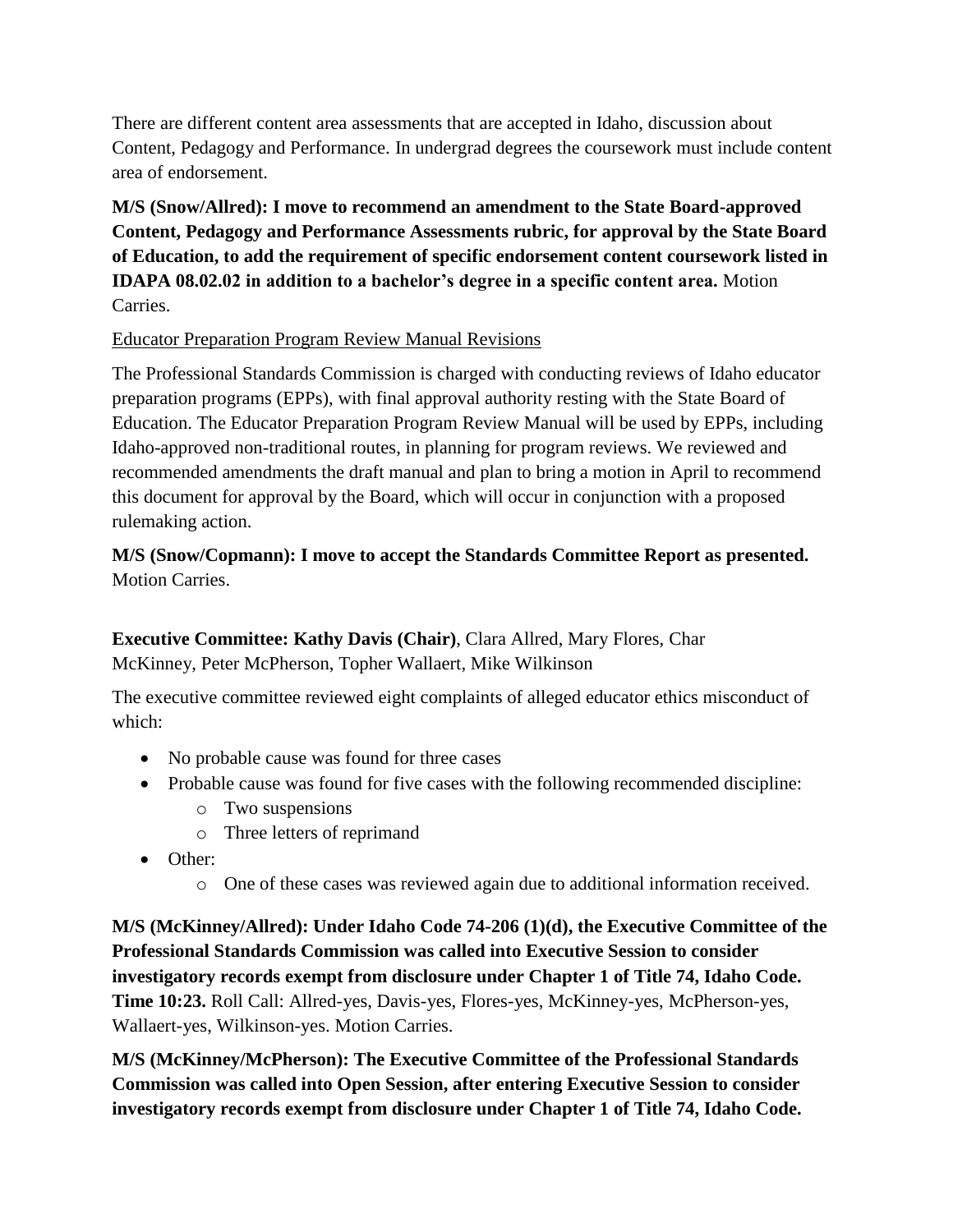**Time 12:01.** Roll Call: Allred-yes, Davis-yes, Flores-yes, McKinney-yes, McPherson-yes, Wallaert-yes, Wilkinson-yes. Motion Carries.

**M/S (McKinney/Wallaert): Under Idaho Code 74-206 (1)(d), the Executive Committee of the Professional Standards Commission was called into Executive Session to consider investigatory records exempt from disclosure under Chapter 1 of Title 74, Idaho Code. Time 12:28.** Roll Call: Allred-yes, Davis-yes, Flores-yes, McKinney-yes, McPherson-yes, Wallaert-yes, Wilkinson-yes. Motion Carries.

**M/S (McKinney/Flores): The Executive Committee of the Professional Standards Commission was called into Open Session, after entering Executive Session to consider investigatory records exempt from disclosure under Chapter 1 of Title 74, Idaho Code. Time 12:48.** Roll Call: Allred-yes, Davis-yes, Flores-yes, McKinney-yes, McPherson-yes, Wallaert-yes, Wilkinson-yes. Motion Carries.

**M/S (McKinney/McPherson): In case number 21912, I move that the Executive Committee find probable cause and recommend a stipulation that imposes a letter of reprimand.** Motion Carries.

**M/S (McKinney/Wilkinson): In case number 21917, I move that the Executive Committee find probable cause and recommend a fixed suspension of two years and complete an approved boundaries/ethics course.** Motion Carries.

**M/S (McPherson/McKinney): In case number 21925, I move that the Executive Committee find probable cause and recommend a stipulation that imposes a letter of reprimand with an approved boundaries course.** Motion Carries.

**M/S (Wilkinson/McKinney): In the case number 21926, I move that the Executive Committee not find probable cause.** Motion Carries.

**M/S (McKinney/Allred): In case number 21927, I move that the Executive Committee find probable cause and recommend a stipulation that imposes a letter of reprimand.** Motion Carries.

**M/S (Flores/Wilkinson): In case number 21928, I move that the Executive Committee not find probable cause.** Motion Carries.

**M/S (Allred/Wallaert): In case number 21929, I move that the Executive Committee find probable cause and recommend a stipulation that imposes a fixed suspension of two years with medical verification.** Motion Carries.

**M/S (Wilkinson/McKinney): In case number 21930, I move that the Executive Committee not find probable cause.** Motion Carries.

**M/S (Davis/Wallaert): I move to approve the Executive Committee Report as presented.**  Motion Carries.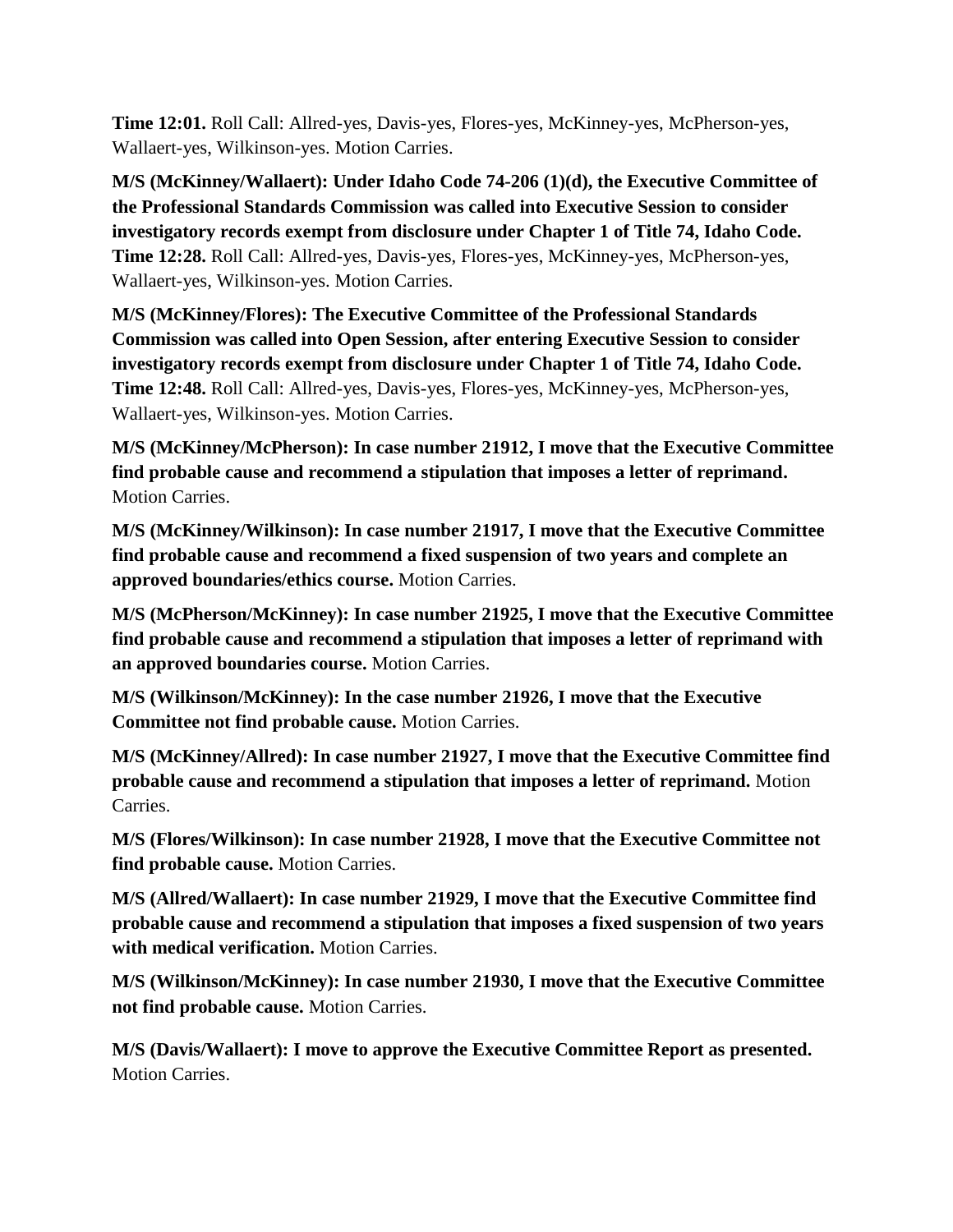**Authorizations: Elisa Saffle (Chair)**, Steve Copmann, Mark Gorton, Marianne Sletteland, Karen Pyron

The authorizations committee reviewed 299 applications with a total of 319 endorsement for the 2019-20 school year. There was one application with one endorsement moved to the next meeting, upon completion. There were two applications with two endorsements that were not approved. In summary, 296 applications were approved with 316 endorsements that were approved.

The authorizations committee reviewed 161 content specialist applications with a total of 178 endorsements for the 2019-20 school year. One (1) application with one (1) endorsement was moved to the next meeting, upon completion. Two (2) applications with a total of two (2) endorsements were not approved. In summary, 158 applications were approved with 175 endorsements that were approved, as follows: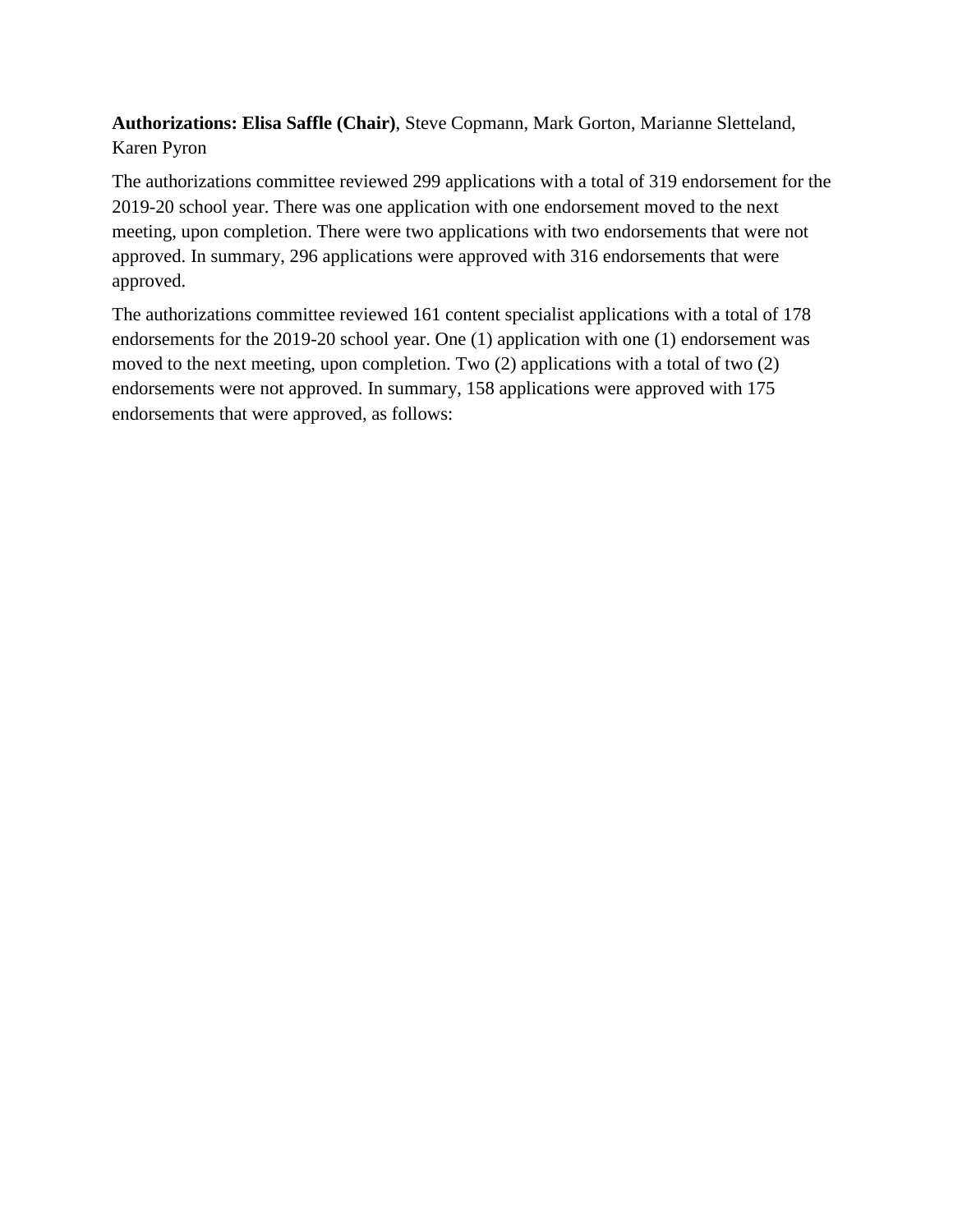| <b>Name Req</b><br><b>Name</b><br><b>Name</b><br><b>Name</b><br><b>Name</b><br>on<br>(1)<br>Req(2)<br>Req(3)<br>All Subjects<br><b>Achord</b><br><b>Samuel</b><br><b>MULLAN</b><br>Approved<br><b>DISTRICT</b><br>$(K-8)$<br><b>Jamie</b><br><b>Allen</b><br><b>BUHL JOINT</b><br>Physical<br>Approved<br><b>DISTRICT</b><br>Education<br>$(PE)$ (K-12)<br><b>Almond</b><br><b>Krystal</b><br><b>ONEIDA</b><br>All Subjects<br>Approved<br><b>COUNTY</b><br>$(K-8)$<br><b>DISTRICT</b><br><b>Natalie</b><br>All Subjects<br><b>Anderson</b><br><b>KIMBERLY</b><br>Approved<br><b>DISTRICT</b><br>$(K-8)$<br>Exceptional<br><b>Applewhi</b><br><b>Nicole</b><br><b>JEROME</b><br>Approved<br><b>JOINT</b><br>Child<br>te<br><b>DISTRICT</b><br>Generalist<br>$(K-12)$<br><b>Applewhi</b><br>Paige<br>All Subjects<br><b>JEROME</b><br>Approved |
|-----------------------------------------------------------------------------------------------------------------------------------------------------------------------------------------------------------------------------------------------------------------------------------------------------------------------------------------------------------------------------------------------------------------------------------------------------------------------------------------------------------------------------------------------------------------------------------------------------------------------------------------------------------------------------------------------------------------------------------------------------------------------------------------------------------------------------------------------|
|                                                                                                                                                                                                                                                                                                                                                                                                                                                                                                                                                                                                                                                                                                                                                                                                                                               |
|                                                                                                                                                                                                                                                                                                                                                                                                                                                                                                                                                                                                                                                                                                                                                                                                                                               |
|                                                                                                                                                                                                                                                                                                                                                                                                                                                                                                                                                                                                                                                                                                                                                                                                                                               |
|                                                                                                                                                                                                                                                                                                                                                                                                                                                                                                                                                                                                                                                                                                                                                                                                                                               |
|                                                                                                                                                                                                                                                                                                                                                                                                                                                                                                                                                                                                                                                                                                                                                                                                                                               |
|                                                                                                                                                                                                                                                                                                                                                                                                                                                                                                                                                                                                                                                                                                                                                                                                                                               |
|                                                                                                                                                                                                                                                                                                                                                                                                                                                                                                                                                                                                                                                                                                                                                                                                                                               |
|                                                                                                                                                                                                                                                                                                                                                                                                                                                                                                                                                                                                                                                                                                                                                                                                                                               |
|                                                                                                                                                                                                                                                                                                                                                                                                                                                                                                                                                                                                                                                                                                                                                                                                                                               |
|                                                                                                                                                                                                                                                                                                                                                                                                                                                                                                                                                                                                                                                                                                                                                                                                                                               |
|                                                                                                                                                                                                                                                                                                                                                                                                                                                                                                                                                                                                                                                                                                                                                                                                                                               |
|                                                                                                                                                                                                                                                                                                                                                                                                                                                                                                                                                                                                                                                                                                                                                                                                                                               |
|                                                                                                                                                                                                                                                                                                                                                                                                                                                                                                                                                                                                                                                                                                                                                                                                                                               |
|                                                                                                                                                                                                                                                                                                                                                                                                                                                                                                                                                                                                                                                                                                                                                                                                                                               |
|                                                                                                                                                                                                                                                                                                                                                                                                                                                                                                                                                                                                                                                                                                                                                                                                                                               |
|                                                                                                                                                                                                                                                                                                                                                                                                                                                                                                                                                                                                                                                                                                                                                                                                                                               |
|                                                                                                                                                                                                                                                                                                                                                                                                                                                                                                                                                                                                                                                                                                                                                                                                                                               |
| <b>JOINT</b><br>$(K-8)$<br>te                                                                                                                                                                                                                                                                                                                                                                                                                                                                                                                                                                                                                                                                                                                                                                                                                 |
| <b>DISTRICT</b>                                                                                                                                                                                                                                                                                                                                                                                                                                                                                                                                                                                                                                                                                                                                                                                                                               |
| <b>Chelsey</b><br>English (6-<br><b>BLACKFOOT</b><br>Approved<br><b>Arave</b>                                                                                                                                                                                                                                                                                                                                                                                                                                                                                                                                                                                                                                                                                                                                                                 |
| <b>DISTRICT</b><br>12)                                                                                                                                                                                                                                                                                                                                                                                                                                                                                                                                                                                                                                                                                                                                                                                                                        |
| <b>Sandra</b><br>School<br><b>Armenta</b><br><b>CASSIA</b><br>Approved                                                                                                                                                                                                                                                                                                                                                                                                                                                                                                                                                                                                                                                                                                                                                                        |
| <b>COUNTY</b><br>Counselor                                                                                                                                                                                                                                                                                                                                                                                                                                                                                                                                                                                                                                                                                                                                                                                                                    |
| <b>JOINT</b><br>$(K-12)$                                                                                                                                                                                                                                                                                                                                                                                                                                                                                                                                                                                                                                                                                                                                                                                                                      |
| <b>DISTRICT</b>                                                                                                                                                                                                                                                                                                                                                                                                                                                                                                                                                                                                                                                                                                                                                                                                                               |
| <b>Baird</b><br><b>Jillian</b><br><b>POCATELLO</b><br>All Subjects<br>Approved                                                                                                                                                                                                                                                                                                                                                                                                                                                                                                                                                                                                                                                                                                                                                                |
| <b>DISTRICT</b><br>$(K-8)$                                                                                                                                                                                                                                                                                                                                                                                                                                                                                                                                                                                                                                                                                                                                                                                                                    |
| Gloria<br>All Subjects<br><b>Barajas</b><br><b>JEROME</b><br>Approved                                                                                                                                                                                                                                                                                                                                                                                                                                                                                                                                                                                                                                                                                                                                                                         |
| <b>JOINT</b><br>$(K-8)$                                                                                                                                                                                                                                                                                                                                                                                                                                                                                                                                                                                                                                                                                                                                                                                                                       |
| <b>DISTRICT</b>                                                                                                                                                                                                                                                                                                                                                                                                                                                                                                                                                                                                                                                                                                                                                                                                                               |
| <b>Beard</b><br><b>Tany</b><br><b>FILER</b><br>Mathematic<br>Approved                                                                                                                                                                                                                                                                                                                                                                                                                                                                                                                                                                                                                                                                                                                                                                         |
| <b>DISTRICT</b><br>$s - Basic (5 -$                                                                                                                                                                                                                                                                                                                                                                                                                                                                                                                                                                                                                                                                                                                                                                                                           |
| 9)                                                                                                                                                                                                                                                                                                                                                                                                                                                                                                                                                                                                                                                                                                                                                                                                                                            |
| <b>Shelley</b><br>Mathematic<br><b>Best</b><br><b>THE</b><br>Approved                                                                                                                                                                                                                                                                                                                                                                                                                                                                                                                                                                                                                                                                                                                                                                         |
| <b>VILLAGE</b><br>$s(6-12)$<br><b>CHARTER</b>                                                                                                                                                                                                                                                                                                                                                                                                                                                                                                                                                                                                                                                                                                                                                                                                 |
| SCHOOL,                                                                                                                                                                                                                                                                                                                                                                                                                                                                                                                                                                                                                                                                                                                                                                                                                                       |
| INC.                                                                                                                                                                                                                                                                                                                                                                                                                                                                                                                                                                                                                                                                                                                                                                                                                                          |
| <b>Bingham</b><br><b>Dawson</b><br>Mathematic<br><b>BEAR LAKE</b><br>Approved                                                                                                                                                                                                                                                                                                                                                                                                                                                                                                                                                                                                                                                                                                                                                                 |
| <b>COUNTY</b><br>$s(6-12)$                                                                                                                                                                                                                                                                                                                                                                                                                                                                                                                                                                                                                                                                                                                                                                                                                    |
| <b>DISTRICT</b>                                                                                                                                                                                                                                                                                                                                                                                                                                                                                                                                                                                                                                                                                                                                                                                                                               |
| All Subjects<br><b>Bingham</b><br><b>Amber</b><br><b>ONEIDA</b><br>Approved                                                                                                                                                                                                                                                                                                                                                                                                                                                                                                                                                                                                                                                                                                                                                                   |
| <b>COUNTY</b><br>$(K-8)$                                                                                                                                                                                                                                                                                                                                                                                                                                                                                                                                                                                                                                                                                                                                                                                                                      |
| <b>DISTRICT</b>                                                                                                                                                                                                                                                                                                                                                                                                                                                                                                                                                                                                                                                                                                                                                                                                                               |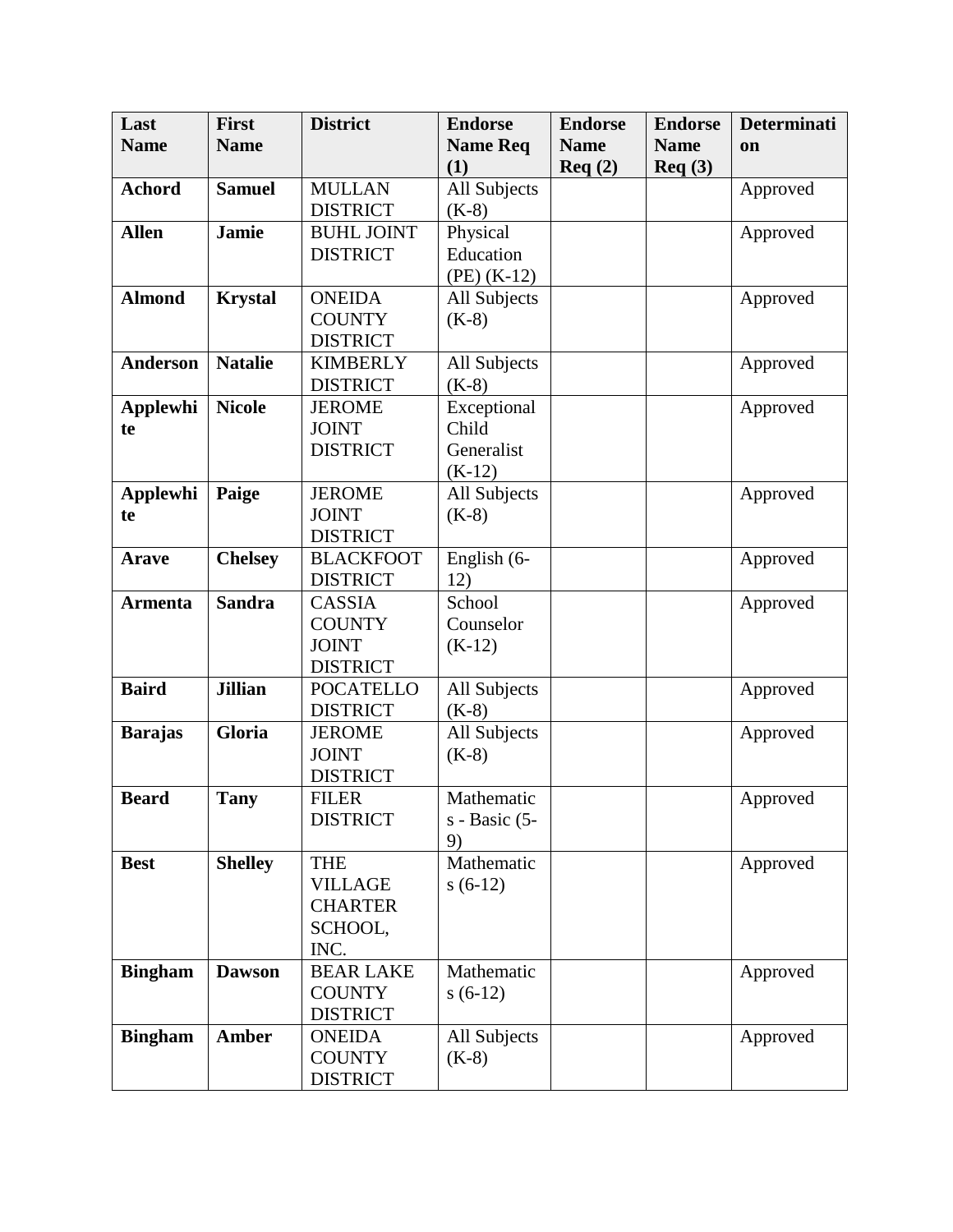| <b>Bishop</b>    | <b>Jennifer</b> | <b>FORRESTER</b>  | All Subjects | Approved |
|------------------|-----------------|-------------------|--------------|----------|
|                  |                 | ACADEMY,          | $(K-8)$      |          |
|                  |                 | INC.              |              |          |
| <b>Bodily</b>    | <b>Emilee</b>   | <b>ONEIDA</b>     | All Subjects | Approved |
|                  |                 | <b>COUNTY</b>     | $(K-8)$      |          |
|                  |                 | <b>DISTRICT</b>   |              |          |
| <b>Branstett</b> | <b>Heather</b>  | <b>MULLAN</b>     | School       | Approved |
| er               |                 | <b>DISTRICT</b>   | Counselor    |          |
|                  |                 |                   | $(K-12)$     |          |
| <b>Brown</b>     | <b>Tricia</b>   | <b>SODA</b>       | English (6-  | Approved |
|                  |                 | <b>SPRINGS</b>    | 12)          |          |
|                  |                 | <b>JOINT</b>      |              |          |
|                  |                 | <b>DISTRICT</b>   |              |          |
| Carter           | <b>Jennifer</b> | <b>COEUR</b>      | Exceptional  | Approved |
|                  |                 | <b>D'ALENE</b>    | Child        |          |
|                  |                 | <b>DISTRICT</b>   | Generalist   |          |
|                  |                 |                   | $(K-8)$      |          |
| <b>Castro</b>    | <b>Claribel</b> | <b>TWIN FALLS</b> | All Subjects | Approved |
| <b>Romero</b>    |                 | <b>DISTRICT</b>   | $(K-8)$      |          |
| <b>Charters</b>  | <b>Danny</b>    | CANYON-           | Exceptional  | Approved |
|                  |                 | <b>OWYHEE</b>     | Child        |          |
|                  |                 | <b>SCHOOL</b>     | Generalist   |          |
|                  |                 | <b>SERVICE</b>    | $(K-12)$     |          |
|                  |                 | <b>AGENCY</b>     |              |          |
|                  |                 | (COSSA)           |              |          |
| <b>Chavez</b>    | <b>Danielle</b> | <b>BUHL JOINT</b> | Teacher      | Approved |
|                  |                 | <b>DISTRICT</b>   | Librarian    |          |
|                  |                 |                   | $(K-12)$     |          |
| <b>Chesley</b>   | <b>Candace</b>  | <b>ONEIDA</b>     | All Subjects | Approved |
|                  |                 | <b>COUNTY</b>     | $(K-8)$      |          |
|                  |                 | <b>DISTRICT</b>   |              |          |
| <b>Chiles</b>    | <b>Kevin</b>    | <b>JOINT</b>      | Exceptional  | Approved |
|                  |                 | <b>SCHOOL</b>     | Child        |          |
|                  |                 | <b>DISTRICT</b>   | Generalist   |          |
|                  |                 | <b>NO. 2</b>      | $(K-12)$     |          |
| <b>Clark</b>     | John            | <b>BONNEVILLE</b> | Exceptional  | Approved |
|                  |                 | <b>JOINT</b>      | Child        |          |
|                  |                 | <b>DISTRICT</b>   | Generalist   |          |
|                  |                 |                   | $(K-12)$     |          |
| <b>Clayson</b>   | <b>Emery</b>    | <b>JEFFERSON</b>  | School       | Approved |
|                  |                 | <b>COUNTY</b>     | Psychologist |          |
|                  |                 | <b>JOINT</b>      |              |          |
|                  |                 | <b>DISTRICT</b>   |              |          |
| Cook             | <b>Nathanie</b> | <b>KIMBERLY</b>   | All Subjects | Approved |
|                  |                 | <b>DISTRICT</b>   | $(K-8)$      |          |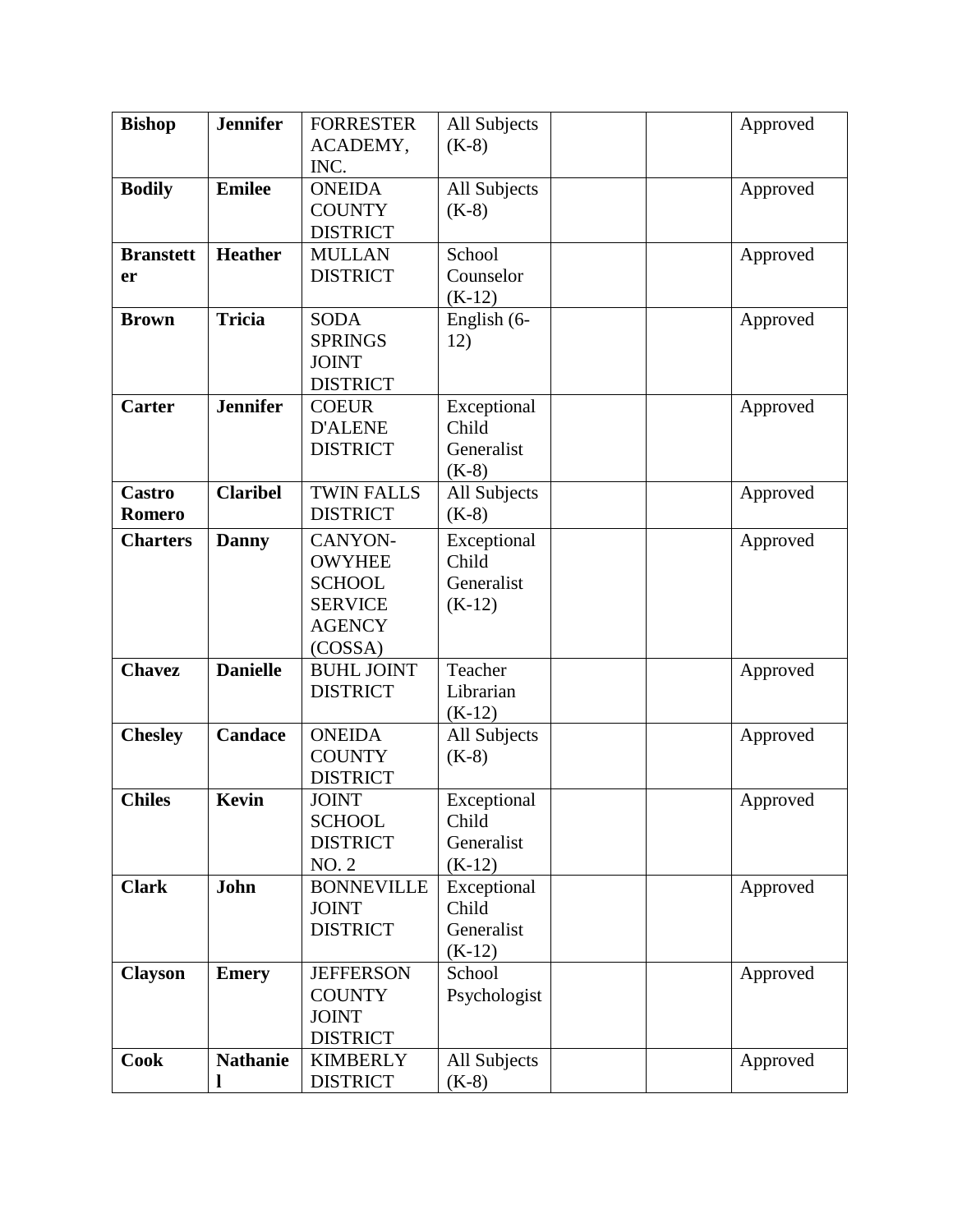| Crompto         | <b>Preston</b> | <b>MOUNTAIN</b>                 | Exceptional             |           |          | Approved   |
|-----------------|----------------|---------------------------------|-------------------------|-----------|----------|------------|
| n               |                | <b>HOME</b>                     | Child                   |           |          |            |
|                 |                | <b>DISTRICT</b>                 | Generalist              |           |          |            |
|                 |                |                                 | $(K-12)$                |           |          |            |
| Dahl            | <b>Donovan</b> | <b>BUHL JOINT</b>               | All Subjects            |           |          | <b>Not</b> |
|                 |                | <b>DISTRICT</b>                 | $(K-8)$                 |           |          | Approved   |
| <b>Danziger</b> | Kyla           | <b>LEGACY</b>                   | Exceptional             |           |          | Approved   |
|                 |                | <b>PUBLIC</b>                   | Child                   |           |          |            |
|                 |                | <b>CHARTER</b>                  | Generalist              |           |          |            |
|                 |                | SCHOOL,                         | $(K-12)$                |           |          |            |
|                 |                | INC.                            |                         |           |          |            |
| <b>Davis</b>    | <b>Timothy</b> | <b>BONNEVILLE</b>               | English (6-             |           |          | Approved   |
|                 |                | <b>JOINT</b>                    | 12)                     |           |          |            |
|                 |                | <b>DISTRICT</b>                 |                         |           |          |            |
| <b>Davis</b>    | <b>Michael</b> | <b>CASCADE</b>                  | Music (K-               |           |          | Approved   |
|                 | Kodie          | <b>DISTRICT</b>                 | 12)                     |           |          |            |
| <b>Davis</b>    |                | <b>ONEIDA</b><br><b>COUNTY</b>  | All Subjects<br>$(K-8)$ |           |          | Approved   |
|                 |                | <b>DISTRICT</b>                 |                         |           |          |            |
| <b>DeLaCru</b>  | <b>Aimee</b>   | <b>TWIN FALLS</b>               | All Subjects            |           |          | Approved   |
| z               |                | <b>DISTRICT</b>                 | $(K-8)$                 |           |          |            |
| <b>Delbridg</b> | <b>Nicole</b>  | <b>WALLACE</b>                  | Music (K-               |           |          | Approved   |
| е               |                | <b>DISTRICT</b>                 | 12)                     |           |          |            |
| <b>DeLeon</b>   | <b>Kathryn</b> | <b>KUNA JOINT</b>               | Exceptional             |           |          | Approved   |
|                 |                | <b>DISTRICT</b>                 | Child                   |           |          |            |
|                 |                |                                 | Generalist              |           |          |            |
|                 |                |                                 | $(K-12)$                |           |          |            |
| <b>Doman</b>    | <b>Marlee</b>  | <b>IDAHO</b>                    | All Subjects            |           |          | Approved   |
|                 |                | <b>FALLS</b>                    | $(K-8)$                 |           |          |            |
|                 |                | <b>DISTRICT</b>                 |                         |           |          |            |
| Domingu         | Cesar          | <b>CALDWELL</b>                 | Exceptional             |           |          | Approved   |
| ez              |                | <b>DISTRICT</b>                 | Child                   |           |          |            |
|                 |                |                                 | Generalist              |           |          |            |
|                 |                |                                 | $(K-12)$                |           |          |            |
| <b>Erickson</b> | <b>Nancy</b>   | <b>BONNEVILLE</b>               | School                  |           |          | Approved   |
|                 |                | <b>JOINT</b><br><b>DISTRICT</b> | Social<br>Worker        |           |          |            |
| <b>Esplin</b>   | <b>Janelle</b> | <b>ONEIDA</b>                   | All Subjects            | American  | Psycholo | Approved   |
|                 |                | <b>COUNTY</b>                   | $(K-8)$                 | Governm   | gy (6-   |            |
|                 |                | <b>DISTRICT</b>                 |                         | ent/      | 12)      |            |
|                 |                |                                 |                         | Political |          |            |
|                 |                |                                 |                         | Science   |          |            |
|                 |                |                                 |                         | $(6-12)$  |          |            |
| Farringto       | <b>Alison</b>  | <b>ONEIDA</b>                   | All Subjects            |           |          | Approved   |
| n               |                | <b>COUNTY</b>                   | $(K-8)$                 |           |          |            |
|                 |                | <b>DISTRICT</b>                 |                         |           |          |            |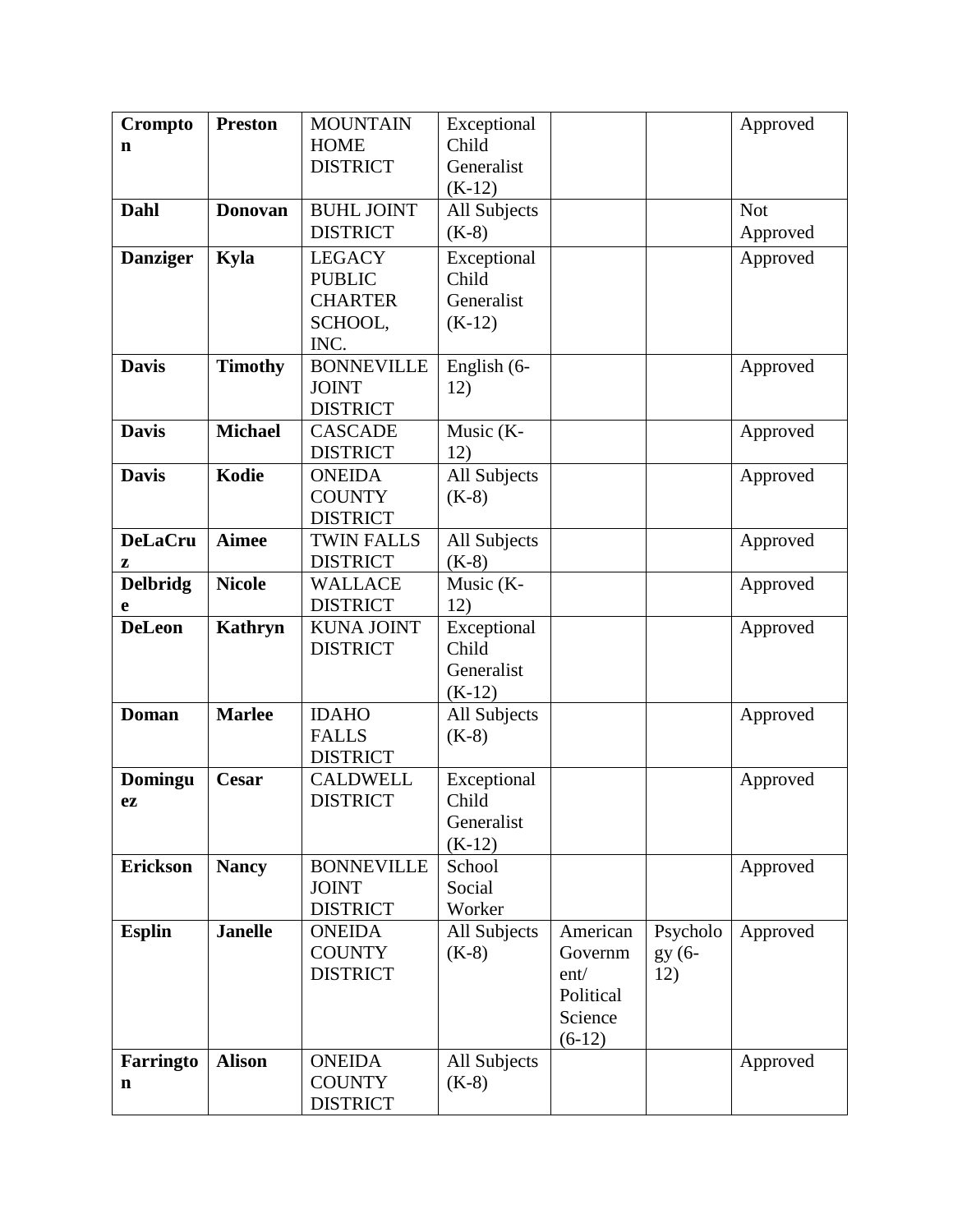| <b>Fisher</b>   | <b>Ammie</b>    | <b>RIRIE JOINT</b><br><b>DISTRICT</b>                                                   | All Subjects<br>$(K-8)$                        | Exception<br>al Child                           | Approved |
|-----------------|-----------------|-----------------------------------------------------------------------------------------|------------------------------------------------|-------------------------------------------------|----------|
|                 |                 |                                                                                         |                                                | Generalist<br>$(K-12)$                          |          |
| <b>Frees</b>    | <b>Sarah</b>    | <b>CASCADE</b><br><b>DISTRICT</b>                                                       | Mathematic<br>$s(6-12)$                        |                                                 | Approved |
| Gard            | <b>Crissie</b>  | <b>FILER</b><br><b>DISTRICT</b>                                                         | All Subjects<br>$(K-8)$                        | English<br>$(5-9)$                              | Approved |
| <b>Gardner</b>  | Kayla           | <b>KIMBERLY</b><br><b>DISTRICT</b>                                                      | Exceptional<br>Child<br>Generalist<br>$(K-12)$ |                                                 | Approved |
| <b>Gass</b>     | <b>Shane</b>    | <b>POST FALLS</b><br><b>DISTRICT</b>                                                    | Exceptional<br>Child<br>Generalist<br>$(K-12)$ |                                                 | Approved |
| <b>Germer</b>   | <b>Krystal</b>  | <b>JEFFERSON</b><br><b>COUNTY</b><br><b>JOINT</b><br><b>DISTRICT</b>                    | Music (K-<br>12)                               | Exception<br>al Child<br>Generalist<br>$(K-12)$ | Approved |
| <b>Greene</b>   | <b>Heather</b>  | <b>MOUNTAIN</b><br><b>HOME</b><br><b>DISTRICT</b>                                       | Exceptional<br>Child<br>Generalist<br>$(K-12)$ |                                                 | Approved |
| <b>Greer</b>    | <b>Matthew</b>  | <b>KOOTENAI</b><br><b>DISTRICT</b>                                                      | Biological<br>Science (6-<br>12)               |                                                 | Approved |
| <b>Grimaldo</b> | <b>Veronica</b> | CANYON-<br><b>OWYHEE</b><br><b>SCHOOL</b><br><b>SERVICE</b><br><b>AGENCY</b><br>(COSSA) | School<br>Counselor<br>$(K-12)$                |                                                 | Approved |
| <b>Gross</b>    | <b>Mark</b>     | <b>MACKAY</b><br><b>JOINT</b><br><b>DISTRICT</b>                                        | Mathematic<br>$s(6-12)$                        |                                                 | Approved |
| Grover          | <b>Kristin</b>  | <b>ONEIDA</b><br><b>COUNTY</b><br><b>DISTRICT</b>                                       | All Subjects<br>$(K-8)$                        |                                                 | Approved |
| Haggard         | <b>Matthew</b>  | <b>MELBA</b><br><b>JOINT</b><br><b>DISTRICT</b>                                         | Exceptional<br>Child<br>Generalist<br>$(K-12)$ |                                                 | Approved |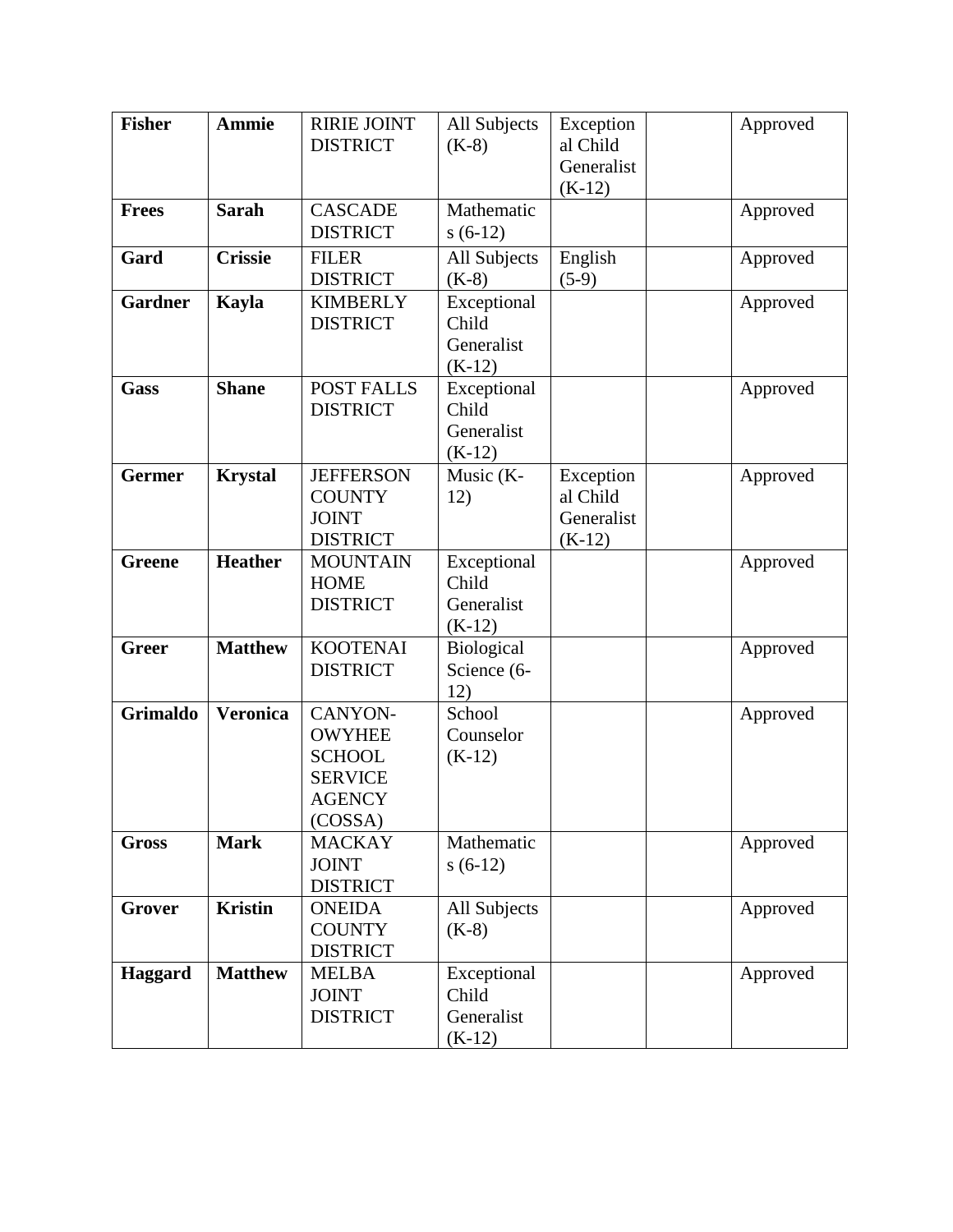| Hagler          | <b>Melissa</b>   | <b>IDAHO</b>     | All Subjects | Approved |
|-----------------|------------------|------------------|--------------|----------|
|                 |                  | <b>SCIENCE</b>   |              |          |
|                 |                  |                  | $(K-8)$      |          |
|                 |                  | <b>AND</b>       |              |          |
|                 |                  | <b>TECHNOLOG</b> |              |          |
|                 |                  | <b>Y CHARTER</b> |              |          |
|                 |                  | SCHOOL,          |              |          |
|                 |                  | INC.             |              |          |
| Hall            | <b>Stacey</b>    | <b>IDAHO</b>     | All Subjects | Approved |
|                 |                  | <b>SCIENCE</b>   | $(K-8)$      |          |
|                 |                  | <b>AND</b>       |              |          |
|                 |                  | <b>TECHNOLOG</b> |              |          |
|                 |                  | <b>Y CHARTER</b> |              |          |
|                 |                  | SCHOOL,          |              |          |
|                 |                  | INC.             |              |          |
| <b>Hansen</b>   | <b>Michelle</b>  | <b>TETON</b>     | Exceptional  | Approved |
|                 |                  | <b>COUNTY</b>    | Child        |          |
|                 |                  | <b>DISTRICT</b>  | Generalist   |          |
|                 |                  |                  | $(K-12)$     |          |
| <b>Harringt</b> | <b>Amanda</b>    | <b>IDAHO</b>     | School       | Approved |
| on              |                  | <b>FALLS</b>     | Counselor    |          |
|                 |                  | <b>DISTRICT</b>  | $(K-12)$     |          |
| <b>Harvey</b>   | <b>Patricia</b>  | <b>JEROME</b>    | Exceptional  | Approved |
|                 |                  | <b>JOINT</b>     | Child        |          |
|                 |                  | <b>DISTRICT</b>  | Generalist   |          |
|                 |                  |                  | $(K-12)$     |          |
| <b>Held</b>     | <b>Tiffany</b>   | <b>ONEIDA</b>    | School       | Approved |
|                 |                  | <b>COUNTY</b>    | Counselor    |          |
|                 |                  | <b>DISTRICT</b>  | $(K-12)$     |          |
| <b>Hernand</b>  | <b>Francisc</b>  | <b>KIMBERLY</b>  | All Subjects | Approved |
| ez              | a                | <b>DISTRICT</b>  | $(K-8)$      |          |
| <b>Herring</b>  | <b>Kirstalee</b> | CASSIA           | School       | Approved |
|                 |                  | <b>COUNTY</b>    | Counselor    |          |
|                 |                  | <b>JOINT</b>     | $(K-12)$     |          |
|                 |                  | <b>DISTRICT</b>  |              |          |
| <b>Holbrook</b> | <b>Elena</b>     | <b>IDAHO</b>     | All Subjects | Approved |
|                 |                  | <b>SCIENCE</b>   | $(K-8)$      |          |
|                 |                  | <b>AND</b>       |              |          |
|                 |                  | <b>TECHNOLOG</b> |              |          |
|                 |                  | <b>Y CHARTER</b> |              |          |
|                 |                  | SCHOOL,          |              |          |
|                 |                  | INC.             |              |          |
| <b>Howell</b>   | <b>Allie</b>     | <b>MIDDLETON</b> | Natural      |          |
|                 |                  |                  |              | Approved |
|                 |                  | <b>DISTRICT</b>  | Science (6-  |          |
|                 |                  |                  | 12)          |          |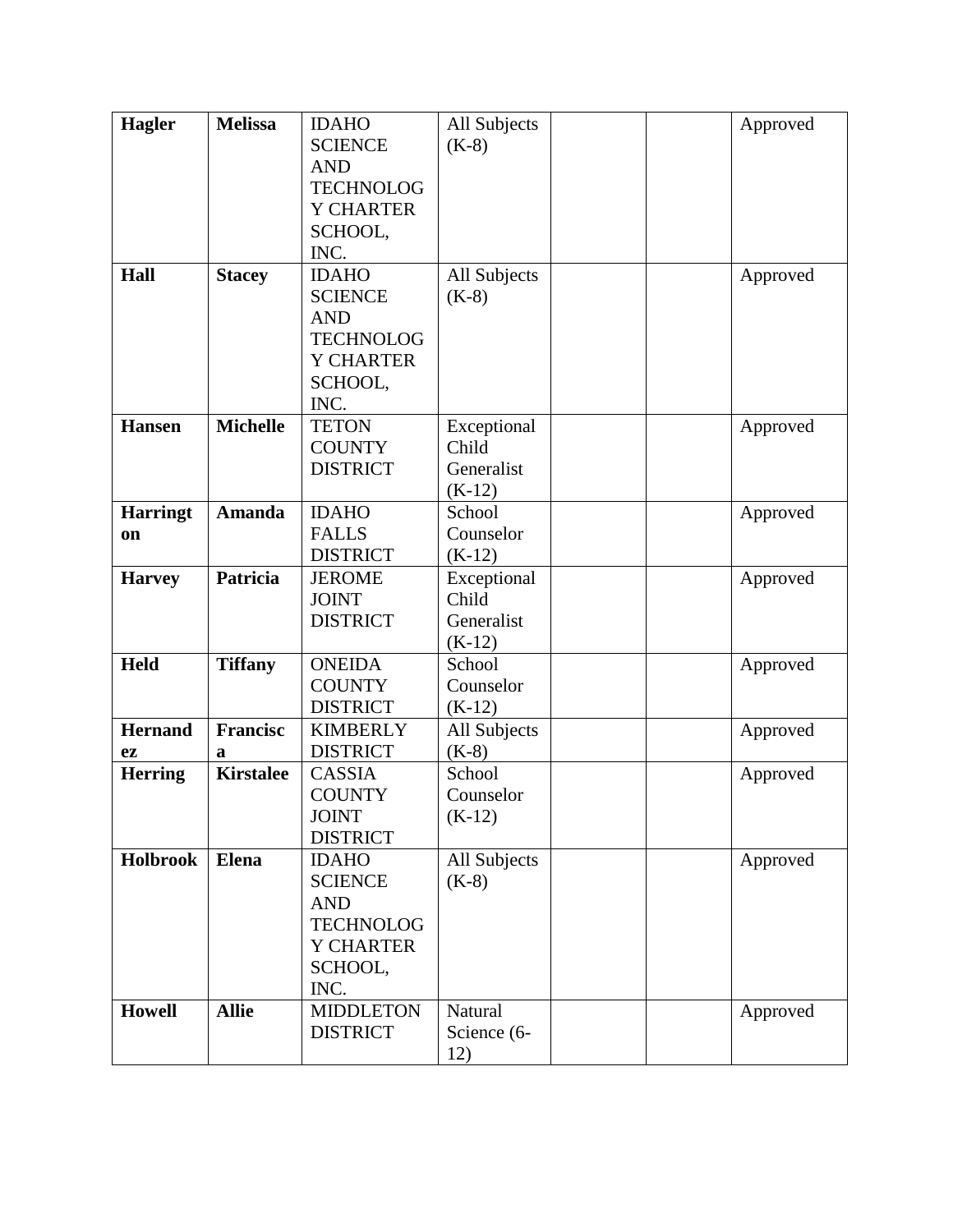| <b>Hymas</b>   | <b>Kama</b>     | <b>ONEIDA</b>      | All Subjects       |            | Approved |
|----------------|-----------------|--------------------|--------------------|------------|----------|
|                |                 | <b>COUNTY</b>      | $(K-8)$            |            |          |
|                |                 | <b>DISTRICT</b>    |                    |            |          |
| <b>Jackson</b> | <b>Aaron</b>    | <b>JEROME</b>      | Physical           | Health     | Approved |
|                |                 | <b>JOINT</b>       | Education          | $(K-12)$   |          |
|                |                 | <b>DISTRICT</b>    | $(PE)$ (K-12)      |            |          |
| <b>Jackson</b> | <b>Patsy</b>    | <b>MARSH</b>       | All Subjects       |            | Approved |
|                |                 | <b>VALLEY</b>      | $(K-8)$            |            |          |
|                |                 | <b>JOINT</b>       |                    |            |          |
|                |                 | <b>DISTRICT</b>    |                    |            |          |
| <b>Jenks</b>   | Joanna          | <b>AMERICAN</b>    | <b>Visual Arts</b> |            | Approved |
|                |                 | <b>FALLS JOINT</b> | $(K-12)$           |            |          |
|                |                 | <b>DISTRICT</b>    |                    |            |          |
| <b>Johnson</b> | <b>Benjami</b>  | <b>PEACE</b>       | All Subjects       |            | Approved |
|                | $\mathbf n$     | <b>VALLEY</b>      | $(K-8)$            |            |          |
|                |                 | <b>CHARTER</b>     |                    |            |          |
|                |                 | SCHOOL,            |                    |            |          |
|                |                 | INC.               |                    |            |          |
| <b>Johnson</b> | <b>Danielle</b> | <b>SHELLEY</b>     | All Subjects       |            | Approved |
|                |                 | <b>JOINT</b>       | $(K-8)$            |            |          |
|                |                 | <b>DISTRICT</b>    |                    |            |          |
| <b>Jones</b>   | <b>Natasha</b>  | <b>JEFFERSON</b>   | English (6-        |            | Approved |
|                |                 | <b>COUNTY</b>      | 12)                |            |          |
|                |                 | <b>JOINT</b>       |                    |            |          |
|                |                 | <b>DISTRICT</b>    |                    |            |          |
| <b>Kindall</b> | <b>Tracey</b>   | THE NORTH          | History (6-        |            | Approved |
|                |                 | <b>FORK</b>        | 12)                |            |          |
|                |                 | <b>SCHOOL</b>      |                    |            |          |
| <b>Kleint</b>  | Dawn            | <b>JOINT</b>       | World              | English    | Approved |
|                |                 | <b>SCHOOL</b>      | Language -         | $(6-12)$   |          |
|                |                 | <b>DISTRICT</b>    | French (6-         |            |          |
|                |                 | NO. 2              | 12)                |            |          |
| <b>Knutson</b> | <b>Bonnie</b>   | <b>NAMPA</b>       | Exceptional        |            | Approved |
|                |                 | <b>SCHOOL</b>      | Child              |            |          |
|                |                 | <b>DISTRICT</b>    | Generalist         |            |          |
|                |                 |                    | $(K-12)$           |            |          |
| Koenig         | <b>Jonathan</b> | <b>NAMPA</b>       | English (6-        |            | Approved |
|                |                 | <b>SCHOOL</b>      | 12)                |            |          |
|                |                 | <b>DISTRICT</b>    |                    |            |          |
| Lancaste       | <b>Jordan</b>   | <b>WENDELL</b>     | World              | Health (6- | Approved |
| r              |                 | <b>DISTRICT</b>    | Language -         | 12)        |          |
|                |                 |                    | Spanish (K-        |            |          |
|                |                 |                    | 12)                |            |          |
| Larson         | <b>Barry</b>    | <b>WALLACE</b>     | All Subjects       |            | Approved |
|                |                 | <b>DISTRICT</b>    | $(K-8)$            |            |          |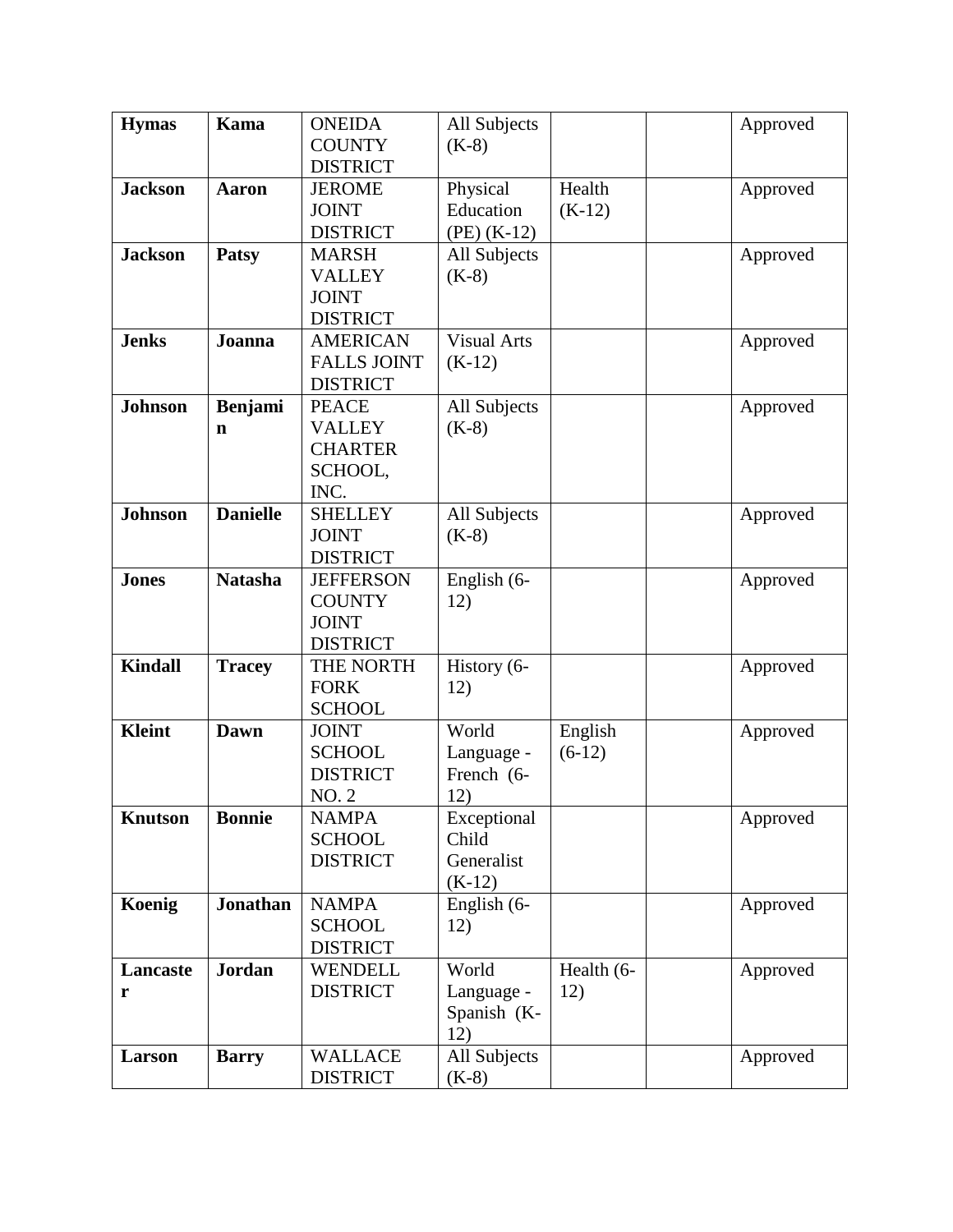| Latta           | <b>Mary</b>     | <b>LEWISTON</b>    | Speech-       |            | Approved |
|-----------------|-----------------|--------------------|---------------|------------|----------|
|                 | <b>Catherin</b> | <b>INDEPENDEN</b>  | Language      |            |          |
|                 | e               | T DISTRICT         | Pathologist   |            |          |
| Linn            | <b>Jimmie</b>   | <b>KIMBERLY</b>    | All Subjects  |            | Approved |
|                 |                 | <b>DISTRICT</b>    | $(K-8)$       |            |          |
| Long            | <b>Sylvia</b>   | <b>BLACKFOOT</b>   | All Subjects  |            | Approved |
|                 |                 | <b>CHARTER</b>     | $(K-8)$       |            |          |
|                 |                 | <b>COMMUNITY</b>   |               |            |          |
|                 |                 | <b>LEARNING</b>    |               |            |          |
|                 |                 | CENTER, INC.       |               |            |          |
| <b>Lovewell</b> | <b>Jennifer</b> | <b>MIDDLETON</b>   | All Subjects  | English    | Approved |
|                 |                 | <b>DISTRICT</b>    | $(K-8)$       | $(5-9)$    |          |
| Lowder          | <b>Isaac</b>    | <b>AMERICAN</b>    | Music $(K-$   |            | Approved |
|                 |                 | <b>FALLS JOINT</b> | 12)           |            |          |
|                 |                 | <b>DISTRICT</b>    |               |            |          |
| <b>Mace</b>     | <b>Mark</b>     | <b>CASSIA</b>      | Physical      |            | Approved |
|                 |                 | <b>COUNTY</b>      | Education     |            |          |
|                 |                 | <b>JOINT</b>       | $(PE)$ (6-12) |            |          |
|                 |                 | <b>DISTRICT</b>    |               |            |          |
| <b>Mahon</b>    | <b>Sandra</b>   | <b>COUNCIL</b>     | All Subjects  |            | Approved |
|                 |                 | <b>DISTRICT</b>    | $(K-8)$       |            |          |
| <b>Maikran</b>  | <b>Brittany</b> | <b>JEROME</b>      | Exceptional   |            | Not-     |
| z               |                 | <b>JOINT</b>       | Child         |            | Approved |
|                 |                 | <b>DISTRICT</b>    | Generalist    |            |          |
|                 |                 |                    | $(K-12)$      |            |          |
| <b>Martin</b>   | <b>Jentry</b>   | <b>PRESTON</b>     | Speech-       |            | Approved |
|                 |                 | <b>JOINT</b>       | Language      |            |          |
|                 |                 | <b>DISTRICT</b>    | Pathologist   |            |          |
| <b>Martinso</b> | Grant           | <b>LAPWAI</b>      | Mathematic    |            | Approved |
| $\mathbf n$     |                 | <b>DISTRICT</b>    | $s(6-12)$     |            |          |
| <b>May</b>      | <b>Nicholus</b> | <b>KUNA JOINT</b>  | All Subjects  |            | Approved |
|                 |                 | <b>DISTRICT</b>    | $(K-8)$       |            |          |
| <b>McCall</b>   | <b>Alexandr</b> | <b>LEWISTON</b>    | School        |            | Approved |
|                 | a               | <b>INDEPENDEN</b>  | Counselor     |            |          |
|                 |                 | T DISTRICT         | $(K-12)$      |            |          |
| <b>McCulloc</b> | <b>Jessica</b>  | <b>NORTH GEM</b>   | All Subjects  |            | Approved |
| $\mathbf h$     |                 | <b>DISTRICT</b>    | $(K-8)$       |            |          |
| <b>McHenry</b>  | <b>Lindsey</b>  | <b>COEUR</b>       | School        |            | Approved |
|                 |                 | <b>D'ALENE</b>     | Psychologist  |            |          |
|                 |                 | <b>DISTRICT</b>    |               |            |          |
| <b>McHone</b>   | <b>Suzanne</b>  | <b>COUNCIL</b>     | All Subjects  |            | Approved |
|                 |                 | <b>DISTRICT</b>    | $(K-8)$       |            |          |
| <b>Mehling</b>  | <b>Brenton</b>  | <b>CALDWELL</b>    | All Subjects  | Exception  | Approved |
|                 |                 | <b>DISTRICT</b>    | $(K-8)$       | al Child   |          |
|                 |                 |                    |               | Generalist |          |
|                 |                 |                    |               | $(K-12)$   |          |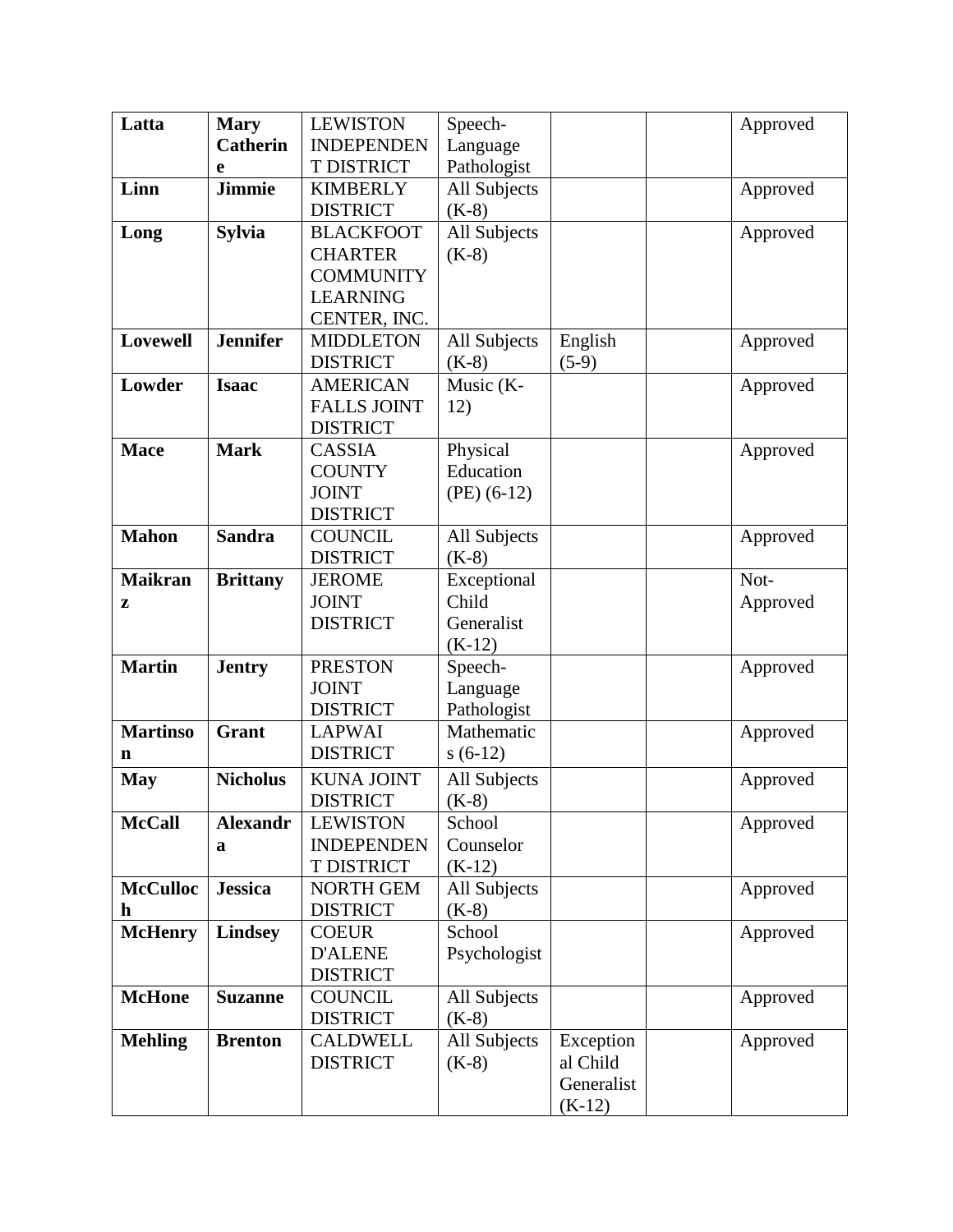| <b>Melton</b>   | Roni            | <b>COEUR</b>     | School          |            | Approved |
|-----------------|-----------------|------------------|-----------------|------------|----------|
|                 |                 | <b>D'ALENE</b>   | Counselor       |            |          |
|                 |                 | <b>DISTRICT</b>  | $(K-12)$        |            |          |
| <b>Merrill</b>  | Patricia        | <b>CASSIA</b>    | School          |            | Approved |
|                 |                 | <b>COUNTY</b>    | Counselor       |            |          |
|                 |                 | <b>JOINT</b>     | $(K-12)$        |            |          |
|                 |                 | <b>DISTRICT</b>  |                 |            |          |
| <b>Milner</b>   | <b>Jay</b>      | <b>JEFFERSON</b> | School          |            | Approved |
|                 |                 | <b>COUNTY</b>    | Counselor       |            |          |
|                 |                 | <b>JOINT</b>     | $(K-12)$        |            |          |
|                 |                 | <b>DISTRICT</b>  |                 |            |          |
| <b>Mitchell</b> | <b>Danielle</b> | <b>WENDELL</b>   | Mathematic      |            | Approved |
|                 |                 | <b>DISTRICT</b>  | $s$ - Basic (5- |            |          |
|                 |                 |                  | 9)              |            |          |
| <b>Molsee</b>   | <b>Sabra</b>    | <b>KIMBERLY</b>  | Exceptional     |            | Approved |
|                 |                 | <b>DISTRICT</b>  | Child           |            |          |
|                 |                 |                  | Generalist      |            |          |
|                 |                 |                  | $(K-12)$        |            |          |
| <b>Moore</b>    | <b>Michelle</b> | <b>ST MARIES</b> | Exceptional     |            | Approved |
|                 |                 | <b>JOINT</b>     | Child           |            |          |
|                 |                 | <b>DISTRICT</b>  | Generalist      |            |          |
|                 |                 |                  | $(K-12)$        |            |          |
| <b>Morgan</b>   | <b>Brian</b>    | <b>MELBA</b>     | Natural         | Biological | Approved |
|                 |                 | <b>JOINT</b>     | Science (6-     | Science    |          |
|                 |                 | <b>DISTRICT</b>  | 12)             | $(6-12)$   |          |
| <b>Mueller</b>  | <b>Rachelle</b> | <b>KIMBERLY</b>  | All Subjects    |            | Approved |
|                 |                 | <b>DISTRICT</b>  | $(K-8)$         |            |          |
| <b>Muranov</b>  | Azra            | <b>FRUITLAND</b> | School          |            | Approved |
| ic              |                 | <b>DISTRICT</b>  | Counselor       |            |          |
|                 |                 |                  | $(K-12)$        |            |          |
| <b>Muraski</b>  | <b>Charlene</b> | <b>MOUNTAIN</b>  | All Subjects    |            | Approved |
|                 |                 | <b>HOME</b>      | $(K-8)$         |            |          |
|                 |                 | <b>DISTRICT</b>  |                 |            |          |
| <b>Muraski</b>  | <b>Jessica</b>  | <b>MOUNTAIN</b>  | Health (6-      | Physical   | Approved |
|                 |                 | <b>HOME</b>      | 12)             | Education  |          |
|                 |                 | <b>DISTRICT</b>  |                 | $(PE)$ (6- |          |
|                 |                 |                  |                 | 12)        |          |
| <b>Murphy</b>   | <b>Stacey</b>   | <b>SALMON</b>    | Exceptional     |            | Approved |
|                 |                 | <b>DISTRICT</b>  | Child           |            |          |
|                 |                 |                  | Generalist      |            |          |
|                 |                 |                  | $(K-12)$        |            |          |
| <b>Nebeker</b>  | Marci           | <b>CASSIA</b>    | All Subjects    |            | Approved |
|                 |                 | <b>COUNTY</b>    | $(K-8)$         |            |          |
|                 |                 | <b>JOINT</b>     |                 |            |          |
|                 |                 | <b>DISTRICT</b>  |                 |            |          |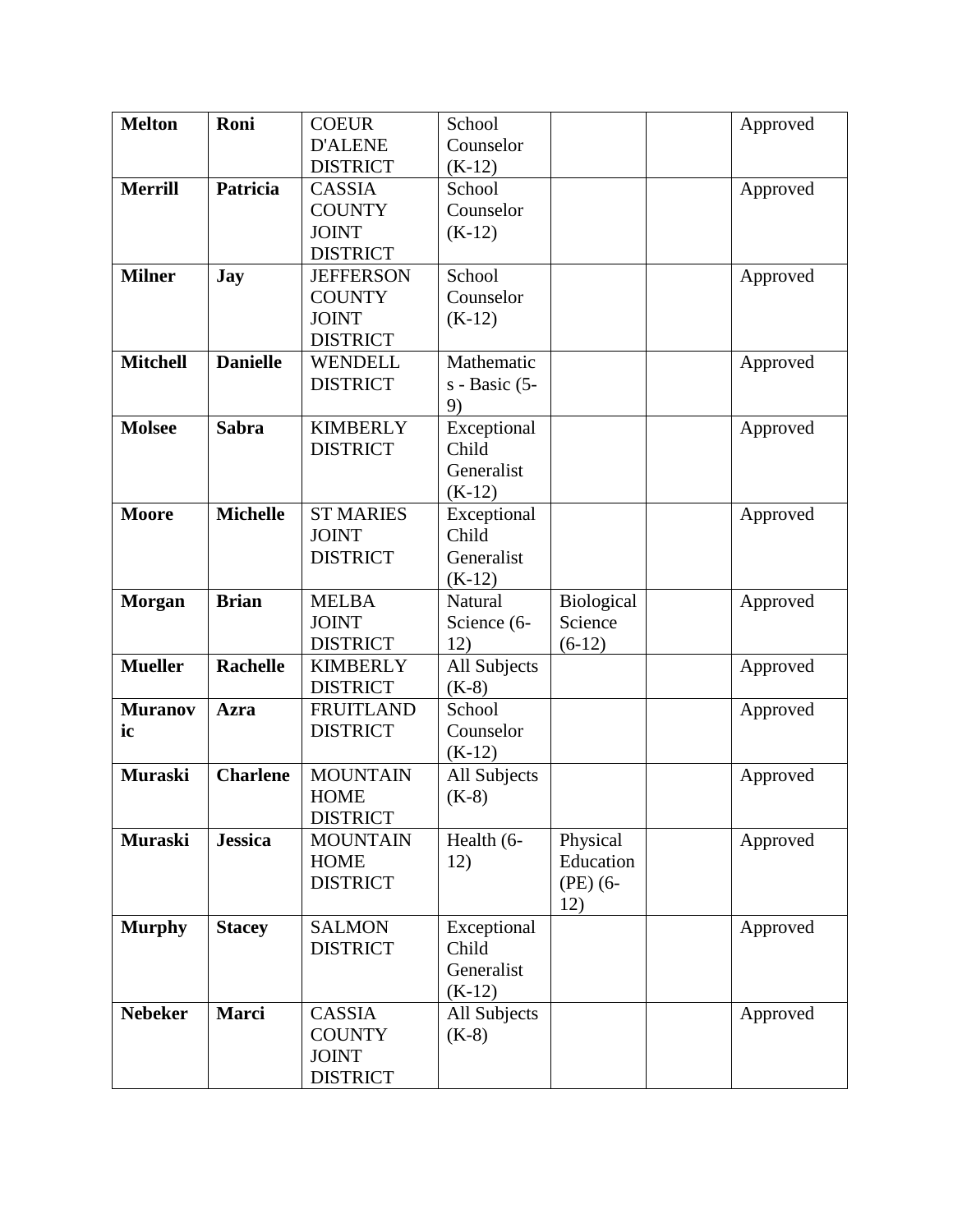| <b>Nelson</b>  | <b>Shelly</b>   | <b>BUHL JOINT</b>              | School               |            | Approved     |
|----------------|-----------------|--------------------------------|----------------------|------------|--------------|
|                |                 | <b>DISTRICT</b>                | Psychologist         |            |              |
| <b>Nelson</b>  | Julie           | <b>PRESTON</b>                 | Speech-              |            | Approved     |
|                |                 | <b>JOINT</b>                   | Language             |            |              |
|                |                 | <b>DISTRICT</b>                | Pathologist          |            |              |
| <b>Nield</b>   | <b>Mindy</b>    | <b>KIMBERLY</b>                | Health (6-           |            | Approved     |
|                |                 | <b>DISTRICT</b>                | 12)                  |            |              |
| <b>Nilles</b>  | <b>Allan</b>    | <b>KIMBERLY</b>                | All Subjects         |            | Approved     |
|                |                 | <b>DISTRICT</b>                | $(K-8)$              |            |              |
| O'Reilly       | <b>Hailey</b>   | <b>BLAINE</b>                  | School               |            | Approved     |
|                |                 | <b>COUNTY</b>                  | Counselor            |            |              |
|                |                 | <b>DISTRICT</b>                | $(K-12)$             |            |              |
| Owens          | <b>JoAnna</b>   | <b>BONNEVILLE</b>              | Exceptional          |            | Approved     |
|                |                 | <b>JOINT</b>                   | Child                |            |              |
|                |                 | <b>DISTRICT</b>                | Generalist           |            |              |
|                |                 |                                | $(K-12)$             |            |              |
| <b>Perron</b>  | <b>Kelly</b>    | <b>BUHL JOINT</b>              | All Subjects         |            | Approved     |
|                |                 | <b>DISTRICT</b>                | $(K-8)$              |            |              |
| <b>Pitcher</b> | Joni            | <b>AMERICAN</b>                | School               |            | Approved     |
|                |                 | <b>FALLS JOINT</b>             | Counselor            |            |              |
|                |                 | <b>DISTRICT</b>                | $(K-12)$             |            |              |
| <b>Pratt</b>   | Cami            | <b>MINIDOKA</b>                | Mathematic           |            | Moved to     |
|                |                 | <b>COUNTY</b>                  | $s(6-12)$            |            | next meeting |
|                |                 | <b>JOINT</b>                   |                      |            |              |
|                |                 | <b>DISTRICT</b>                |                      |            |              |
| <b>Price</b>   | <b>Cameron</b>  | <b>JEFFERSON</b>               | All Subjects         |            | Approved     |
|                |                 | <b>COUNTY</b>                  | $(K-8)$              |            |              |
|                |                 | <b>JOINT</b>                   |                      |            |              |
| Rade           |                 | <b>DISTRICT</b>                |                      |            |              |
|                | <b>Jeanna</b>   | <b>COEUR</b><br><b>D'ALENE</b> | Exceptional<br>Child |            | Approved     |
|                |                 | <b>DISTRICT</b>                | Generalist           |            |              |
|                |                 |                                | $(K-12)$             |            |              |
| Ragin          | <b>Courtney</b> | <b>MOUNTAIN</b>                | Exceptional          |            | Approved     |
|                |                 | <b>HOME</b>                    | Child                |            |              |
|                |                 | <b>DISTRICT</b>                | Generalist           |            |              |
|                |                 |                                | $(K-12)$             |            |              |
| <b>Ralston</b> | <b>Christop</b> | <b>BONNEVILLE</b>              | All Subjects         | Exception  | Approved     |
|                | her             | <b>JOINT</b>                   | $(K-8)$              | al Child   |              |
|                |                 | <b>DISTRICT</b>                |                      | Generalist |              |
|                |                 |                                |                      | $(K-12)$   |              |
| <b>Reed</b>    | <b>Tiffany</b>  | <b>JEROME</b>                  | All Subjects         |            | Approved     |
|                |                 | <b>JOINT</b>                   | $(K-8)$              |            |              |
|                |                 | <b>DISTRICT</b>                |                      |            |              |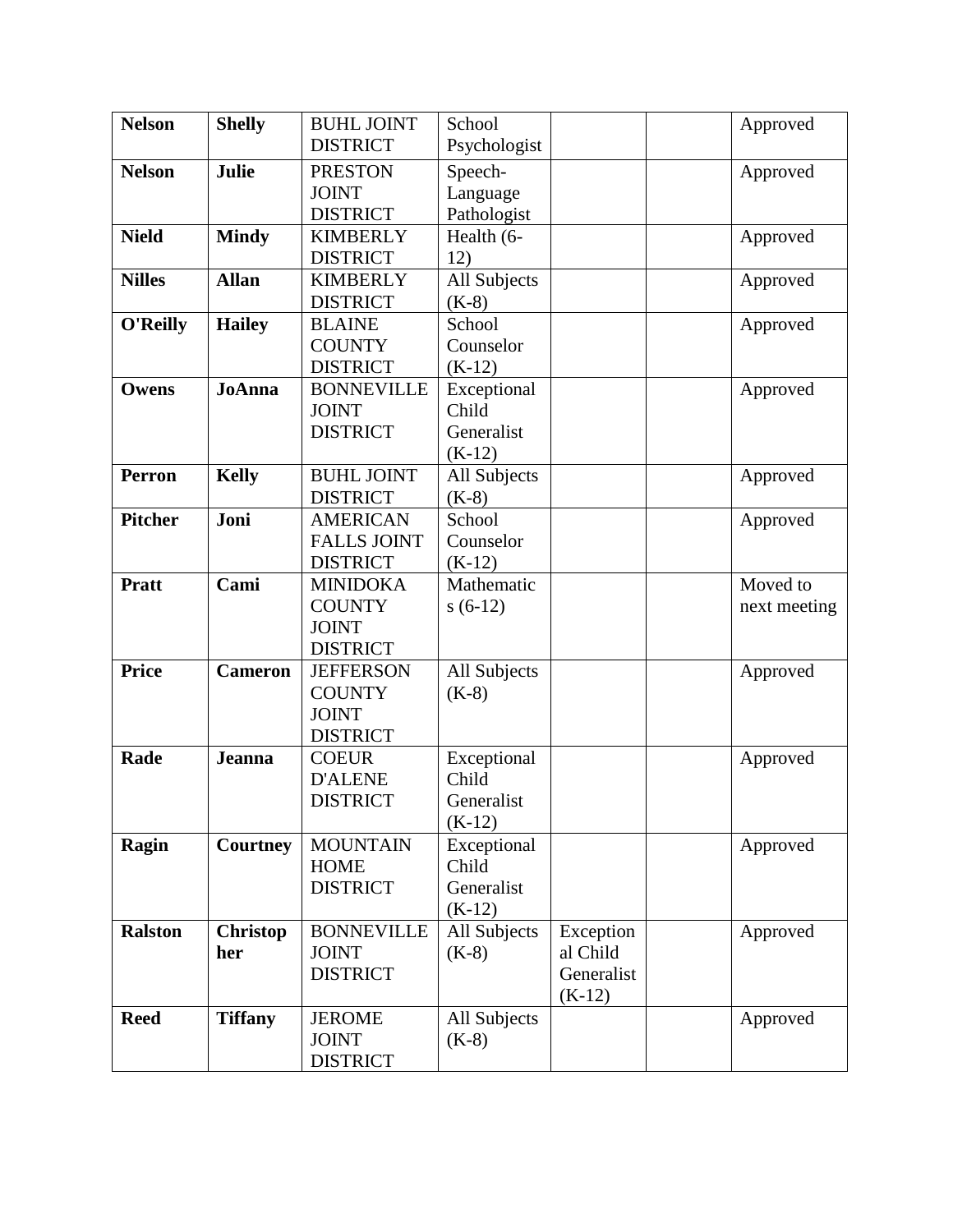| <b>Reynolds</b>  | Lacey           | <b>MACKAY</b>     | All Subjects        |              | Approved |
|------------------|-----------------|-------------------|---------------------|--------------|----------|
|                  |                 | <b>JOINT</b>      | $(K-8)$             |              |          |
|                  |                 | <b>DISTRICT</b>   |                     |              |          |
| <b>Rice</b>      | <b>Kathy</b>    | <b>WENDELL</b>    | All Subjects        |              | Approved |
|                  |                 | <b>DISTRICT</b>   | $(K-8)$             |              |          |
| <b>Ridd</b>      | Robyn           | <b>NAMPA</b>      | Exceptional         |              | Approved |
|                  |                 | <b>SCHOOL</b>     | Child               |              |          |
|                  |                 | <b>DISTRICT</b>   | Generalist          |              |          |
|                  |                 |                   | $(K-12)$            |              |          |
| <b>Ripplinge</b> | <b>Brittany</b> | <b>GRACE</b>      | Exceptional         |              | Approved |
| r                |                 | <b>JOINT</b>      | Child               |              |          |
|                  |                 | <b>DISTRICT</b>   | Generalist          |              |          |
|                  |                 |                   | $(K-12)$            |              |          |
| <b>Rippy</b>     | Joshua          | <b>KUNA JOINT</b> | <b>Theater Arts</b> |              | Approved |
|                  |                 | <b>DISTRICT</b>   | $(6-12)$            |              |          |
| <b>Robbins</b>   | <b>Holly</b>    | <b>MINIDOKA</b>   | English (6-         |              | Approved |
|                  |                 | <b>COUNTY</b>     | 12)                 |              |          |
|                  |                 | <b>JOINT</b>      |                     |              |          |
|                  |                 | <b>DISTRICT</b>   |                     |              |          |
| <b>Robinson</b>  | <b>Tina</b>     | <b>BUHL JOINT</b> | Exceptional         |              | Approved |
|                  |                 | <b>DISTRICT</b>   | Child               |              |          |
|                  |                 |                   | Generalist          |              |          |
|                  |                 |                   | $(K-12)$            |              |          |
| Rogala           | <b>Karolina</b> | <b>IDAHO</b>      | All Subjects        |              | Approved |
|                  |                 | <b>FALLS</b>      | $(K-8)$             |              |          |
|                  |                 | <b>DISTRICT</b>   |                     |              |          |
| <b>Ryan</b>      | <b>Patrick</b>  | <b>WENDELL</b>    | Biological          | Natural      | Approved |
|                  |                 | <b>DISTRICT</b>   | Science (6-         | Science      |          |
|                  |                 |                   | 12)                 | $(6-12)$     |          |
| <b>Schmidt</b>   | <b>Thomas</b>   | <b>PRESTON</b>    | School              |              | Approved |
|                  |                 | <b>JOINT</b>      | Principal           |              |          |
|                  |                 | <b>DISTRICT</b>   | $(Pre-K-12)$        |              |          |
| <b>Schweitz</b>  | Katarina        | <b>MOUNTAIN</b>   | Exceptional         |              | Approved |
| er               |                 | <b>HOME</b>       | Child               |              |          |
|                  |                 | <b>DISTRICT</b>   | Generalist          |              |          |
|                  |                 |                   | $(K-12)$            |              |          |
| <b>Scott III</b> | Earl            | <b>MOUNTAIN</b>   | Natural             |              | Approved |
|                  |                 | <b>HOME</b>       | Science (6-         |              |          |
|                  |                 | <b>DISTRICT</b>   | 12)                 |              |          |
| <b>Seubert</b>   | <b>Shayne</b>   | <b>EMMETT</b>     | Physics (6-         | Mathemat     | Approved |
|                  |                 | <b>INDEPENDEN</b> | 12)                 | ics $(6-12)$ |          |
|                  |                 | <b>T DISTRICT</b> |                     |              |          |
| <b>Sharp</b>     | <b>Shayna</b>   | <b>ONEIDA</b>     | All Subjects        |              | Approved |
|                  |                 | <b>COUNTY</b>     | $(K-8)$             |              |          |
|                  |                 | <b>DISTRICT</b>   |                     |              |          |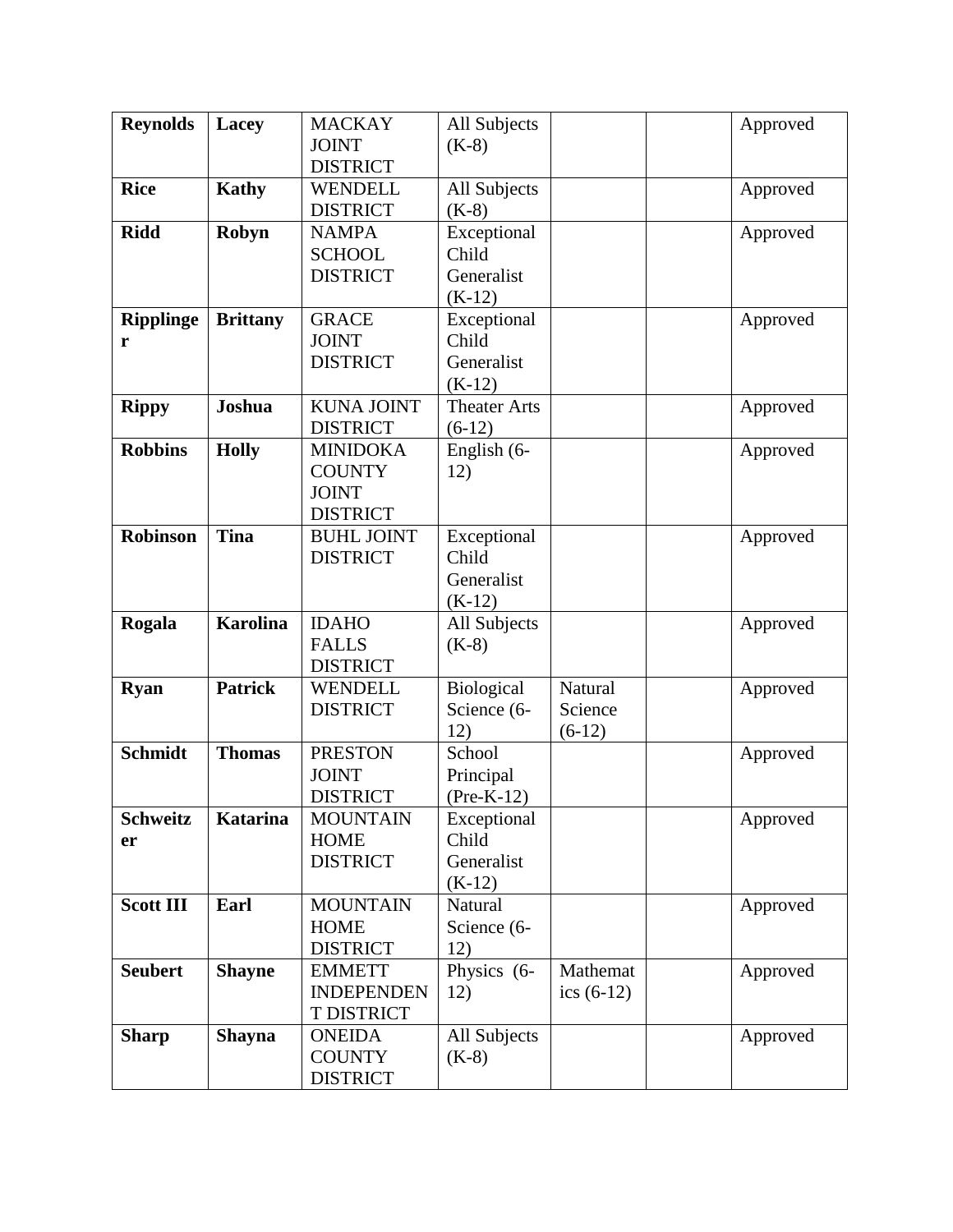| <b>Smith</b>    | <b>Samual</b>   | <b>BUHL JOINT</b> | Mathematic     | Biological | Chemistr  | Approved |
|-----------------|-----------------|-------------------|----------------|------------|-----------|----------|
|                 |                 | <b>DISTRICT</b>   | $s(6-12)$      | Science    | $y(6-12)$ |          |
|                 |                 |                   |                | $(6-12)$   |           |          |
| <b>Sorensen</b> | <b>Sadee</b>    | <b>NAMPA</b>      | All Subjects   |            |           | Approved |
|                 |                 | <b>SCHOOL</b>     | $(K-8)$        |            |           |          |
|                 |                 | <b>DISTRICT</b>   |                |            |           |          |
| <b>Spencer</b>  | <b>Brittney</b> | <b>BONNEVILLE</b> | All Subjects   |            |           | Approved |
|                 |                 | <b>JOINT</b>      | $(K-8)$        |            |           |          |
|                 |                 | <b>DISTRICT</b>   |                |            |           |          |
| <b>Staack</b>   | <b>Dennis</b>   | <b>EMMETT</b>     | Exceptional    |            |           | Approved |
|                 |                 | <b>INDEPENDEN</b> | Child          |            |           |          |
|                 |                 | <b>T DISTRICT</b> | Generalist     |            |           |          |
|                 |                 |                   | $(K-12)$       |            |           |          |
| <b>Staton</b>   | <b>Nichole</b>  | <b>ST MARIES</b>  | School         |            |           | Approved |
|                 |                 | <b>JOINT</b>      | Counselor      |            |           |          |
|                 |                 | <b>DISTRICT</b>   | $(K-12)$       |            |           |          |
| <b>Stipe</b>    | <b>Tiffany</b>  | <b>HERITAGE</b>   | All Subjects   |            |           | Approved |
|                 |                 | ACADEMY,          | $(K-8)$        |            |           |          |
|                 |                 | INC.              |                |            |           |          |
| <b>Stockton</b> | <b>Heather</b>  | PLUMMER-          | Exceptional    |            |           | Approved |
|                 |                 | <b>WORLEY</b>     | Child          |            |           |          |
|                 |                 | <b>JOINT</b>      | Generalist     |            |           |          |
|                 |                 | <b>DISTRICT</b>   | $(K-12)$       |            |           |          |
| <b>Sullivan</b> | <b>Amanda</b>   | CANYON-           | Exceptional    |            |           | Approved |
|                 |                 | <b>OWYHEE</b>     | Child          |            |           |          |
|                 |                 | <b>SCHOOL</b>     | Generalist     |            |           |          |
|                 |                 | <b>SERVICE</b>    | $(K-12)$       |            |           |          |
|                 |                 | <b>AGENCY</b>     |                |            |           |          |
|                 |                 | (COSSA)           |                |            |           |          |
| <b>Summers</b>  | <b>Sara</b>     | <b>FORRESTER</b>  | <b>Blended</b> |            |           | Approved |
|                 |                 | ACADEMY,          | Early          |            |           |          |
|                 |                 | INC.              | Childhood      |            |           |          |
|                 |                 |                   | Education/E    |            |           |          |
|                 |                 |                   | arly           |            |           |          |
|                 |                 |                   | Childhood      |            |           |          |
|                 |                 |                   | Special        |            |           |          |
|                 |                 |                   | Education      |            |           |          |
|                 |                 |                   | $(PK-3)$       |            |           |          |
| <b>Surmeier</b> | <b>Kylie</b>    | <b>PARMA</b>      | Mathematic     |            |           | Approved |
|                 |                 | <b>DISTRICT</b>   | $s(6-12)$      |            |           |          |
| <b>Swimley</b>  | <b>Samanth</b>  | <b>OROFINO</b>    | Social         |            |           | Approved |
|                 | a               | <b>JOINT</b>      | Studies (6-    |            |           |          |
|                 |                 | <b>DISTRICT</b>   | 12)            |            |           |          |
| <b>Thayne</b>   | <b>Amanda</b>   | <b>HERITAGE</b>   | All Subjects   |            |           | Approved |
|                 |                 | ACADEMY,          | $(K-8)$        |            |           |          |
|                 |                 | INC.              |                |            |           |          |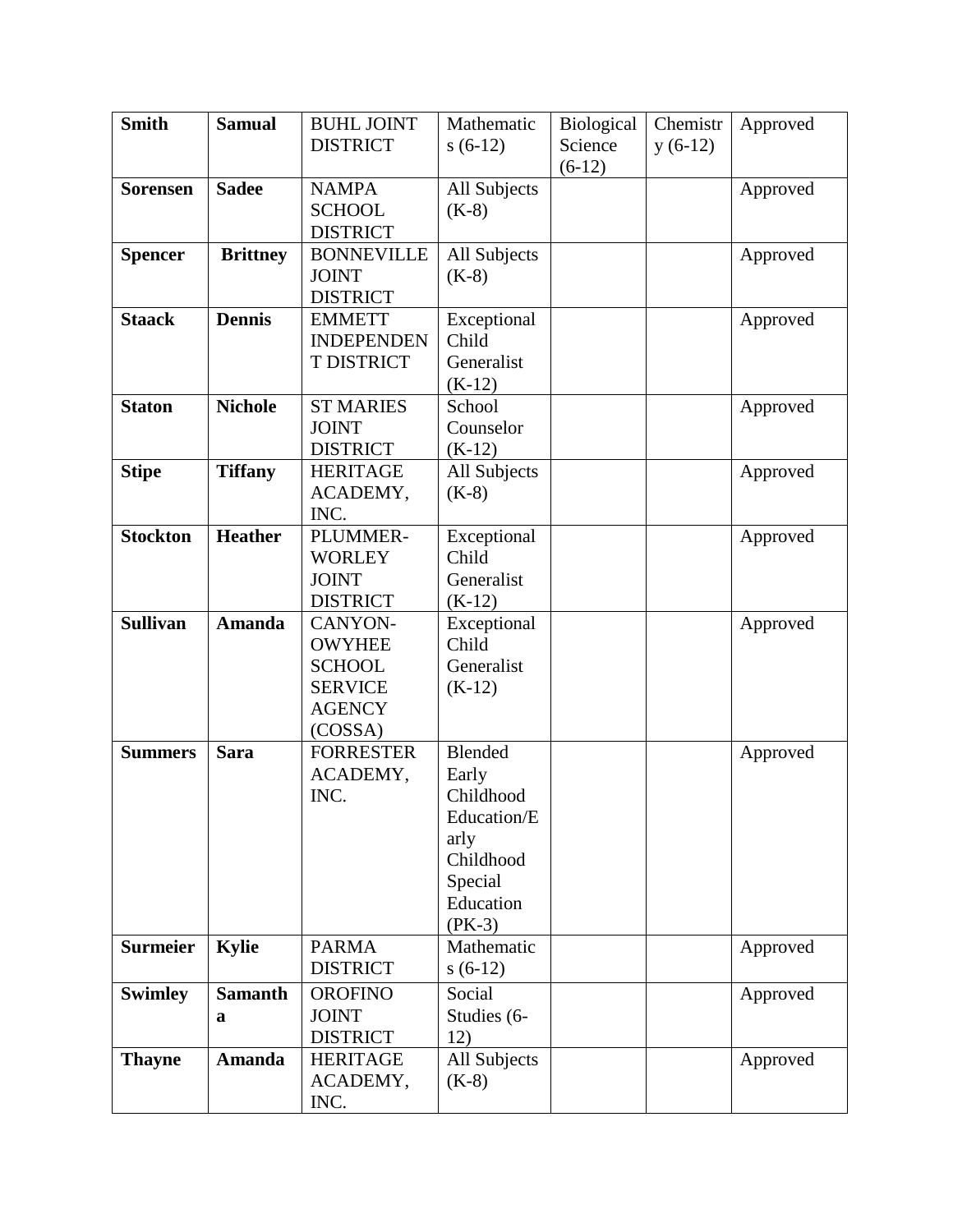| <b>Thomas</b>   | <b>Janessa</b> | <b>NEW</b><br><b>PLYMOUTH</b><br><b>DISTRICT</b>                                        | Exceptional<br>Child<br>Generalist<br>$(K-12)$ |                                    | Approved |
|-----------------|----------------|-----------------------------------------------------------------------------------------|------------------------------------------------|------------------------------------|----------|
| <b>Twiss</b>    | Paul           | <b>FILER</b><br><b>DISTRICT</b>                                                         | All Subjects<br>$(K-8)$                        | Mathemat<br>ics - Basic<br>$(5-9)$ | Approved |
| <b>Wadas</b>    | <b>Shannon</b> | <b>MOUNTAIN</b><br><b>HOME</b><br><b>DISTRICT</b>                                       | English (6-<br>12)                             |                                    | Approved |
| <b>Walker</b>   | <b>David</b>   | <b>POCATELLO</b><br><b>DISTRICT</b>                                                     | School<br>Social<br>Worker                     |                                    | Approved |
| <b>Walter</b>   | <b>Emily</b>   | <b>PEACE</b><br><b>VALLEY</b><br><b>CHARTER</b><br>SCHOOL,<br>INC.                      | All Subjects<br>$(K-8)$                        |                                    | Approved |
| <b>Warrick</b>  | <b>Aaron</b>   | CANYON-<br><b>OWYHEE</b><br><b>SCHOOL</b><br><b>SERVICE</b><br><b>AGENCY</b><br>(COSSA) | Exceptional<br>Child<br>Generalist<br>$(K-12)$ |                                    | Approved |
| <b>Waters</b>   | Abigayle       | <b>COEUR</b><br><b>D'ALENE</b><br><b>DISTRICT</b>                                       | Exceptional<br>Child<br>Generalist<br>$(K-12)$ |                                    | Approved |
| <b>Wheeler</b>  | <b>Andrew</b>  | <b>TREASURE</b><br><b>VALLEY</b><br><b>CLASSICAL</b><br>ACADEMY,<br>INC.                | All Subjects<br>$(K-8)$                        |                                    | Approved |
| Whitteki<br>end | Eric           | <b>JEROME</b><br><b>JOINT</b><br><b>DISTRICT</b>                                        | Natural<br>Science (6-<br>12)                  |                                    | Approved |
| <b>Wile</b>     | <b>Rachel</b>  | <b>SAGE</b><br><b>INTERNATIO</b><br><b>NAL SCHOOL</b><br>OF BOISE                       | World<br>Language -<br>French (K-<br>12)       |                                    | Approved |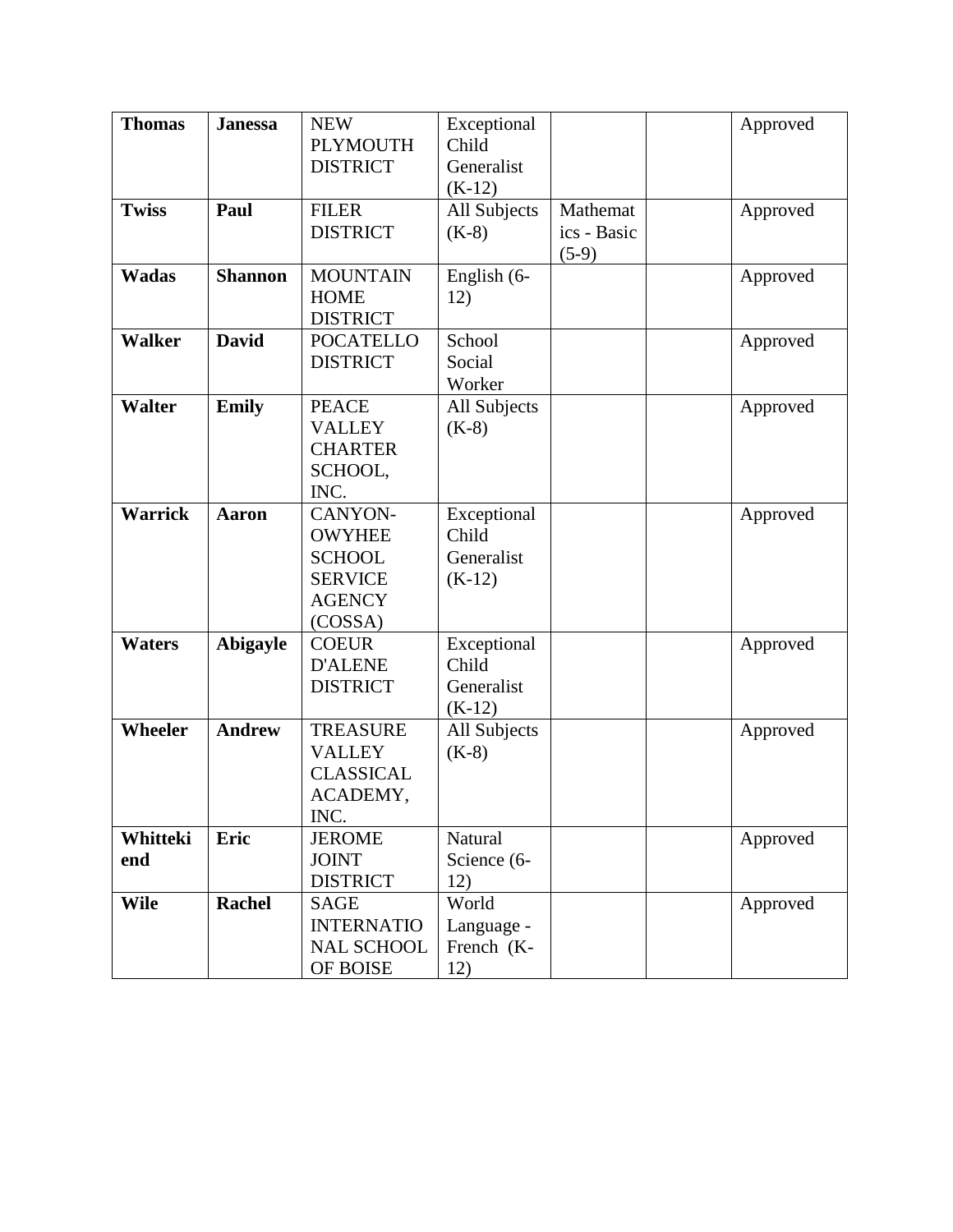| <b>Williams</b> | <b>Alysha</b>  | <b>IDAHO</b>       | All Subjects       |  | Approved |
|-----------------|----------------|--------------------|--------------------|--|----------|
|                 |                | <b>SCIENCE</b>     | $(K-8)$            |  |          |
|                 |                | <b>AND</b>         |                    |  |          |
|                 |                | <b>TECHNOLOG</b>   |                    |  |          |
|                 |                | <b>Y CHARTER</b>   |                    |  |          |
|                 |                | SCHOOL,            |                    |  |          |
|                 |                | INC.               |                    |  |          |
| Winchest        | <b>Gregory</b> | <b>CALDWELL</b>    | Mathematic         |  | Approved |
| er              |                | <b>DISTRICT</b>    | $s(6-12)$          |  |          |
| Woodwo          | <b>Bonnie</b>  | <b>ROCKLAND</b>    | Economics          |  | Approved |
| rth             |                | <b>DISTRICT</b>    | $(6-12)$           |  |          |
| Wright          | <b>Emily</b>   | <b>GLENNS</b>      | School             |  | Approved |
|                 |                | <b>FERRY JOINT</b> | Counselor          |  |          |
|                 |                | <b>DISTRICT</b>    | $(K-12)$           |  |          |
| Young           | Lauren         | <b>PROJECT</b>     | Natural            |  | Approved |
|                 |                | <b>IMPACT</b>      | Science (6-        |  |          |
|                 |                | <b>STEM</b>        | 12)                |  |          |
|                 |                | ACADEMY,           |                    |  |          |
|                 |                | INC.               |                    |  |          |
| <b>Zarpenti</b> | Kaitlyn        | <b>FREMONT</b>     | <b>Visual Arts</b> |  | Approved |
| ne              |                | <b>COUNTY</b>      | $(6-12)$           |  |          |
|                 |                | <b>JOINT</b>       |                    |  |          |
|                 |                | <b>DISTRICT</b>    |                    |  |          |

The authorizations committee reviewed 92 teacher to new applications with a total of 94 endorsements for the 2019-20 school year, as follows: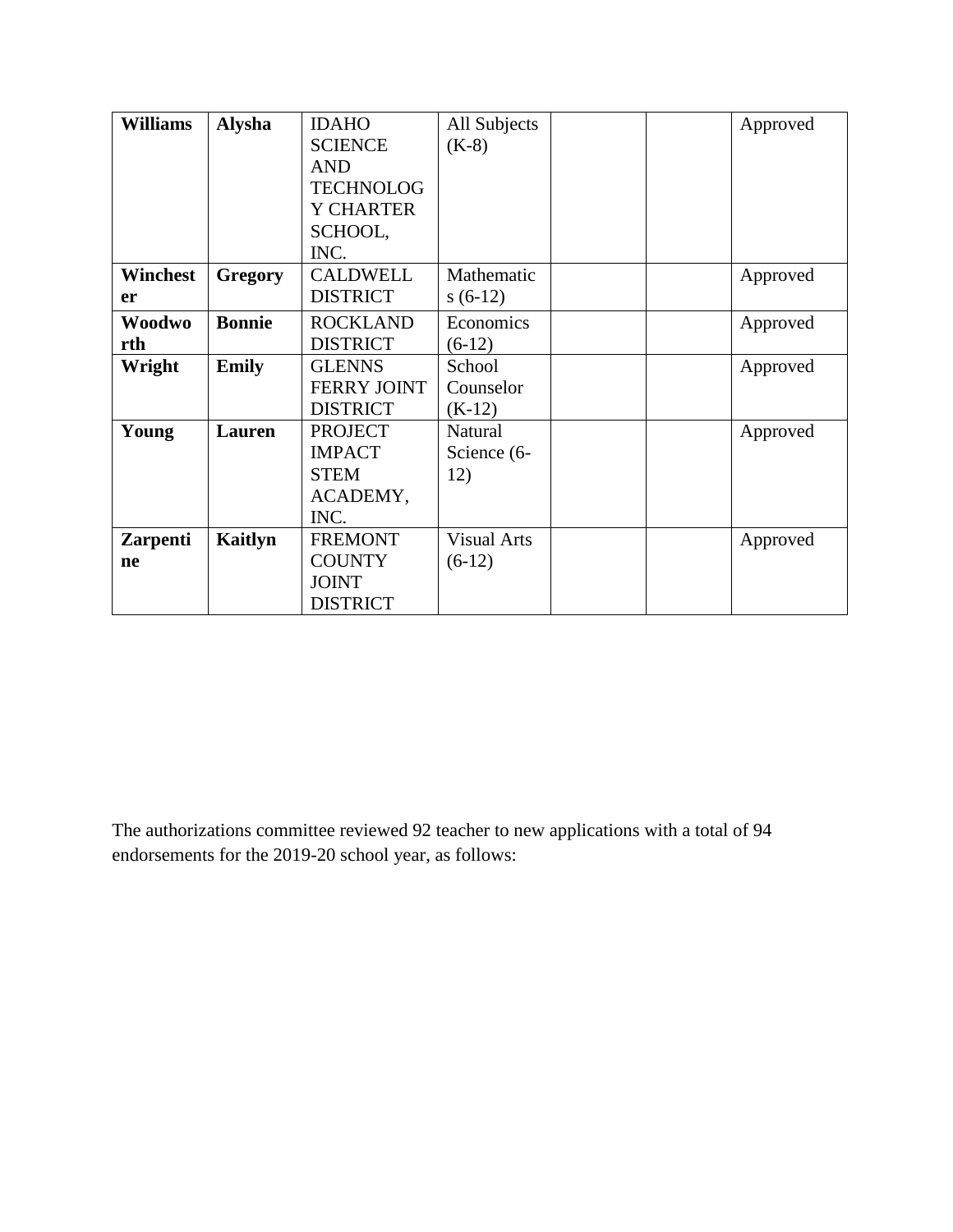| Last             | <b>First</b>   | <b>District</b>    | <b>Teacher to</b>     | <b>Endorse</b>  | <b>Endor</b> | <b>Determinati</b> |
|------------------|----------------|--------------------|-----------------------|-----------------|--------------|--------------------|
| <b>Name</b>      | <b>Name</b>    |                    | <b>New</b>            | <b>Name Req</b> | se           | on                 |
|                  |                |                    | <b>Certificate or</b> | (1)             | <b>Name</b>  |                    |
|                  |                |                    | <b>Endorsement</b>    |                 | Req          |                    |
|                  |                |                    |                       |                 | (2)          |                    |
| Albright         | Amy            | <b>LEWISTON</b>    | Endorsem              | Gifted and      |              | Approved           |
|                  |                | <b>INDEPENDE</b>   | ent                   | Talented (K-    |              |                    |
|                  |                | NT DISTRICT        |                       | 12)             |              |                    |
| <b>Allen</b>     | <b>Alyssa</b>  | <b>PEACE</b>       | Endorsem              | All Subjects    |              | Approved           |
|                  |                | <b>VALLEY</b>      | ent                   | $(K-8)$         |              |                    |
|                  |                | <b>CHARTER</b>     |                       |                 |              |                    |
|                  |                | SCHOOL,            |                       |                 |              |                    |
|                  |                | INC.               |                       |                 |              |                    |
| <b>Allen</b>     | Paula          | <b>WILDER</b>      | Endorsem              | Music $(K-12)$  |              | Approved           |
|                  |                | <b>DISTRICT</b>    | ent                   |                 |              |                    |
| <b>Bauer</b>     | <b>Stephan</b> | <b>WILDER</b>      | Endorsem              | Computer        |              | Approved           |
|                  | ie             | <b>DISTRICT</b>    | ent                   | Science (6-     |              |                    |
|                  |                |                    |                       | 12)             |              |                    |
| <b>Bean</b>      | <b>Jaren</b>   | <b>BLISS JOINT</b> | Endorsem              | Health $(6-12)$ |              | Approved           |
|                  |                | <b>DISTRICT</b>    | ent                   |                 |              |                    |
| <b>Broderick</b> | <b>Tesha</b>   | <b>CASSIA</b>      | Endorsem              | All Subjects    |              | Approved           |
|                  |                | <b>COUNTY</b>      | ent                   | $(K-8)$         |              |                    |
|                  |                | <b>JOINT</b>       |                       |                 |              |                    |
|                  |                | <b>DISTRICT</b>    |                       |                 |              |                    |
| <b>Brown</b>     | Lisa           | <b>VALLIVUE</b>    | Endorsem              | Exceptional     |              | Approved           |
|                  |                | <b>SCHOOL</b>      | ent                   | Child           |              |                    |
|                  |                | <b>DISTRICT</b>    |                       | Generalist      |              |                    |
|                  |                |                    |                       | $(K-12)$        |              |                    |
| <b>Burch</b>     | <b>Barbar</b>  | <b>SHELLEY</b>     | Certificate           | Exceptional     |              | Approved           |
|                  | a              | <b>JOINT</b>       |                       | Child           |              |                    |
|                  |                | <b>DISTRICT</b>    |                       | Generalist      |              |                    |
|                  |                |                    |                       | $(K-12)$        |              |                    |
| <b>Burns</b>     | <b>Alexa</b>   | <b>FORRESTER</b>   | Endorsem              | Mathematics     |              | Approved           |
|                  |                | ACADEMY,           | ent                   | $(6-12)$        |              |                    |
|                  |                | INC.               |                       |                 |              |                    |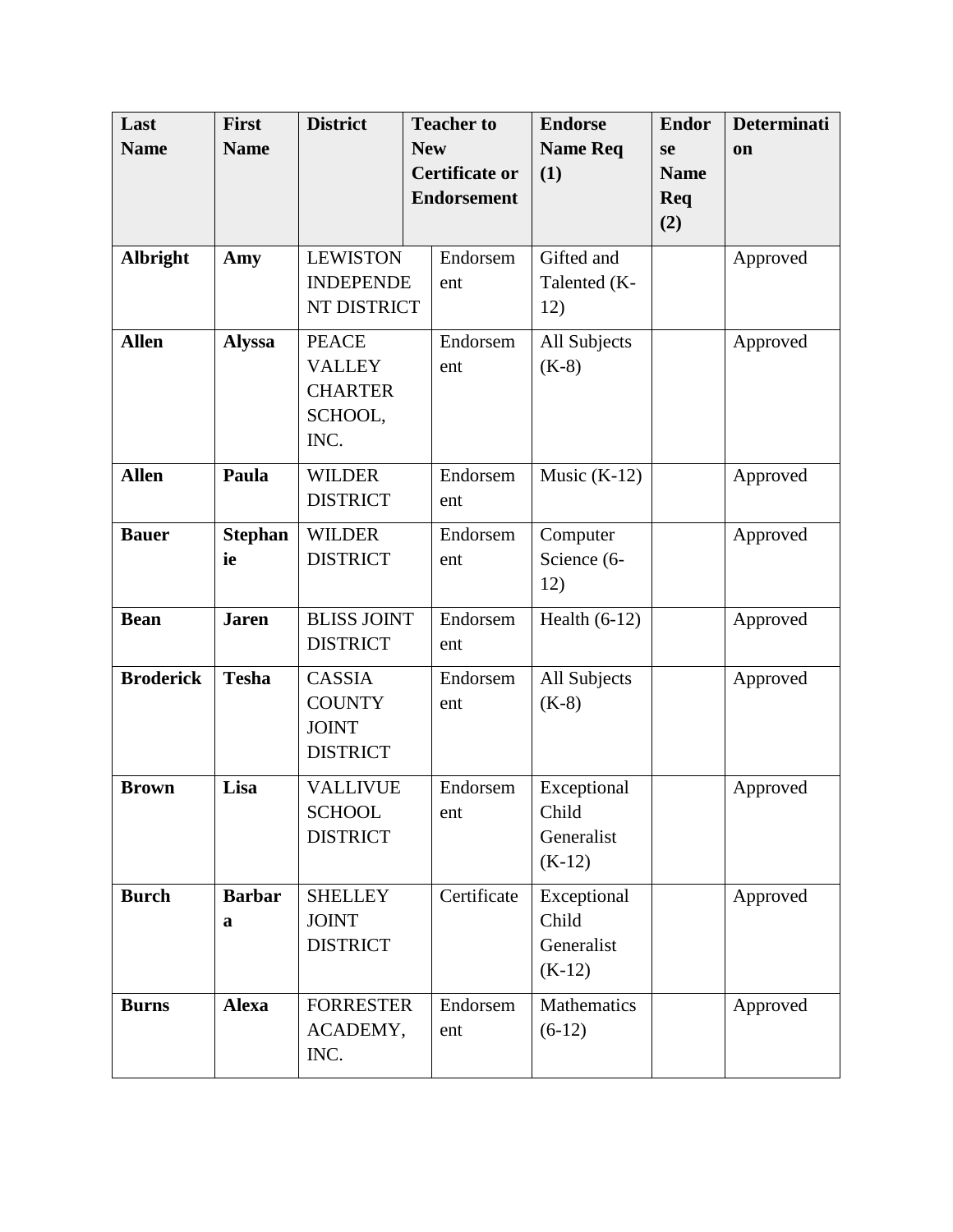| Carr           | <b>Megan</b>        | POST FALLS                                                                              | Endorsem        | Visual                                         | Approved |
|----------------|---------------------|-----------------------------------------------------------------------------------------|-----------------|------------------------------------------------|----------|
|                |                     | <b>DISTRICT</b>                                                                         | ent             | Impairment<br>$(K-12)$                         |          |
| <b>Chadaz</b>  | <b>Tasha</b>        | <b>CALDWELL</b><br><b>DISTRICT</b>                                                      | Endorsem<br>ent | Exceptional<br>Child<br>Generalist<br>$(K-12)$ | Approved |
| <b>Cherry</b>  | <b>Sarah</b>        | <b>IDAHO</b><br><b>FALLS</b><br><b>DISTRICT</b>                                         | Certificate     | School<br>Principal<br>$(Pre-K-12)$            | Approved |
| <b>Church</b>  | <b>Chad</b>         | <b>MERIDIAN</b><br><b>TECHNICAL</b><br><b>CHARTER</b><br><b>HIGH</b><br>SCHOOL,<br>INC. | Endorsem<br>ent | Social<br>Studies (6-<br>12)                   | Approved |
| <b>Clemons</b> | <b>Brenda</b>       | <b>MELBA</b><br><b>JOINT</b><br><b>DISTRICT</b>                                         | Endorsem<br>ent | Exceptional<br>Child<br>Generalist<br>$(K-12)$ | Approved |
| Clough         | <b>Marika</b>       | <b>WENDELL</b><br><b>DISTRICT</b>                                                       | Endorsem<br>ent | English (6-<br>12)                             | Approved |
| <b>Cooper</b>  | <b>Cole</b>         | <b>COUNCIL</b><br><b>DISTRICT</b>                                                       | Endorsem<br>ent | Physical<br>Education<br>$(PE)$ (K-12)         | Approved |
| <b>Dalling</b> | <b>Cheyen</b><br>ne | <b>CLARK</b><br><b>COUNTY</b><br><b>DISTRICT</b>                                        | Certificate     | Natural<br>Science (6-<br>12)                  | Approved |
| <b>Davis</b>   | <b>Jennifer</b>     | <b>JEFFERSON</b><br><b>COUNTY</b><br><b>JOINT</b><br><b>DISTRICT</b>                    | Endorsem<br>ent | World<br>Language -<br>Spanish (K-<br>12)      | Approved |
| <b>Dean</b>    | <b>Kellie</b>       | <b>GEM PREP:</b><br>NAMPA, LLC                                                          | Certificate     | School<br>Principal<br>$(Pre-K-12)$            | Approved |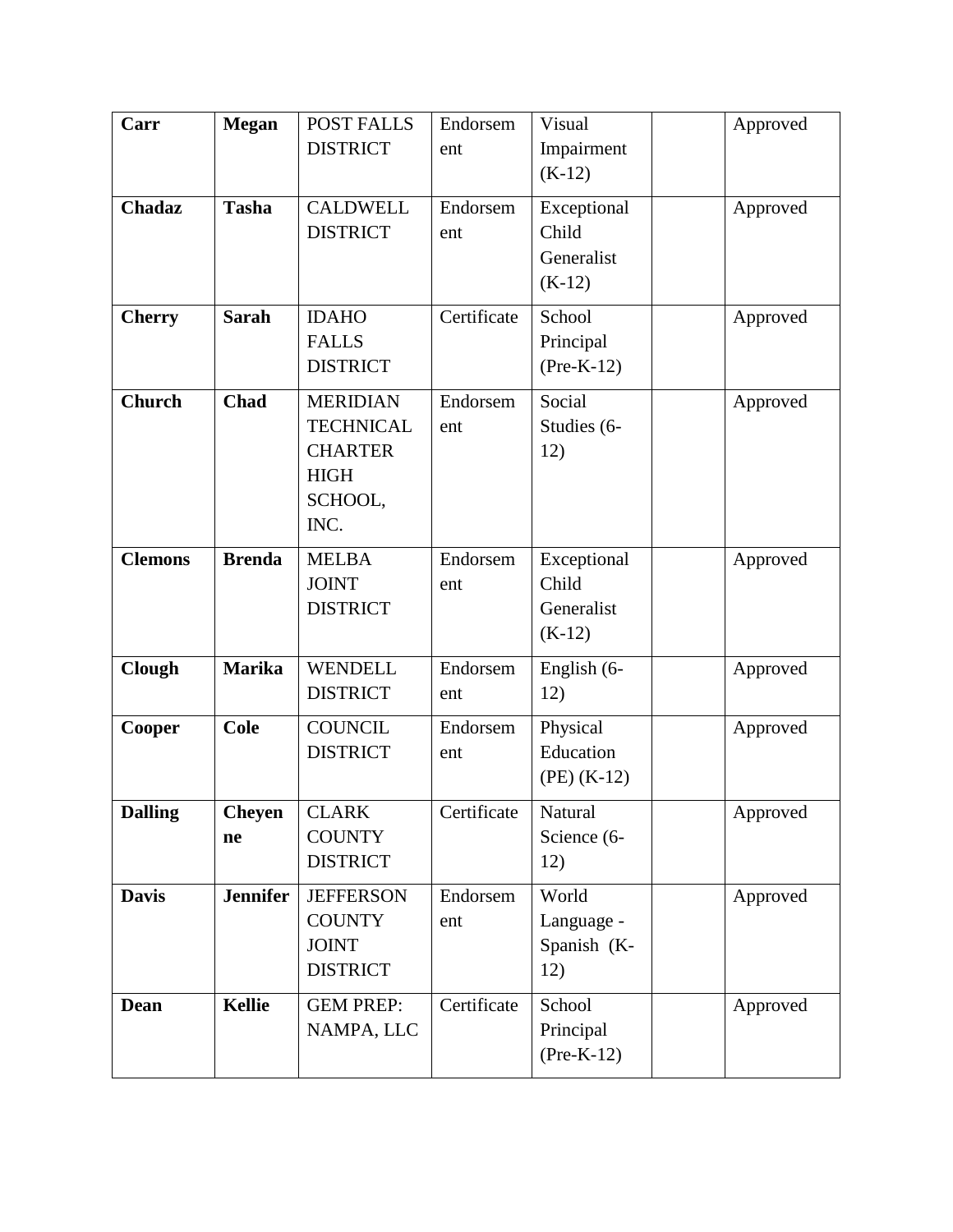| Dengler-        | <b>Shelia</b>  | <b>BOISE</b>      | Endorsem    | Blended             | Approved |
|-----------------|----------------|-------------------|-------------|---------------------|----------|
| <b>Shaw</b>     |                | <b>INDEPENDE</b>  | ent         | Early               |          |
|                 |                | NT DISTRICT       |             | Childhood           |          |
|                 |                |                   |             | Education/Ea        |          |
|                 |                |                   |             | rly                 |          |
|                 |                |                   |             | Childhood           |          |
|                 |                |                   |             | Special             |          |
|                 |                |                   |             | Education           |          |
|                 |                |                   |             | $(PK-3)$            |          |
| <b>Devine</b>   | <b>Michell</b> | <b>BOISE</b>      | Endorsem    | <b>Theater Arts</b> | Approved |
|                 | e              | <b>INDEPENDE</b>  | ent         | $(6-12)$            |          |
|                 |                | NT DISTRICT       |             |                     |          |
| <b>Duffin</b>   | Lynette        | <b>BONNEVILL</b>  | Endorsem    | All Subjects        | Approved |
|                 |                | E JOINT           | ent         | $(K-8)$             |          |
|                 |                | <b>DISTRICT</b>   |             |                     |          |
| <b>Durham</b>   | <b>Daniel</b>  | <b>MOUNTAIN</b>   | Endorsem    | Exceptional         | Approved |
|                 |                | <b>HOME</b>       | ent         | Child               |          |
|                 |                | <b>DISTRICT</b>   |             | Generalist          |          |
|                 |                |                   |             | $(K-12)$            |          |
| <b>Edwards</b>  | <b>Vincent</b> | <b>JEROME</b>     | Endorsem    | Earth and           | Approved |
|                 |                | <b>JOINT</b>      | ent         | Space               |          |
|                 |                | <b>DISTRICT</b>   |             | Science (6-         |          |
|                 |                |                   |             | 12)                 |          |
| <b>Felix</b>    | <b>Ofelia</b>  | <b>JEFFERSON</b>  | Endorsem    | History (6-         | Approved |
| <b>Ibarrola</b> |                | <b>COUNTY</b>     | ent         | 12)                 |          |
|                 |                | <b>JOINT</b>      |             |                     |          |
|                 |                | <b>DISTRICT</b>   |             |                     |          |
| <b>Fine</b>     | Amy            | <b>COEUR</b>      | Certificate | School              | Approved |
|                 |                | <b>D'ALENE</b>    |             | Principal           |          |
|                 |                | <b>DISTRICT</b>   |             | $(Pre-K-12)$        |          |
| Fitzpatric      | <b>Anthon</b>  | <b>BOISE</b>      | Endorsem    | Health $(6-12)$     | Approved |
| $\bf k$         | ${\bf y}$      | <b>INDEPENDE</b>  | ent         |                     |          |
|                 |                | NT DISTRICT       |             |                     |          |
| <b>Franks</b>   | <b>Sadie</b>   | <b>KUNA JOINT</b> | Certificate | School              | Approved |
|                 |                | <b>DISTRICT</b>   |             | Psychologist        |          |
|                 |                |                   |             |                     |          |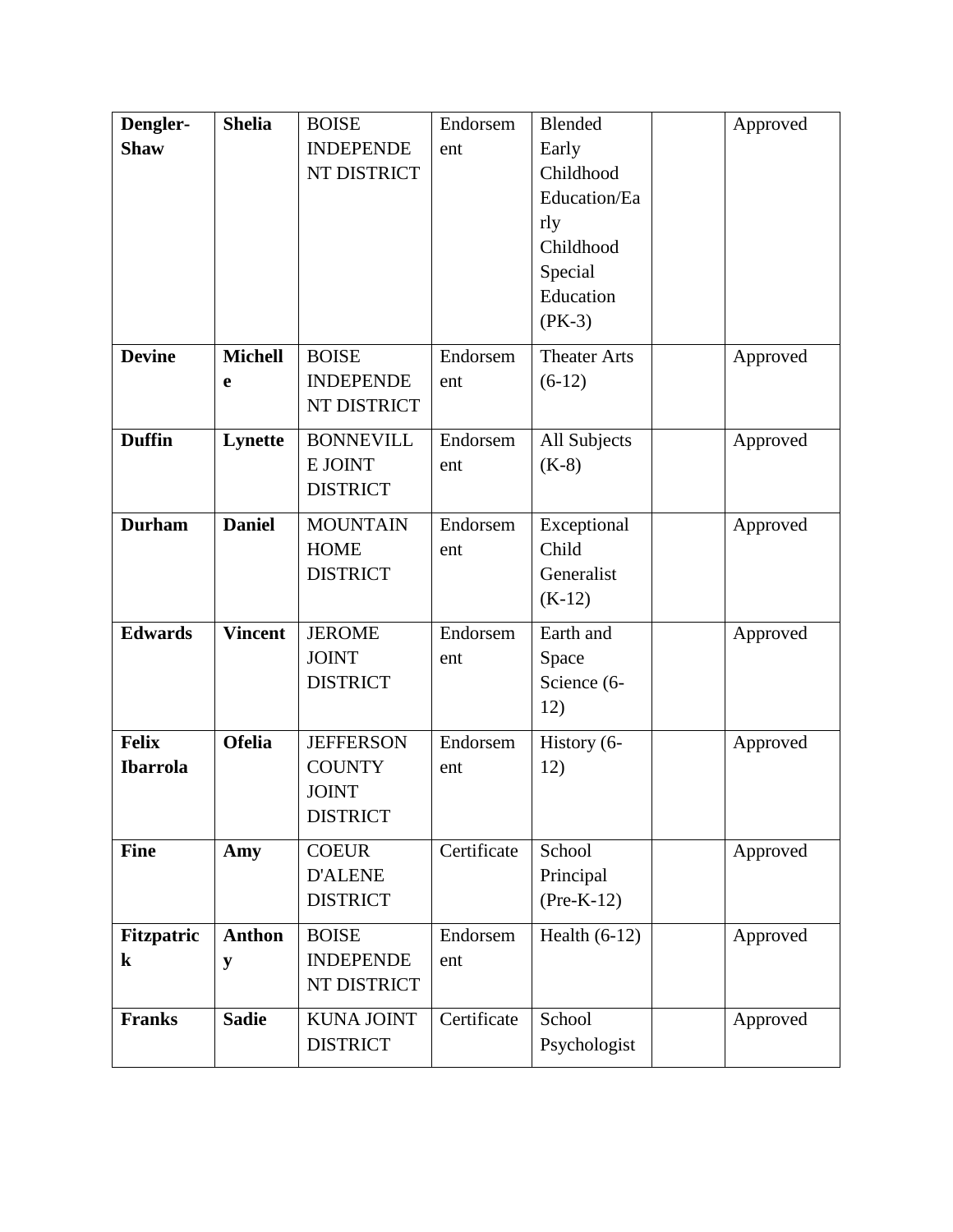| Fryar                 | <b>Rebecca</b>      | <b>SODA</b><br><b>SPRINGS</b><br><b>JOINT</b><br><b>DISTRICT</b>                        | Endorsem<br>ent | English (6-<br>12)                                   | Approved |
|-----------------------|---------------------|-----------------------------------------------------------------------------------------|-----------------|------------------------------------------------------|----------|
| Garcia                | Juan                | <b>MARSING</b><br><b>JOINT</b><br><b>DISTRICT</b>                                       | Endorsem<br>ent | English as a<br>Second<br>Language<br>$(ESL) (K-12)$ | Approved |
| George                | <b>Michell</b><br>e | <b>OROFINO</b><br><b>JOINT</b><br><b>DISTRICT</b>                                       | Endorsem<br>ent | <b>Theater Arts</b><br>$(6-12)$                      | Approved |
| <b>Hanselma</b><br>nn | <b>Jennifer</b>     | <b>KOOTENAI</b><br><b>DISTRICT</b>                                                      | Endorsem<br>ent | <b>Visual Arts</b><br>$(K-12)$                       | Approved |
| <b>Hayslip</b>        | Loretta             | CANYON-<br><b>OWYHEE</b><br><b>SCHOOL</b><br><b>SERVICE</b><br><b>AGENCY</b><br>(COSSA) | Certificate     | Director of<br>Special<br>Education<br>$(Pre-K-12)$  | Approved |
| <b>Jensen</b>         | <b>Bryan</b>        | <b>SODA</b><br><b>SPRINGS</b><br><b>JOINT</b><br><b>DISTRICT</b>                        | Endorsem<br>ent | Mathematics<br>$(6-12)$                              | Approved |
| <b>Jeppesen</b>       | Amy                 | <b>JEFFERSON</b><br><b>COUNTY</b><br><b>JOINT</b><br><b>DISTRICT</b>                    | Endorsem<br>ent | Exceptional<br>Child<br>Generalist<br>$(K-12)$       | Approved |
| <b>Johnston</b>       | <b>Brittan</b><br>y | <b>TETON</b><br><b>COUNTY</b><br><b>DISTRICT</b>                                        | Certificate     | Director of<br>Special<br>Education<br>$(Pre-K-12)$  | Approved |
| <b>Jones</b>          | Rebecca             | <b>ONEIDA</b><br><b>COUNTY</b><br><b>DISTRICT</b>                                       | Endorsem<br>ent | Exceptional<br>Child<br>Generalist<br>$(K-12)$       | Approved |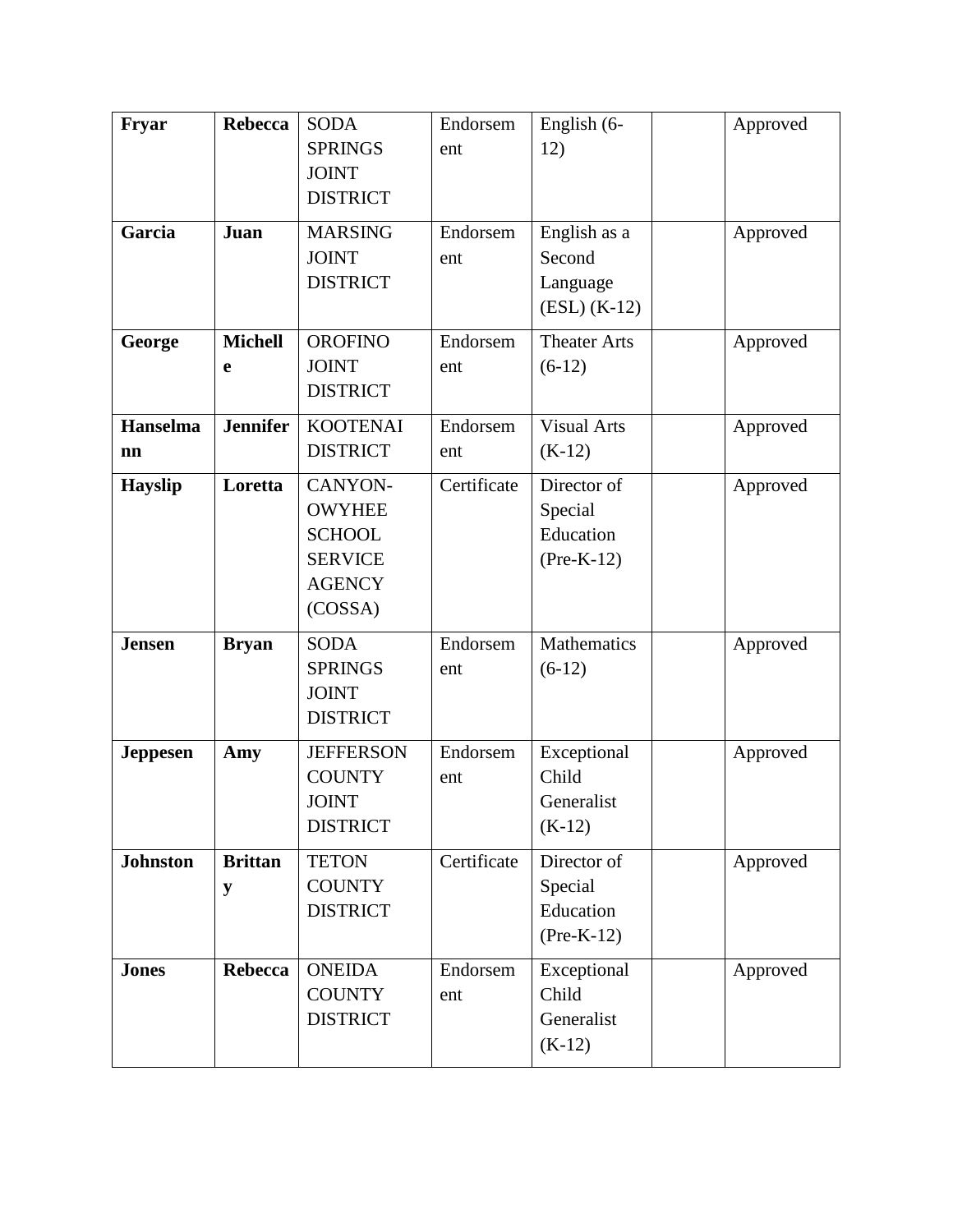| <b>Karst</b>   | Cody           | <b>KOOTENAI</b><br><b>DISTRICT</b>                                                   | Certificate     | Director of<br>Special<br>Education<br>$(Pre-K-12)$ |                    | Approved |
|----------------|----------------|--------------------------------------------------------------------------------------|-----------------|-----------------------------------------------------|--------------------|----------|
| <b>Kaufman</b> | <b>Mary</b>    | <b>IDAHO</b><br><b>FALLS</b><br><b>DISTRICT</b>                                      | Endorsem<br>ent | Mathematics<br>- Basic (6-<br>12)                   |                    | Approved |
| <b>Kay</b>     | <b>Joseph</b>  | <b>ONEIDA</b><br><b>COUNTY</b><br><b>DISTRICT</b>                                    | Endorsem<br>ent | Physical<br>Education<br>$(PE)$ (K-12)              | Health<br>$(K-12)$ | Approved |
| <b>Kim</b>     | Patricia       | <b>MELBA</b><br><b>JOINT</b><br><b>DISTRICT</b>                                      | Endorsem<br>ent | World<br>Language -<br>Spanish (6-<br>12)           |                    | Approved |
| Konecni        | <b>Annette</b> | <b>ROLLING</b><br><b>HILLS</b><br><b>PUBLIC</b><br><b>CHARTER</b><br>SCHOOL,<br>INC. | Endorsem<br>ent | Exceptional<br>Child<br>Generalist<br>$(K-12)$      |                    | Approved |
| Lancaster      | <b>Shaylyn</b> | <b>BLISS JOINT</b><br><b>DISTRICT</b>                                                | Endorsem<br>ent | Mathematics<br>$(6-12)$                             |                    | Approved |
| Lewis          | <b>Amber</b>   | <b>MIDDLETON</b><br><b>DISTRICT</b>                                                  | Endorsem<br>ent | Exceptional<br>Child<br>Generalist<br>$(K-12)$      |                    | Approved |
| Lobo           | <b>Sandra</b>  | <b>BUHL JOINT</b><br><b>DISTRICT</b>                                                 | Certificate     | Director of<br>Special<br>Education<br>$(Pre-K-12)$ |                    | Approved |
| Long           | Wendy          | <b>COMPASS</b><br><b>PUBLIC</b><br><b>CHARTER</b><br>SCHOOL,<br>INC.                 | Certificate     | Physics (6-<br>12)                                  |                    | Approved |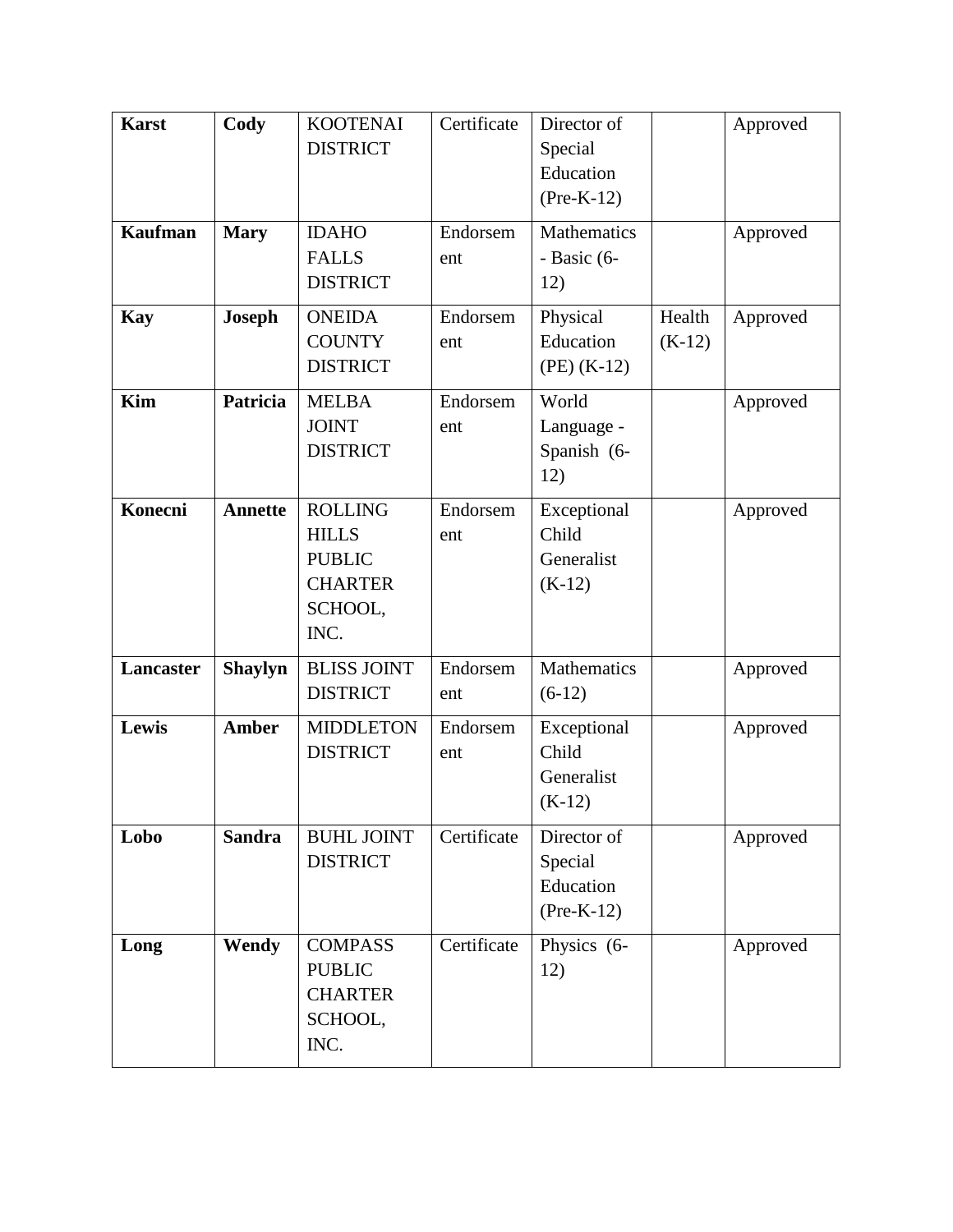| <b>Mackenzi</b>  | <b>Stacy</b>   | <b>MACKAY</b>    | Endorsem    | Natural            |          | Approved |
|------------------|----------------|------------------|-------------|--------------------|----------|----------|
| e                |                | <b>JOINT</b>     | ent         | Science (6-        |          |          |
|                  |                | <b>DISTRICT</b>  |             | 12)                |          |          |
| <b>Martindal</b> | <b>Susan</b>   | <b>JOINT</b>     | Endorsem    | Exceptional        |          | Approved |
| e                |                | <b>SCHOOL</b>    | ent         | Child              |          |          |
|                  |                | <b>DISTRICT</b>  |             | Generalist         |          |          |
|                  |                | <b>NO. 2</b>     |             | $(K-12)$           |          |          |
| <b>McManus</b>   | <b>Melanie</b> | <b>CASSIA</b>    | Certificate | Health $(6-12)$    |          | Approved |
|                  |                | <b>COUNTY</b>    |             |                    |          |          |
|                  |                | <b>JOINT</b>     |             |                    |          |          |
|                  |                | <b>DISTRICT</b>  |             |                    |          |          |
| <b>Minto</b>     | Ty             | <b>WEST</b>      | Endorsem    | Mathematics        |          | Approved |
|                  |                | <b>JEFFERSON</b> | ent         | - Basic $(6-$      |          |          |
|                  |                | <b>DISTRICT</b>  |             | 12)                |          |          |
| <b>Mitchell</b>  | Gregor         | <b>BOISE</b>     | Endorsem    | Health $(6-12)$    |          | Approved |
|                  | y              | <b>INDEPENDE</b> | ent         |                    |          |          |
|                  |                | NT DISTRICT      |             |                    |          |          |
| <b>Morrison</b>  | <b>Brooke</b>  | PLUMMER-         | Endorsem    | <b>Visual Arts</b> |          | Approved |
|                  |                | <b>WORLEY</b>    | ent         | $(K-12)$           |          |          |
|                  |                | <b>JOINT</b>     |             |                    |          |          |
|                  |                | <b>DISTRICT</b>  |             |                    |          |          |
| <b>Moseley</b>   | <b>Eugene</b>  | <b>MOUNTAIN</b>  | Endorsem    | Exceptional        |          | Approved |
|                  |                | <b>HOME</b>      | ent         | Child              |          |          |
|                  |                | <b>DISTRICT</b>  |             | Generalist         |          |          |
|                  |                |                  |             | $(K-12)$           |          |          |
| <b>Murdock</b>   | <b>Mark</b>    | <b>MACKAY</b>    | Endorsem    | Mathematics        |          | Approved |
|                  |                | <b>JOINT</b>     | ent         | $(6-12)$           |          |          |
|                  |                | <b>DISTRICT</b>  |             |                    |          |          |
| <b>Musgrave</b>  | Cory           | <b>JEROME</b>    | Endorsem    | Physical           | Health   | Approved |
|                  |                | <b>JOINT</b>     | ent         | Education          | $(K-12)$ |          |
|                  |                | <b>DISTRICT</b>  |             | $(PE)$ (K-12)      |          |          |
| <b>Neal</b>      | Gail           | PLUMMER-         | Endorsem    | Exceptional        |          | Approved |
|                  |                | <b>WORLEY</b>    | ent         | Child              |          |          |
|                  |                | <b>JOINT</b>     |             | Generalist         |          |          |
|                  |                | <b>DISTRICT</b>  |             | $(K-12)$           |          |          |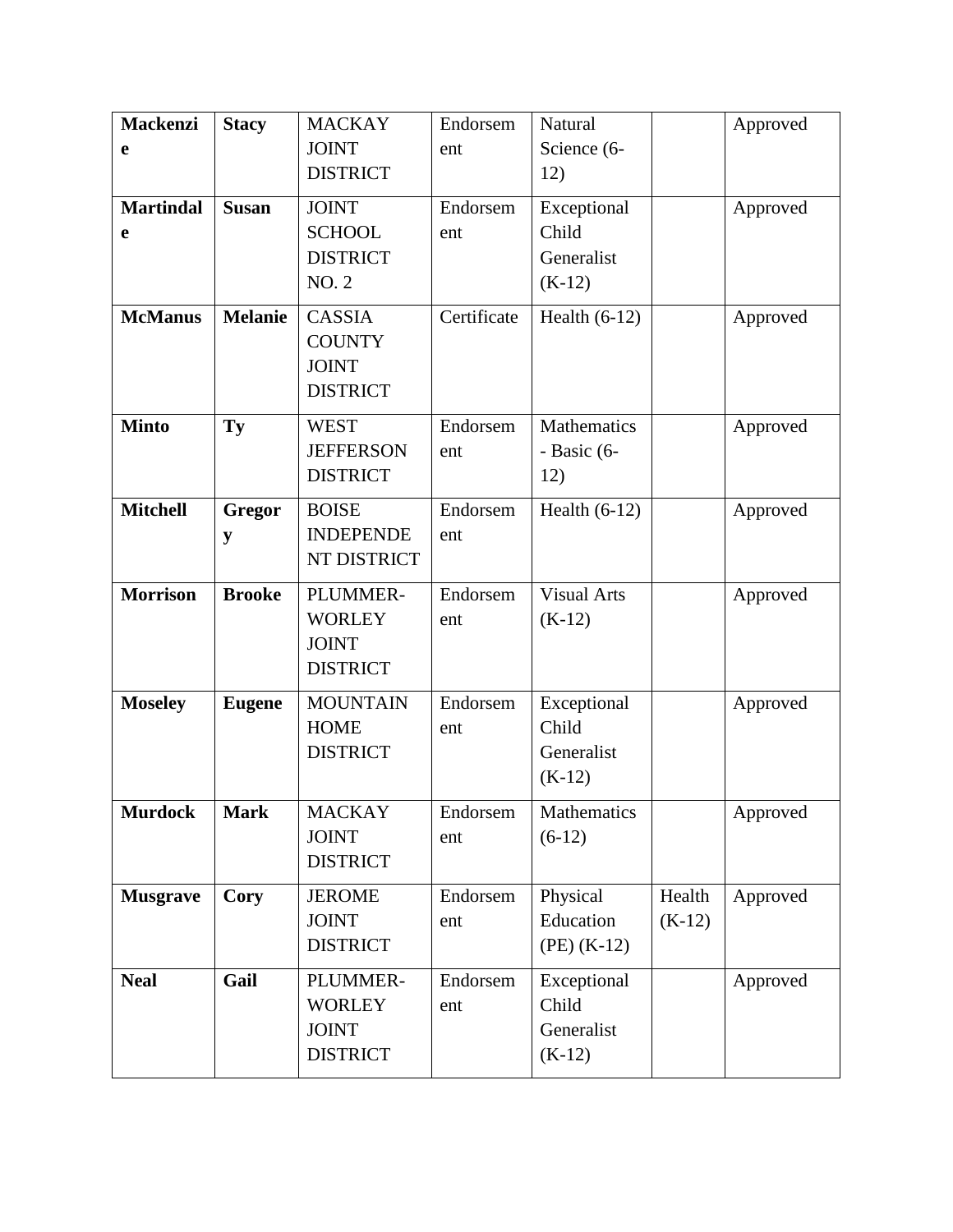| Park            | Laura         | <b>ABERDEEN</b><br><b>DISTRICT</b> | Endorsem<br>ent | Early<br>Childhood | Approved |
|-----------------|---------------|------------------------------------|-----------------|--------------------|----------|
|                 |               |                                    |                 | Special            |          |
|                 |               |                                    |                 | Education          |          |
|                 |               |                                    |                 | $(PK-3)$           |          |
| <b>Parks</b>    | <b>Tara</b>   | <b>KIMBERLY</b>                    | Endorsem        | <b>Blended</b>     | Approved |
|                 |               | <b>DISTRICT</b>                    | ent             | Early              |          |
|                 |               |                                    |                 | Childhood          |          |
|                 |               |                                    |                 | Education/Ea       |          |
|                 |               |                                    |                 | rly                |          |
|                 |               |                                    |                 | Childhood          |          |
|                 |               |                                    |                 | Special            |          |
|                 |               |                                    |                 | Education          |          |
|                 |               |                                    |                 | $(PK-3)$           |          |
| Plum            | <b>Ginger</b> | <b>COMPASS</b>                     | Endorsem        | Health (K-         | Approved |
|                 |               | <b>PUBLIC</b>                      | ent             | 12)                |          |
|                 |               | <b>CHARTER</b>                     |                 |                    |          |
|                 |               | SCHOOL,                            |                 |                    |          |
|                 |               | INC.                               |                 |                    |          |
| <b>Reynolds</b> | <b>Nancy</b>  | <b>MOUNTAIN</b>                    | Endorsem        | American           | Approved |
|                 |               | <b>VIEW</b>                        | ent             | Government/        |          |
|                 |               | <b>SCHOOL</b>                      |                 | Political          |          |
|                 |               | <b>DISTRICT</b>                    |                 | Science (6-        |          |
|                 |               |                                    |                 | 12)                |          |
| <b>Rhead</b>    | <b>Tricia</b> | <b>MACKAY</b>                      | Endorsem        | Visual Arts        | Approved |
|                 |               | <b>JOINT</b>                       | ent             | $(K-12)$           |          |
|                 |               | <b>DISTRICT</b>                    |                 |                    |          |
| Roman           | Sophia        | <b>NORTH</b>                       | Endorsem        | Biological         | Approved |
|                 |               | <b>STAR</b>                        | ent             | Science (6-        |          |
|                 |               | <b>CHARTER</b>                     |                 | 12)                |          |
|                 |               | SCHOOL,                            |                 |                    |          |
|                 |               | INC.                               |                 |                    |          |
|                 |               |                                    |                 |                    |          |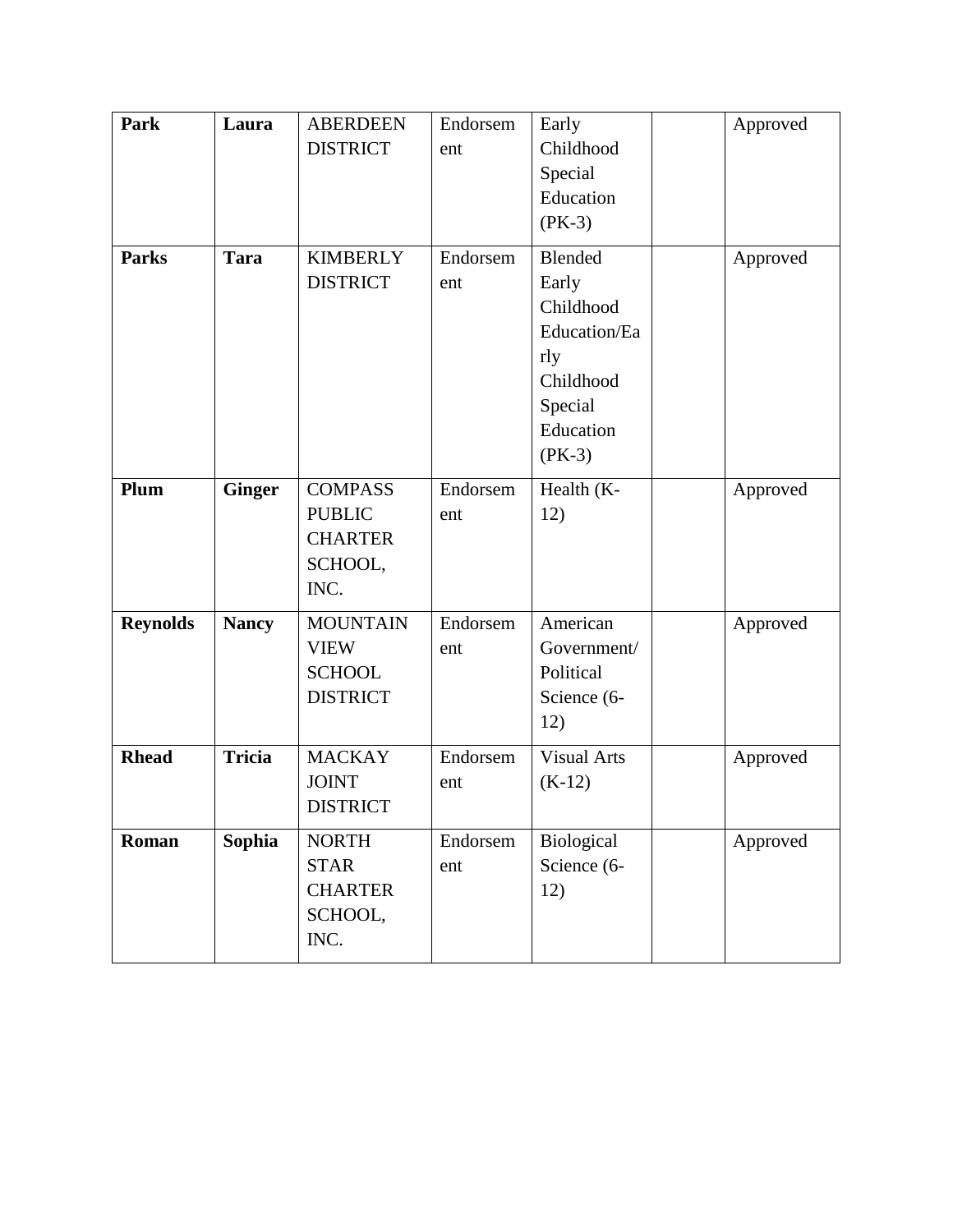| <b>Ruggles</b>           | <b>Tara</b>    | <b>LEWISTON</b><br><b>INDEPENDE</b><br>NT DISTRICT                  | Endorsem<br>ent | Blended<br>Early<br>Childhood<br>Education/Ea<br>rly<br>Childhood<br>Special<br>Education<br>$(PK-3)$ | Approved |
|--------------------------|----------------|---------------------------------------------------------------------|-----------------|-------------------------------------------------------------------------------------------------------|----------|
| <b>Rusch</b>             | <b>Tina</b>    | <b>ISUCCEED</b><br><b>VIRTUAL</b><br><b>HIGH</b><br>SCHOOL,<br>INC. | Endorsem<br>ent | Social<br>Studies (6-<br>12)                                                                          | Approved |
| <b>Sanders</b>           | <b>Brian</b>   | <b>WEST</b><br><b>JEFFERSON</b><br><b>DISTRICT</b>                  | Endorsem<br>ent | <b>Mathematics</b><br>- Basic (6-<br>12)                                                              | Approved |
| Sayler-<br><b>Pesola</b> | <b>Heather</b> | <b>KIMBERLY</b><br><b>DISTRICT</b>                                  | Endorsem<br>ent | All Subjects<br>$(K-8)$                                                                               | Approved |
| <b>Schumach</b><br>er    | Julie          | <b>COTTONWO</b><br><b>OD JOINT</b><br><b>DISTRICT</b>               | Endorsem<br>ent | Mathematics<br>- Basic (6-<br>12)                                                                     | Approved |
| <b>Servatius</b>         | <b>Nikki</b>   | <b>PATHWAYS</b><br>IN<br><b>EDUCATION</b><br>- NAMPA,<br>INC.       | Endorsem<br>ent | Computer<br>Science (6-<br>12)                                                                        | Approved |
| <b>Setoki</b>            | <b>Mary</b>    | <b>HANSEN</b><br><b>DISTRICT</b>                                    | Endorsem<br>ent | Blended<br>Early<br>Childhood<br>Education/Ea<br>rly<br>Childhood<br>Special<br>Education<br>$(PK-3)$ | Approved |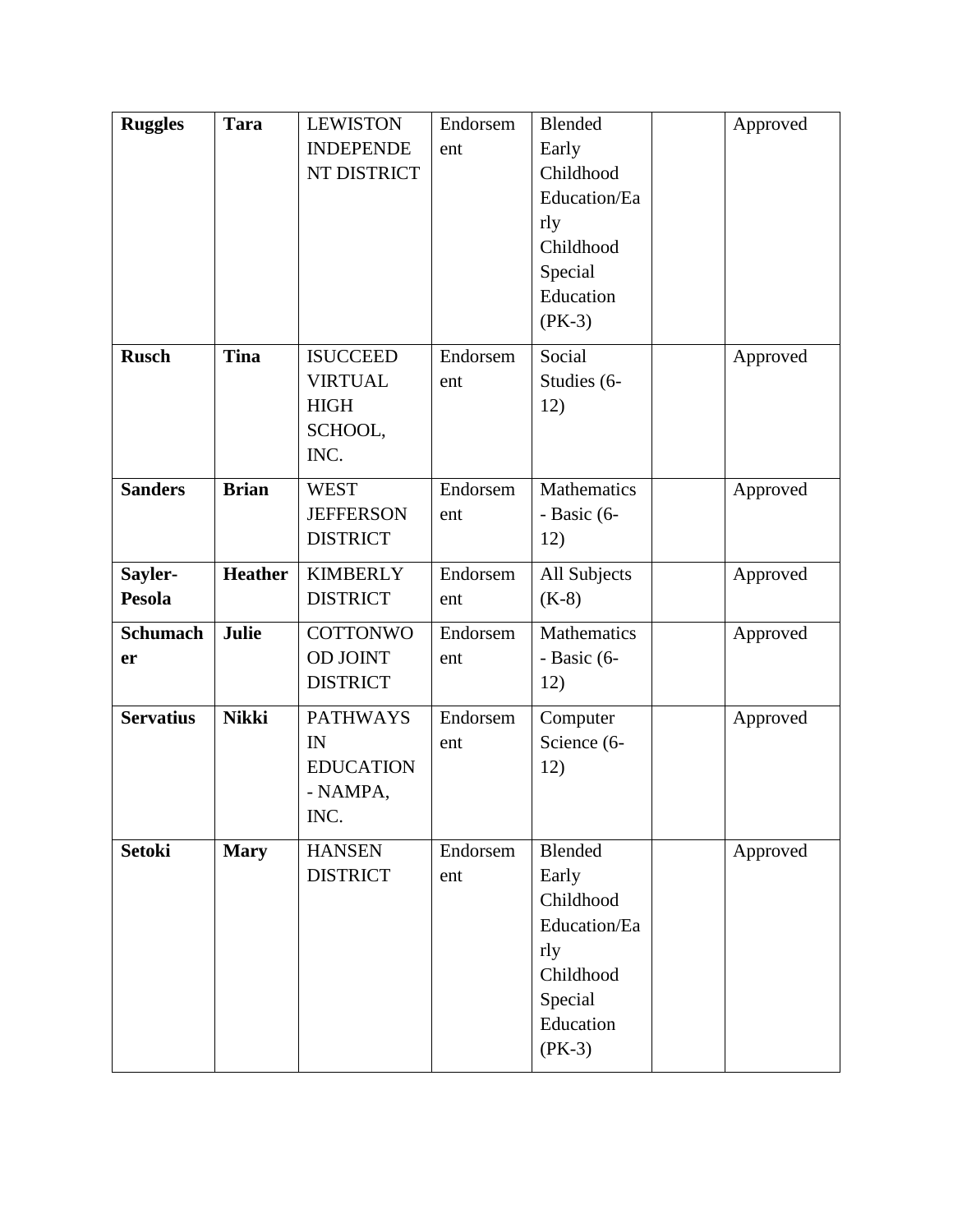| <b>Shriver</b>  | <b>Emily</b>    | <b>LEWISTON</b>  | Endorsem    | Gifted and     | Approved |
|-----------------|-----------------|------------------|-------------|----------------|----------|
|                 |                 | <b>INDEPENDE</b> | ent         | Talented (K-   |          |
|                 |                 | NT DISTRICT      |             | 12)            |          |
| <b>Sjoblom</b>  | <b>Alisha</b>   | <b>BEAR LAKE</b> | Endorsem    | Exceptional    | Approved |
|                 |                 | <b>COUNTY</b>    | ent         | Child          |          |
|                 |                 | <b>DISTRICT</b>  |             | Generalist     |          |
|                 |                 |                  |             | $(K-12)$       |          |
|                 |                 |                  |             |                |          |
| <b>Smith</b>    | Cody            | <b>SODA</b>      | Endorsem    | <b>Natural</b> | Approved |
|                 |                 | <b>SPRINGS</b>   | ent         | Science (6-    |          |
|                 |                 | <b>JOINT</b>     |             | 12)            |          |
|                 |                 | <b>DISTRICT</b>  |             |                |          |
| <b>Snow</b>     | <b>Virginia</b> | <b>NEW</b>       | Endorsem    | Early          | Approved |
|                 |                 | <b>PLYMOUTH</b>  | ent         | Childhood      |          |
|                 |                 | <b>DISTRICT</b>  |             | Special        |          |
|                 |                 |                  |             | Education      |          |
|                 |                 |                  |             | $(PK-3)$       |          |
| <b>Stones</b>   | <b>Donal</b>    | <b>MARSH</b>     | Endorsem    | English (6-    | Approved |
|                 |                 | <b>VALLEY</b>    | ent         | 12)            |          |
|                 |                 | <b>JOINT</b>     |             |                |          |
|                 |                 | <b>DISTRICT</b>  |             |                |          |
| <b>Stover</b>   | <b>Kelly</b>    | <b>KIMBERLY</b>  | Endorsem    | Teacher        | Approved |
|                 |                 | <b>DISTRICT</b>  | ent         | Librarian (K-  |          |
|                 |                 |                  |             | 12)            |          |
| <b>Stroh</b>    | <b>Michael</b>  | <b>KOOTENAI</b>  | Endorsem    | Social         |          |
|                 |                 | <b>DISTRICT</b>  |             | Studies (6-    | Approved |
|                 |                 |                  | ent         | 12)            |          |
|                 |                 |                  |             |                |          |
| <b>Strong</b>   | Dana            | NORTH GEM        | Endorsem    | Social         | Approved |
|                 |                 | <b>DISTRICT</b>  | ent         | Studies (6-    |          |
|                 |                 |                  |             | 12)            |          |
| <b>Summers</b>  | <b>Kirk</b>     | <b>CLARK</b>     | Certificate | Natural        | Approved |
|                 |                 | <b>COUNTY</b>    |             | Science (6-    |          |
|                 |                 | <b>DISTRICT</b>  |             | 12)            |          |
| <b>Thompson</b> | <b>Jessica</b>  | <b>OROFINO</b>   | Endorsem    | Exceptional    | Approved |
|                 |                 | <b>JOINT</b>     | ent         | Child          |          |
|                 |                 | <b>DISTRICT</b>  |             | Generalist     |          |
|                 |                 |                  |             | $(K-12)$       |          |
|                 |                 |                  |             |                |          |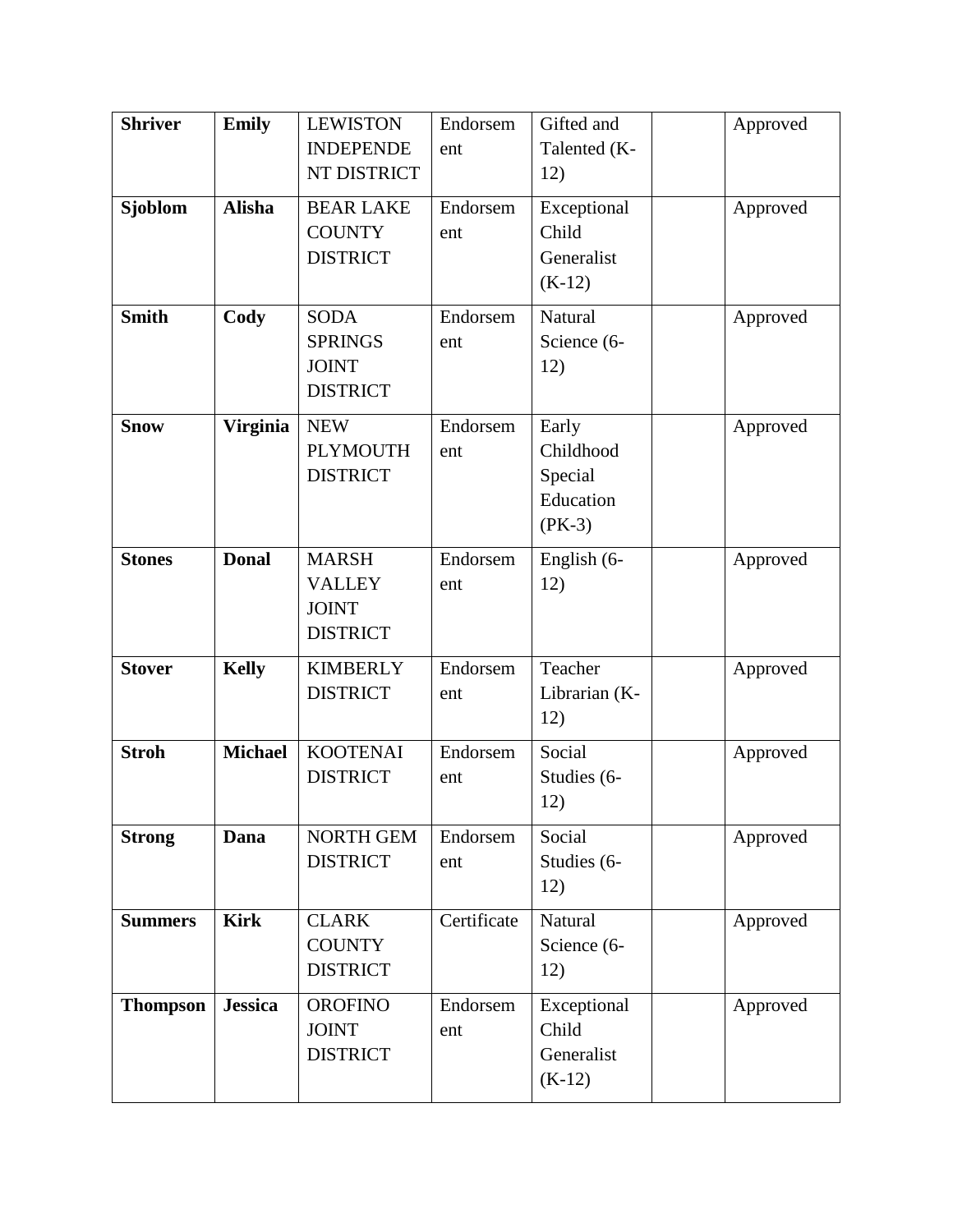| <b>Tigert</b><br><b>Troumble</b><br>y | <b>Summe</b><br>r<br><b>Britnee</b> | <b>LAKE PEND</b><br><b>OREILLE</b><br><b>SCHOOL</b><br><b>DISTRICT</b><br><b>WENDELL</b><br><b>DISTRICT</b> | Certificate<br>Endorsem<br>ent | School<br>Principal<br>$(Pre-K-12)$<br>Early<br>Childhood<br>Special | Approved<br>Approved |  |
|---------------------------------------|-------------------------------------|-------------------------------------------------------------------------------------------------------------|--------------------------------|----------------------------------------------------------------------|----------------------|--|
| <b>Wallace</b>                        |                                     | <b>COEUR</b>                                                                                                | Endorsem                       | Education<br>$(PK-3)$<br>Natural                                     |                      |  |
|                                       | <b>Tammy</b>                        | <b>D'ALENE</b><br><b>DISTRICT</b>                                                                           | ent                            | Science (6-<br>12)                                                   | Approved             |  |
| Ward                                  | <b>Nicole</b>                       | <b>CLARK</b><br><b>COUNTY</b><br><b>DISTRICT</b>                                                            | Endorsem<br>ent                | Mathematics<br>$(6-12)$                                              | Approved             |  |
| <b>Watkins</b>                        | <b>Sharlea</b>                      | <b>MIDDLETON</b><br><b>DISTRICT</b>                                                                         | Endorsem<br>ent                | Director of<br>Special<br>Education<br>$(Pre-K-12)$                  | Approved             |  |
| <b>Wells</b>                          | Joshua                              | <b>SHELLEY</b><br><b>JOINT</b><br><b>DISTRICT</b>                                                           | Endorsem<br>ent                | Mathematics<br>$(6-12)$                                              | Approved             |  |
| <b>Wells</b>                          | <b>Alana</b>                        | <b>IDAHO</b><br><b>FALLS</b><br><b>DISTRICT</b>                                                             | Endorsem<br>ent                | Natural<br>Science (6-<br>12)                                        | Approved             |  |
| Wert                                  | Phillp                              | WENDELL<br><b>DISTRICT</b>                                                                                  | Endorsem<br>ent                | American<br>Government/<br>Political<br>Science (6-<br>12)           | Approved             |  |
| Weston                                | <b>Tayler</b>                       | <b>CALDWELL</b><br><b>DISTRICT</b>                                                                          | Endorsem<br>ent                | English as a<br>Second<br>Language<br>$(ESL) (K-12)$                 | Approved             |  |
| Whitmore                              | Robyn                               | <b>KUNA JOINT</b><br><b>DISTRICT</b>                                                                        | Endorsem<br>ent                | Music $(K-12)$                                                       | Approved             |  |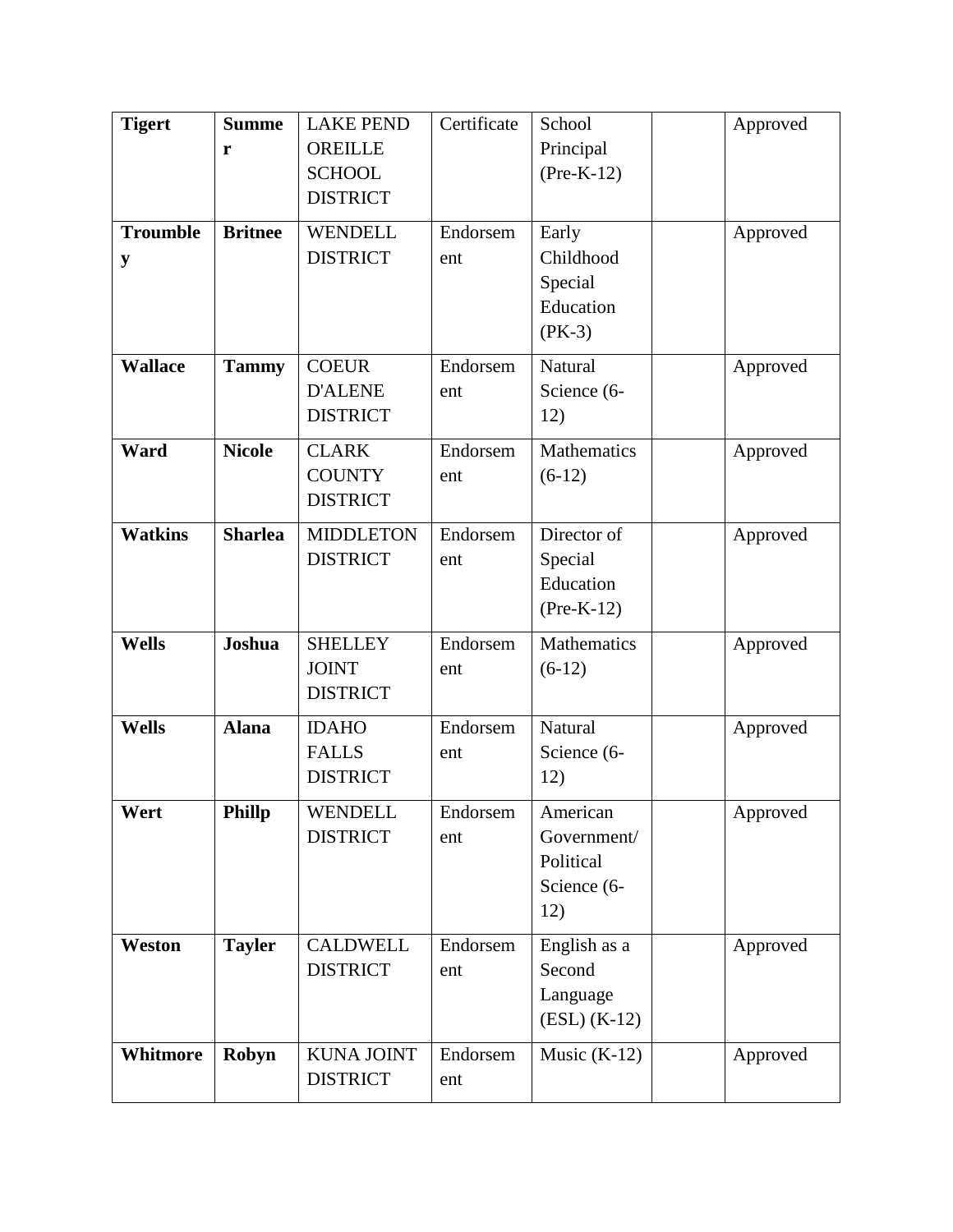| <b>Willford</b> | <b>Sterling</b> | <b>MADISON</b>  | Endorsem | Communicati | Approved |
|-----------------|-----------------|-----------------|----------|-------------|----------|
|                 |                 | <b>DISTRICT</b> | ent      | on $(6-12)$ |          |
| <b>Ziegler</b>  | Jonatha         | <b>MADISON</b>  | Endorsem | Social      | Approved |
|                 | n               | <b>DISTRICT</b> | ent      | Studies (6- |          |
|                 |                 |                 |          | 12)         |          |
| <b>Zweifel</b>  | Aara            | <b>BLAINE</b>   | Endorsem | World       | Approved |
|                 |                 | <b>COUNTY</b>   | ent      | Language -  |          |
|                 |                 | <b>DISTRICT</b> |          | French (K-  |          |
|                 |                 |                 |          | 12)         |          |

The authorizations committee reviewed one (1) pupil service staff application with a total of one (1) endorsement for the 2019-20 school year, as follows:

| Last          | <b>First</b> | <b>District</b> | <b>Certificate</b>   | <b>Endorse</b>  | <b>Determination</b> |
|---------------|--------------|-----------------|----------------------|-----------------|----------------------|
| <b>Name</b>   | <b>Name</b>  |                 | <b>Requested</b>     | <b>Name Req</b> |                      |
|               |              |                 |                      | (1)             |                      |
| <b>Connor</b> | Kevin        | <b>WENDELL</b>  | <b>Pupil Service</b> | School          | Approved             |
|               |              | <b>DISTRICT</b> | Staff                | Counselor (K-   |                      |
|               |              |                 |                      | 12)             |                      |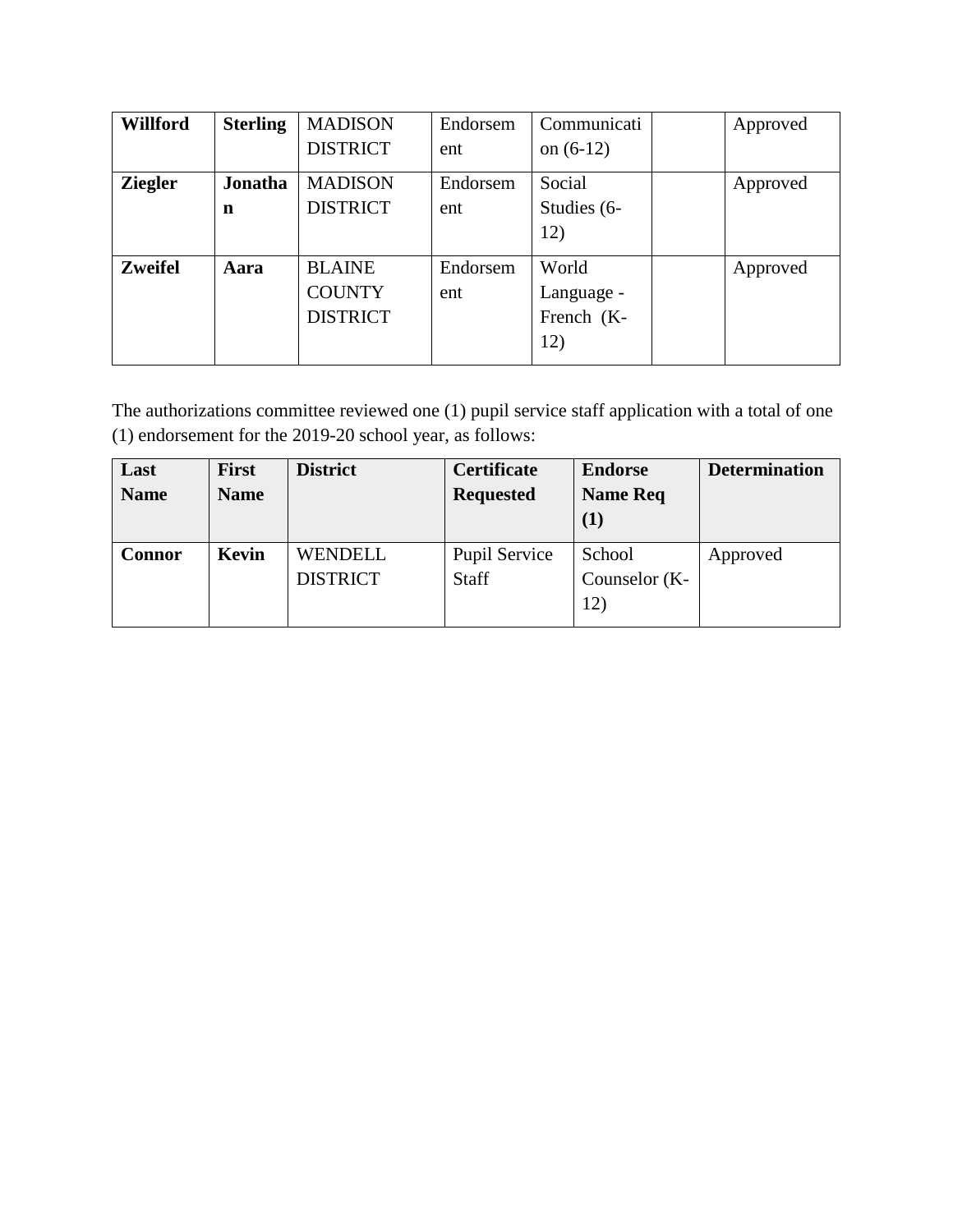The authorizations committee reviewed seven (7) Career Technical Education content specialist applications with a total of seven (7) endorsements for the 2019-20 school year, as follows:

| Last            | <b>First</b>   | <b>District</b>  | <b>Endorse Name Req (1)</b>  | <b>Endorse</b> | <b>Determinati</b> |
|-----------------|----------------|------------------|------------------------------|----------------|--------------------|
| <b>Name</b>     | <b>Name</b>    |                  |                              | <b>Name</b>    | on                 |
|                 |                |                  |                              | Req(2)         |                    |
| Chung           | <b>Michell</b> | <b>BOISE</b>     | CTE - Family and             |                | Approved           |
|                 | e              | <b>INDEPENDE</b> | <b>Consumer Sciences (6-</b> |                |                    |
|                 |                | NT DISTRICT      | 12)                          |                |                    |
| Kohn            | <b>Justine</b> | <b>JEFFERSON</b> | CTE - Family and             |                | Approved           |
|                 |                | <b>COUNTY</b>    | <b>Consumer Sciences (6-</b> |                |                    |
|                 |                | <b>JOINT</b>     | 12)                          |                |                    |
|                 |                | <b>DISTRICT</b>  |                              |                |                    |
| <b>McArth</b>   | <b>Jessica</b> | <b>JEROME</b>    | CTE OS -                     |                | Approved           |
| ur              |                | <b>JOINT</b>     | Information/Communicat       |                |                    |
|                 |                | <b>DISTRICT</b>  | ion Tech $(6-12)$            |                |                    |
|                 |                |                  |                              |                |                    |
| <b>Polatis</b>  | <b>Keshia</b>  | <b>BLACKFOOT</b> | CTE - Family and             |                | Approved           |
|                 |                | <b>DISTRICT</b>  | <b>Consumer Sciences (6-</b> |                |                    |
|                 |                |                  | 12)                          |                |                    |
| Rovig           | <b>Camde</b>   | <b>EMMETT</b>    | <b>CTE OS - Business</b>     |                | Approved           |
|                 | $\mathbf n$    | <b>INDEPENDE</b> | Management/Finance (6-       |                |                    |
|                 |                | NT DISTRICT      | 12)                          |                |                    |
| <b>Sorenson</b> | <b>Jared</b>   | <b>CALDWELL</b>  | <b>CTE</b> - Business        | CTE OS -       | Approved           |
|                 |                | <b>DISTRICT</b>  | <b>Technology Education</b>  | Work-          |                    |
|                 |                |                  | $(6-12)$                     | <b>Based</b>   |                    |
|                 |                |                  |                              | Learning       |                    |
|                 |                |                  |                              | Coordinat      |                    |
|                 |                |                  |                              | or $(6-12)$    |                    |
| <b>Sparrow</b>  | <b>Molly</b>   | <b>WHITEPINE</b> | CTE - Agriculture            |                | Approved           |
|                 |                | <b>JOINT</b>     | Science and Technology       |                |                    |
|                 |                | <b>SCHOOL</b>    | $(6-12)$                     |                |                    |
|                 |                | <b>DISTRICT</b>  |                              |                |                    |
|                 |                |                  |                              |                |                    |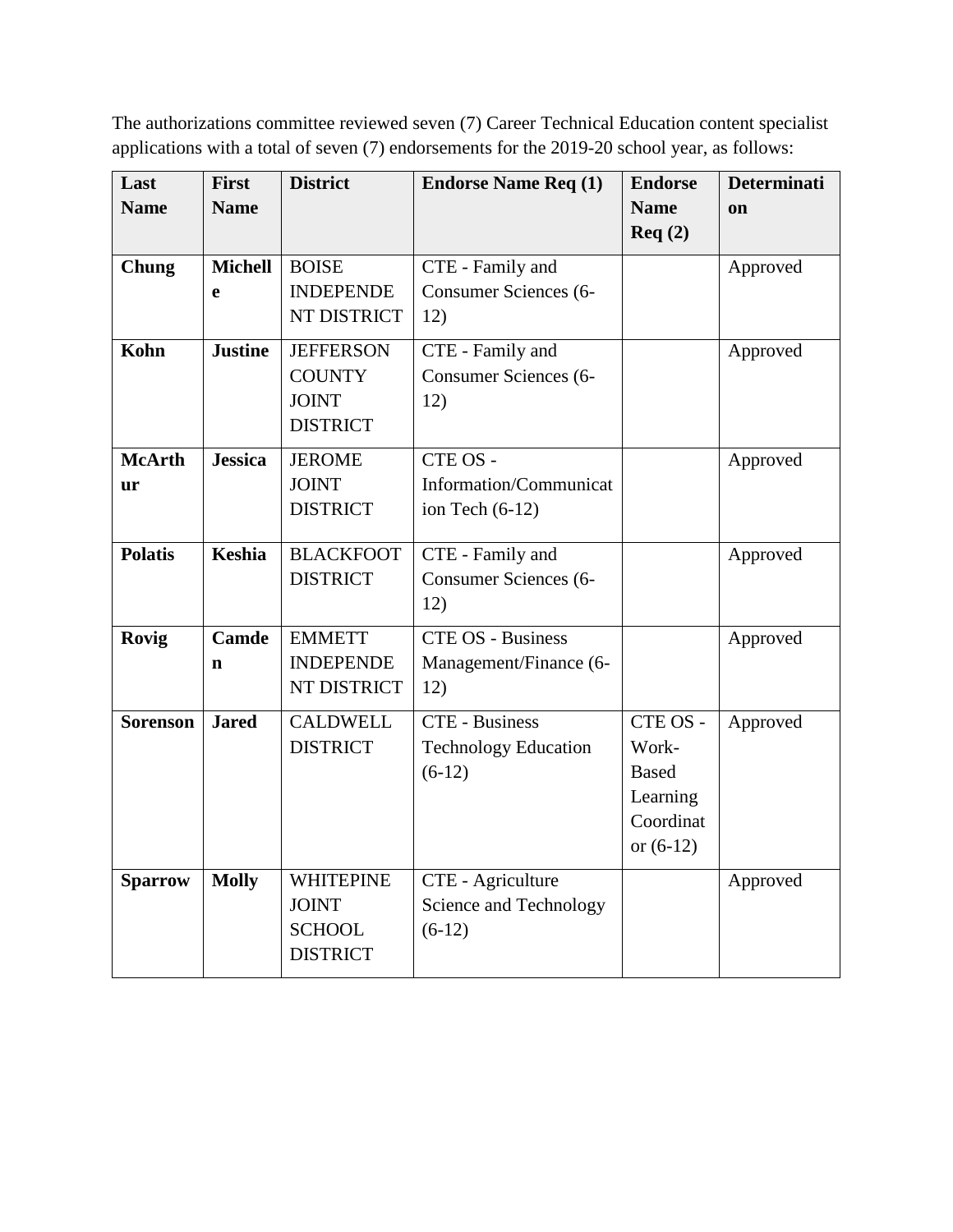The authorizations committee reviewed two (2) Career Technical Education teacher to new applications with a total of two (2) endorsements for the 2019-20 school year, as follows:

| <b>Last Name</b> | <b>First</b>   | <b>District</b>                  | <b>Endorse Name</b>                                            | <b>Determination</b> |
|------------------|----------------|----------------------------------|----------------------------------------------------------------|----------------------|
|                  | <b>Name</b>    |                                  | $\text{Req}(1)$                                                |                      |
| Lovitt           | Larry          | <b>WILDER DISTRICT</b>           | $CTE -$<br>Agriculture<br>Science and<br>Technology (6-<br>12) | Approved             |
| <b>Sparrow</b>   | <b>Kristen</b> | OROFINO JOINT<br><b>DISTRICT</b> | CTE - Family<br>and Consumer<br>Sciences $(6-12)$              | Approved             |

The authorizations committee reviewed and recommends approval to the State Board of Education 36 emergency provisional applications with a total of 37 endorsements for the 2019- 20 school year, as follows (this recommendation will go to the next available State Board meeting):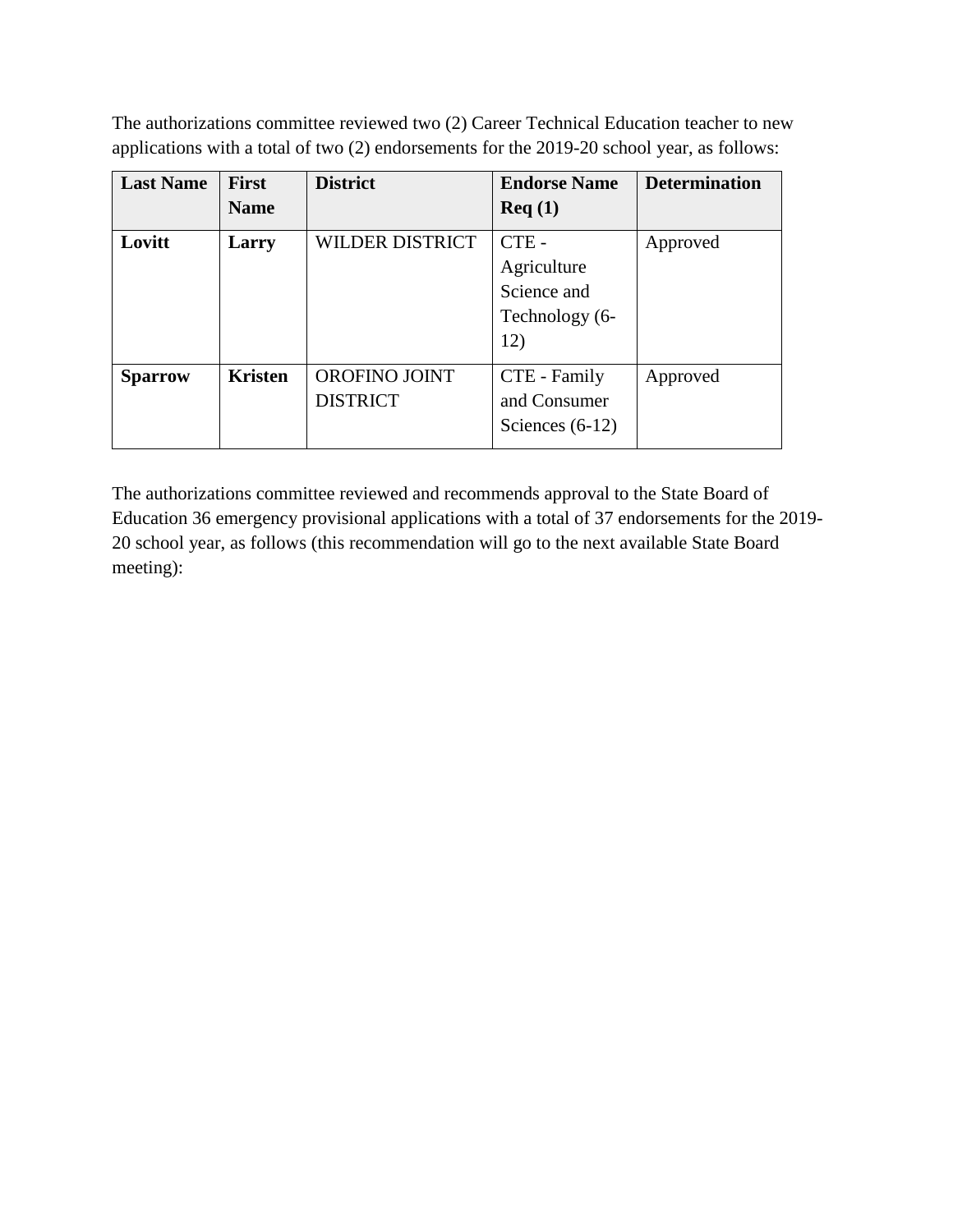| <b>Last Name</b> | <b>First</b>   | <b>District</b>  | <b>Certificat</b> | <b>Endorse</b> | <b>Endorse</b> | <b>Determinati</b> |
|------------------|----------------|------------------|-------------------|----------------|----------------|--------------------|
|                  | <b>Name</b>    |                  | e                 | <b>Name</b>    | <b>Name</b>    | on                 |
|                  |                |                  | <b>Requested</b>  | Req(1)         | Req(2)         |                    |
| <b>Adcock</b>    | Layci          | <b>BOISE</b>     | Standard          | English        |                | Recommend          |
|                  |                | <b>INDEPENDE</b> | Instruction       | $(6-12)$       |                | to SBOE            |
|                  |                | <b>NT</b>        | al                |                |                |                    |
|                  |                | <b>DISTRICT</b>  |                   |                |                |                    |
| <b>Bailey</b>    | <b>Andrew</b>  | <b>ST MARIES</b> | Occupatio         | CTE-           |                | Recommend          |
|                  |                | <b>JOINT</b>     | nal               | Agricultur     |                | to SBOE            |
|                  |                | <b>DISTRICT</b>  | Specialist        | e Science      |                |                    |
|                  |                |                  | Type              | and            |                |                    |
|                  |                |                  |                   | Technolog      |                |                    |
|                  |                |                  |                   | $y(6-12)$      |                |                    |
| <b>Bame</b>      | <b>Kirsten</b> | <b>CASSIA</b>    | Standard          | All            |                | Recommend          |
|                  |                | <b>COUNTY</b>    | Instruction       | Subjects       |                | to SBOE            |
|                  |                | <b>JOINT</b>     | al                | $(K-8)$        |                |                    |
|                  |                | <b>DISTRICT</b>  |                   |                |                |                    |
| <b>Bates</b>     | <b>Derek</b>   | <b>XAVIER</b>    | Standard          | Mathemat       |                | Recommend          |
|                  |                | <b>CHARTER</b>   | Instruction       | ics $(6-12)$   |                | to SBOE            |
|                  |                | SCHOOL,          | al                |                |                |                    |
|                  |                | INC.             |                   |                |                |                    |
| <b>Brackenbu</b> | Carie          | <b>CASSIA</b>    | Standard          | All            |                | Recommend          |
| ry               |                | <b>COUNTY</b>    | Instruction       | Subjects       |                | to SBOE            |
|                  |                | <b>JOINT</b>     | al                | $(K-8)$        |                |                    |
|                  |                | <b>DISTRICT</b>  |                   |                |                |                    |
| <b>Broyles</b>   | <b>James</b>   | <b>ST MARIES</b> | Occupatio         | CTE OS -       |                | Recommend          |
|                  |                | <b>JOINT</b>     | nal               | Orientatio     |                | to SBOE            |
|                  |                | <b>DISTRICT</b>  | Specialist        | n Health       |                |                    |
|                  |                |                  | Type              | Occupatio      |                |                    |
|                  |                |                  |                   | $ns(6-12)$     |                |                    |
| <b>Broyles</b>   | <b>James</b>   | <b>ST MARIES</b> | Standard          | Music (6-      |                | Recommend          |
|                  |                | <b>JOINT</b>     | Instruction       | 12)            |                | to SBOE            |
|                  |                | <b>DISTRICT</b>  | al                |                |                |                    |
| <b>Charley</b>   | <b>Mary</b>    | <b>MOUNTAIN</b>  | Occupatio         | $\sharp N/A$   |                | Recommend          |
|                  |                | <b>VIEW</b>      | nal               |                |                | to SBOE            |
|                  |                | <b>SCHOOL</b>    | Specialist        |                |                |                    |
|                  |                | <b>DISTRICT</b>  | Type              |                |                |                    |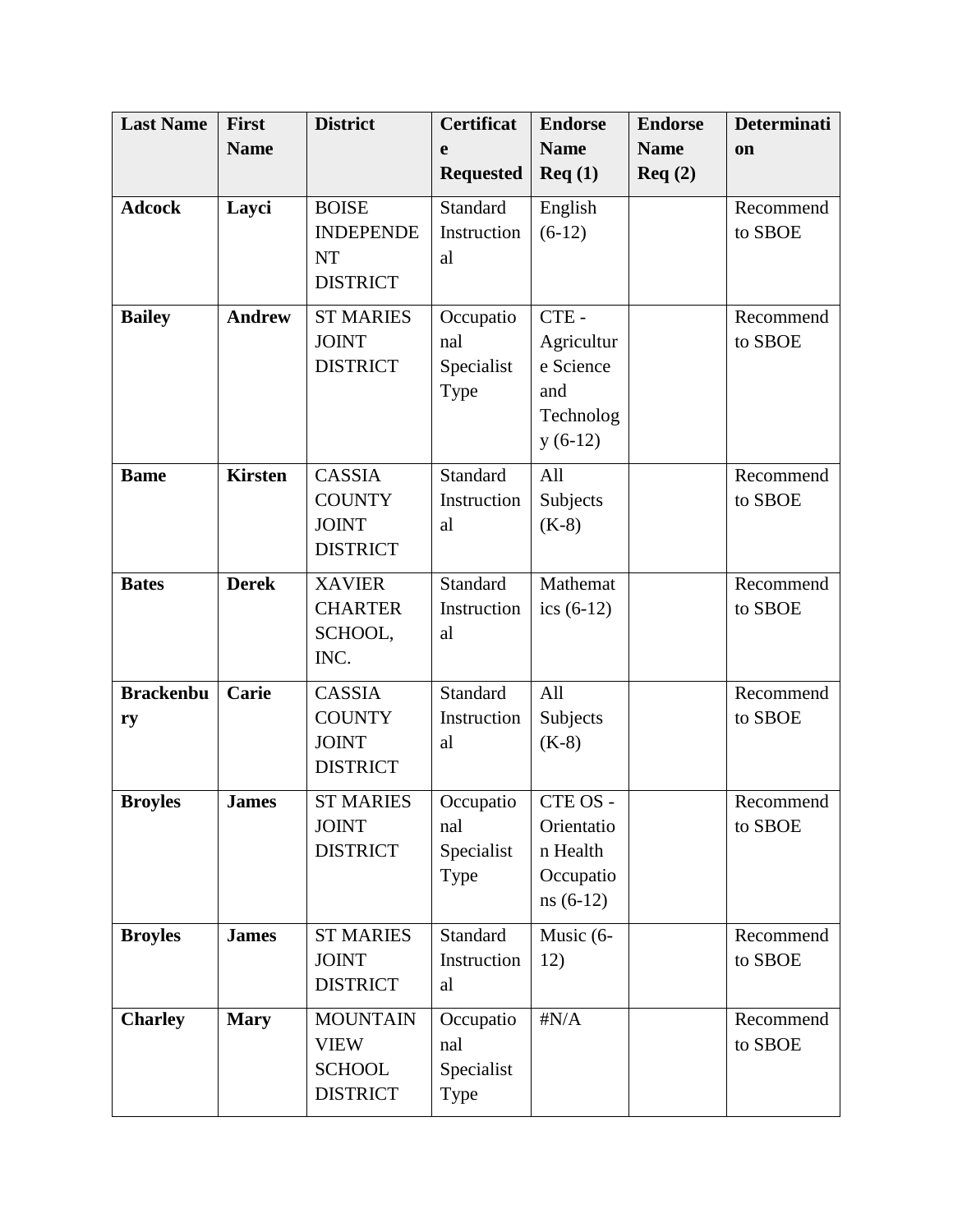| <b>Christean</b>  | Amy             | SUGAR-            | Standard    | English as    |              | Recommend |
|-------------------|-----------------|-------------------|-------------|---------------|--------------|-----------|
|                   |                 | <b>SALEM</b>      | Instruction | a Second      |              | to SBOE   |
|                   |                 | <b>JOINT</b>      | al          | Language      |              |           |
|                   |                 | <b>DISTRICT</b>   |             | $(ESL)$ $(K-$ |              |           |
|                   |                 |                   |             | 12)           |              |           |
| <b>Christense</b> | <b>Adee</b>     | <b>TWIN</b>       | Standard    | All           |              | Recommend |
| $\mathbf n$       |                 | <b>FALLS</b>      | Instruction | Subjects      |              | to SBOE   |
|                   |                 | <b>DISTRICT</b>   | al          | $(K-8)$       |              |           |
| <b>Coleman</b>    | <b>Matthe</b>   | <b>TWIN</b>       | Standard    | Junior        |              | Recommend |
|                   | W               | <b>FALLS</b>      | Instruction | ROTC (6-      |              | to SBOE   |
|                   |                 | <b>DISTRICT</b>   | al          | 12)           |              |           |
| <b>Craner</b>     | <b>Kristina</b> | <b>CASSIA</b>     | Standard    | All           |              | Recommend |
|                   |                 | <b>COUNTY</b>     | Instruction | Subjects      |              | to SBOE   |
|                   |                 | <b>JOINT</b>      | al          | $(K-8)$       |              |           |
|                   |                 | <b>DISTRICT</b>   |             |               |              |           |
| Dahl              | <b>Kelly</b>    | <b>WENDELL</b>    | Standard    | Mathemat      | Mathemat     | Recommend |
|                   |                 | <b>DISTRICT</b>   | Instruction | ics - Basic   | ics $(6-12)$ | to SBOE   |
|                   |                 |                   | al          | $(6-12)$      |              |           |
| <b>DeKruyf</b>    | <b>Jenna</b>    | <b>BUHL JOINT</b> | Standard    | All           |              | Recommend |
|                   |                 | <b>DISTRICT</b>   | Instruction | Subjects      |              | to SBOE   |
|                   |                 |                   | al          | $(K-8)$       |              |           |
| <b>Doxey</b>      | <b>Alexis</b>   | <b>CALDWELL</b>   | Standard    | Mathemat      |              | Recommend |
|                   |                 | <b>DISTRICT</b>   | Instruction | ics $(6-12)$  |              | to SBOE   |
|                   |                 |                   | al          |               |              |           |
| <b>Elliott</b>    | <b>Sally</b>    | THE NORTH         | Standard    | World         |              | Recommend |
|                   |                 | <b>FORK</b>       | Instruction | Language      |              | to SBOE   |
|                   |                 | <b>SCHOOL</b>     | al          | - French      |              |           |
|                   |                 |                   |             | $(K-12)$      |              |           |
| <b>Farnswort</b>  | <b>Carey</b>    | <b>TWIN</b>       | Standard    | Social        |              | Recommend |
| $\mathbf h$       |                 | <b>FALLS</b>      | Instruction | Studies -     |              | to SBOE   |
|                   |                 | <b>DISTRICT</b>   | al          | Middle        |              |           |
|                   |                 |                   |             | Level $(5-$   |              |           |
|                   |                 |                   |             | 9)            |              |           |
| Frandsen          | <b>Bryce</b>    | <b>KIMBERLY</b>   | Standard    | Mathemat      |              | Recommend |
|                   |                 | <b>DISTRICT</b>   | Instruction | ics - Basic   |              | to SBOE   |
|                   |                 |                   | al          | $(5-9)$       |              |           |
|                   |                 |                   |             |               |              |           |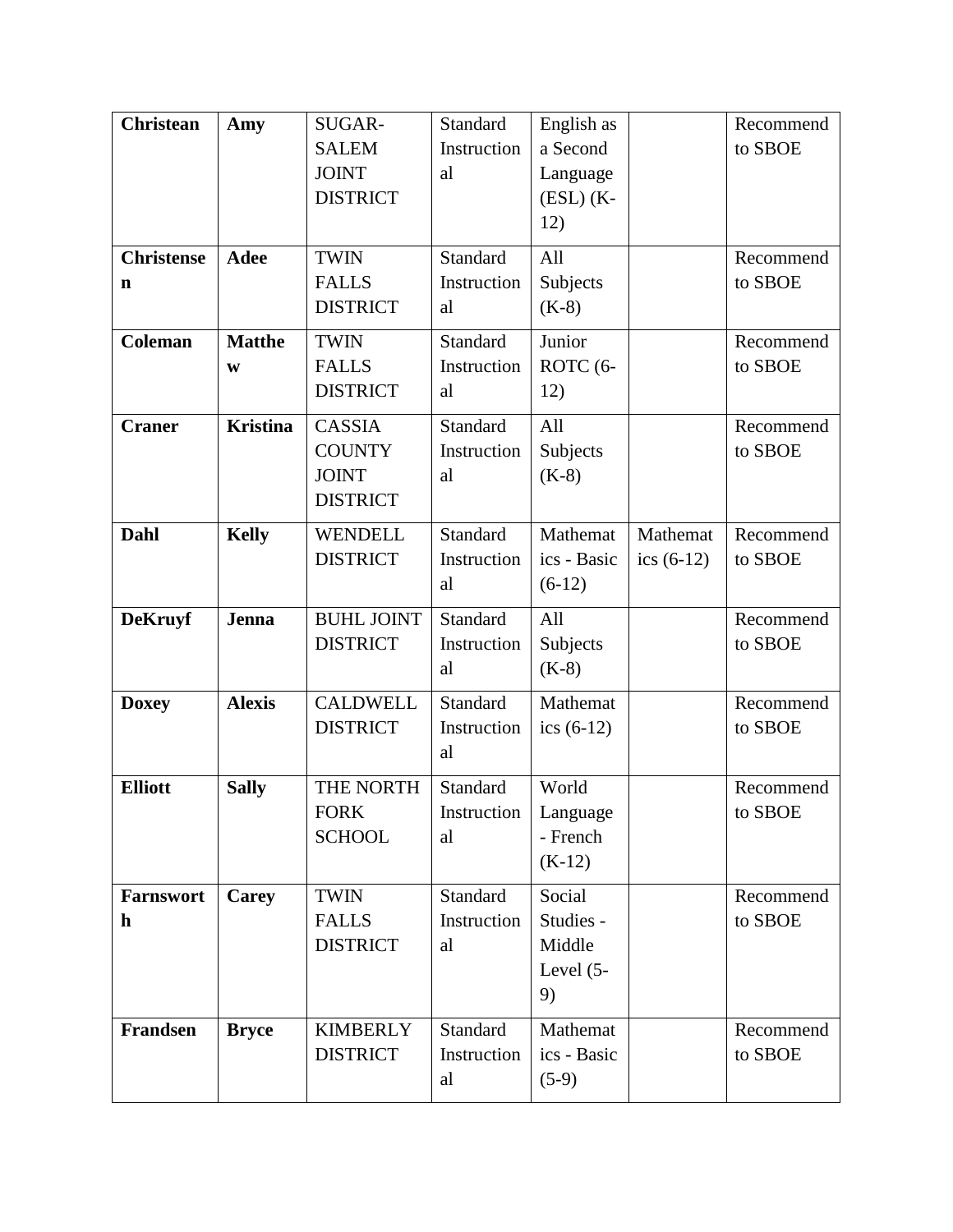| Gee               | <b>Taylor</b>   | <b>MINIDOKA</b>  | Standard    | All        | Recommend |
|-------------------|-----------------|------------------|-------------|------------|-----------|
|                   |                 | <b>COUNTY</b>    | Instruction | Subjects   | to SBOE   |
|                   |                 | <b>JOINT</b>     | al          | $(K-8)$    |           |
|                   |                 | <b>DISTRICT</b>  |             |            |           |
|                   | <b>Heather</b>  | <b>CASSIA</b>    | Standard    | All        | Recommend |
| <b>Gibby</b>      |                 |                  |             |            |           |
|                   |                 | <b>COUNTY</b>    | Instruction | Subjects   | to SBOE   |
|                   |                 | <b>JOINT</b>     | al          | $(K-8)$    |           |
|                   |                 | <b>DISTRICT</b>  |             |            |           |
| <b>Gilbert</b>    | <b>Rachelle</b> | <b>MARSH</b>     | Standard    | Teacher    | Recommend |
|                   |                 | <b>VALLEY</b>    | Instruction | Librarian  | to SBOE   |
|                   |                 | <b>JOINT</b>     | al          | $(K-12)$   |           |
|                   |                 | <b>DISTRICT</b>  |             |            |           |
| Haag              | <b>Justin</b>   | <b>OROFINO</b>   | Standard    | Biological | Recommend |
|                   |                 | <b>JOINT</b>     | Instruction | Science    | to SBOE   |
|                   |                 | <b>DISTRICT</b>  | al          | $(6-12)$   |           |
| <b>Hetheringt</b> | <b>Skye</b>     | <b>BOISE</b>     | Standard    | Health (6- | Recommend |
|                   |                 | <b>INDEPENDE</b> | Instruction |            | to SBOE   |
| on                |                 | <b>NT</b>        | al          | 12)        |           |
|                   |                 | <b>DISTRICT</b>  |             |            |           |
|                   |                 |                  |             |            |           |
| <b>Hutchinso</b>  | <b>Elena</b>    | <b>BLACKFOO</b>  | Standard    | All        | Recommend |
| n                 |                 | T DISTRICT       | Instruction | Subjects   | to SBOE   |
|                   |                 |                  | al          | $(K-8)$    |           |
| <b>Kerns</b>      | <b>Jessica</b>  | <b>BOISE</b>     | Standard    | Health (6- | Recommend |
|                   |                 | <b>INDEPENDE</b> | Instruction | 12)        | to SBOE   |
|                   |                 | <b>NT</b>        | al          |            |           |
|                   |                 | <b>DISTRICT</b>  |             |            |           |
| <b>Koepnick</b>   | <b>Kimberl</b>  | CASSIA           | Standard    | All        | Recommend |
|                   | y               | <b>COUNTY</b>    | Instruction | Subjects   | to SBOE   |
|                   |                 | <b>JOINT</b>     | al          | $(K-8)$    |           |
|                   |                 | <b>DISTRICT</b>  |             |            |           |
|                   |                 |                  |             |            |           |
| Loftis            | <b>Michele</b>  | <b>BOISE</b>     | Standard    | Health (6- | Recommend |
|                   |                 | <b>INDEPENDE</b> | Instruction | 12)        | to SBOE   |
|                   |                 | NT               | al          |            |           |
|                   |                 | <b>DISTRICT</b>  |             |            |           |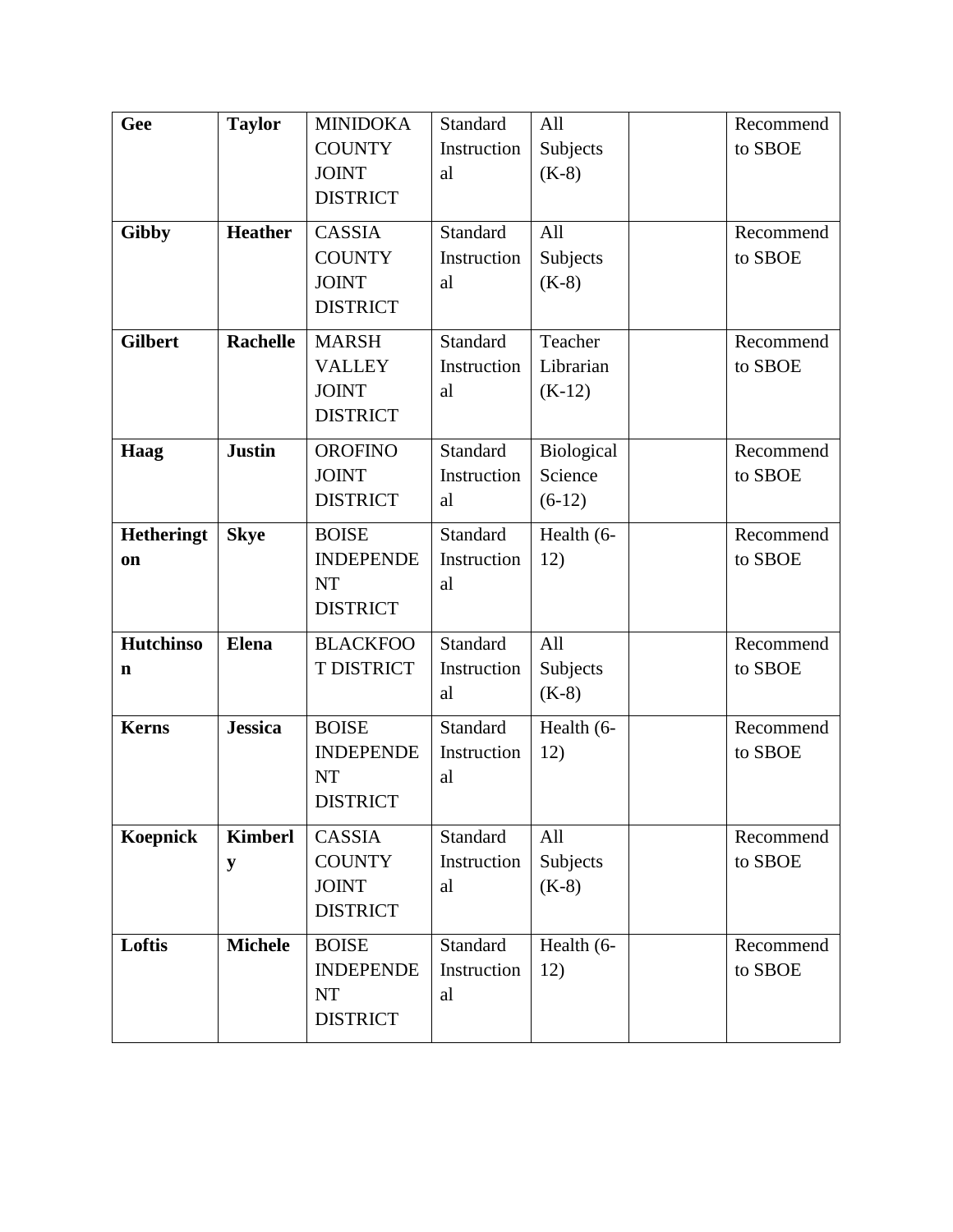| Luker          | <b>Natasha</b> | <b>BLACKFOO</b>           | Standard    | All        | Recommend |
|----------------|----------------|---------------------------|-------------|------------|-----------|
|                |                | T DISTRICT                | Instruction | Subjects   | to SBOE   |
|                |                |                           | al          | $(K-8)$    |           |
| <b>Miller</b>  | Ambur          | <b>BOISE</b>              | Standard    | Theater    | Recommend |
|                |                | <b>INDEPENDE</b>          | Instruction | Arts $(6-$ | to SBOE   |
|                |                | <b>NT</b>                 | al          | 12)        |           |
|                |                | <b>DISTRICT</b>           |             |            |           |
| <b>Ricaldi</b> | <b>Chelsey</b> | <b>ONEIDA</b>             | Standard    | All        | Recommend |
|                |                | <b>COUNTY</b>             | Instruction | Subjects   | to SBOE   |
|                |                | <b>DISTRICT</b>           | al          | $(K-8)$    |           |
| <b>Salmon</b>  | <b>Bryce</b>   | <b>IDAHO</b>              | Standard    | All        | Recommend |
|                |                | <b>SCIENCE</b>            | Instruction | Subjects   | to SBOE   |
|                |                | <b>AND</b>                | al          | $(K-8)$    |           |
|                |                | <b>TECHNOLO</b>           |             |            |           |
|                |                | <b>GY</b>                 |             |            |           |
|                |                | <b>CHARTER</b>            |             |            |           |
|                |                | SCHOOL,                   |             |            |           |
|                |                | INC.                      |             |            |           |
| <b>Smouse</b>  | <b>Cassand</b> | <b>FORRESTER</b>          | Standard    | All        | Recommend |
|                | ra             | ACADEMY,                  | Instruction | Subjects   | to SBOE   |
|                |                | INC.                      | al          | $(K-8)$    |           |
| <b>Stewart</b> | <b>Amanda</b>  | <b>IDAHO</b>              | Standard    | History    | Recommend |
|                |                | <b>SCIENCE</b>            | Instruction | $(6-12)$   | to SBOE   |
|                |                | <b>AND</b>                | al          |            |           |
|                |                | <b>TECHNOLO</b>           |             |            |           |
|                |                | <b>GY</b>                 |             |            |           |
|                |                | <b>CHARTER</b><br>SCHOOL, |             |            |           |
|                |                | INC.                      |             |            |           |
| <b>Stewart</b> | <b>Teresa</b>  | <b>IDAHO</b>              | Standard    | All        | Recommend |
|                |                | <b>SCIENCE</b>            | Instruction | Subjects   | to SBOE   |
|                |                | <b>AND</b>                | al          | $(K-8)$    |           |
|                |                | <b>TECHNOLO</b>           |             |            |           |
|                |                | <b>GY</b>                 |             |            |           |
|                |                | <b>CHARTER</b>            |             |            |           |
|                |                | SCHOOL,                   |             |            |           |
|                |                | INC.                      |             |            |           |
|                |                |                           |             |            |           |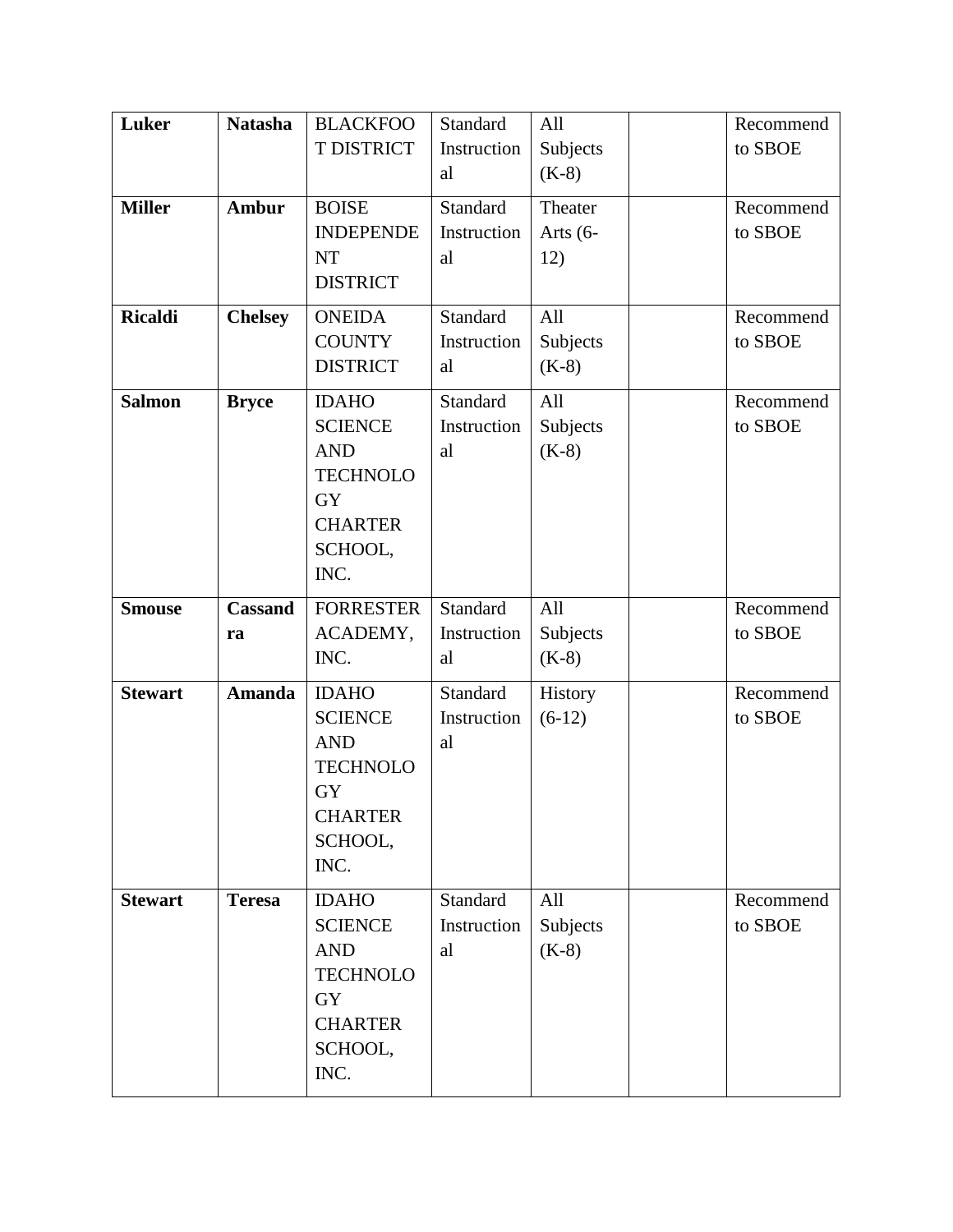| <b>Stewart</b> | <b>Mindy</b>   | <b>XAVIER</b>   | <b>Standard</b> | All          | Recommend |
|----------------|----------------|-----------------|-----------------|--------------|-----------|
|                |                | <b>CHARTER</b>  | Instruction     | Subjects     | to SBOE   |
|                |                | SCHOOL,         | al              | $(K-8)$      |           |
|                |                | INC.            |                 |              |           |
| Wert           | <b>Kirstin</b> | <b>WENDELL</b>  | <b>Standard</b> | Mathemat     | Recommend |
|                |                | <b>DISTRICT</b> | Instruction     | ics $(6-12)$ | to SBOE   |
|                |                |                 | al              |              |           |

Currently there is nothing that prevents a school district from applying for an Emergency Provisional multiple times for the same individual. The Authorizations Committee encourages that all of this information be presented to the State Board of Education, including how many times each individual has held some type of Alternative Authorization or Emergency provisional.

Renewal applications for individuals holding an Alternative Authorization that have finished their final year, will not be approved.

With the new Emergency provisional rules, it is estimated to see the number of applications drop.

**M/S (Saffle/Sletteland)**: **I move to accept the authorizations committee report as shared.**  Motion Carries.

# **TIERED ETHICS PRESENTATION**

Luke Schroeder, Superintendent of Kimberly School District and Keelie Campbell, Director of Programs, provided an Educator Ethics presentation to the PSC. Paul Stark, IEA Attorney, also assisted with this presentation.

The Kimberly School District provides ethics training to every staff member in the district. They focus on the idea of "Self-Policing." The goal is to create an atmosphere in the district where ethical issues are discussed openly, and potential issues can be identified and resolved before they become problems.

Troy Hutchings is a national expert in the field of educator ethics. His work was used as a basis for their district philosophy regarding ethics. Very few individuals intend to violate the Code of Ethics. Most unethical decisions start with a slippery slope of less than ideal choices. The efforts that Luke and his staff have put into this ethics training, is to protect students, communities, and to save educators careers/lives. Learning to recognize the danger zones, can prevent problem from escalating. They use a tiered ethical framework, as follows:

Ethics Tiers

• Tier I- This is the level that all educators should be performing at with positive behaviors.